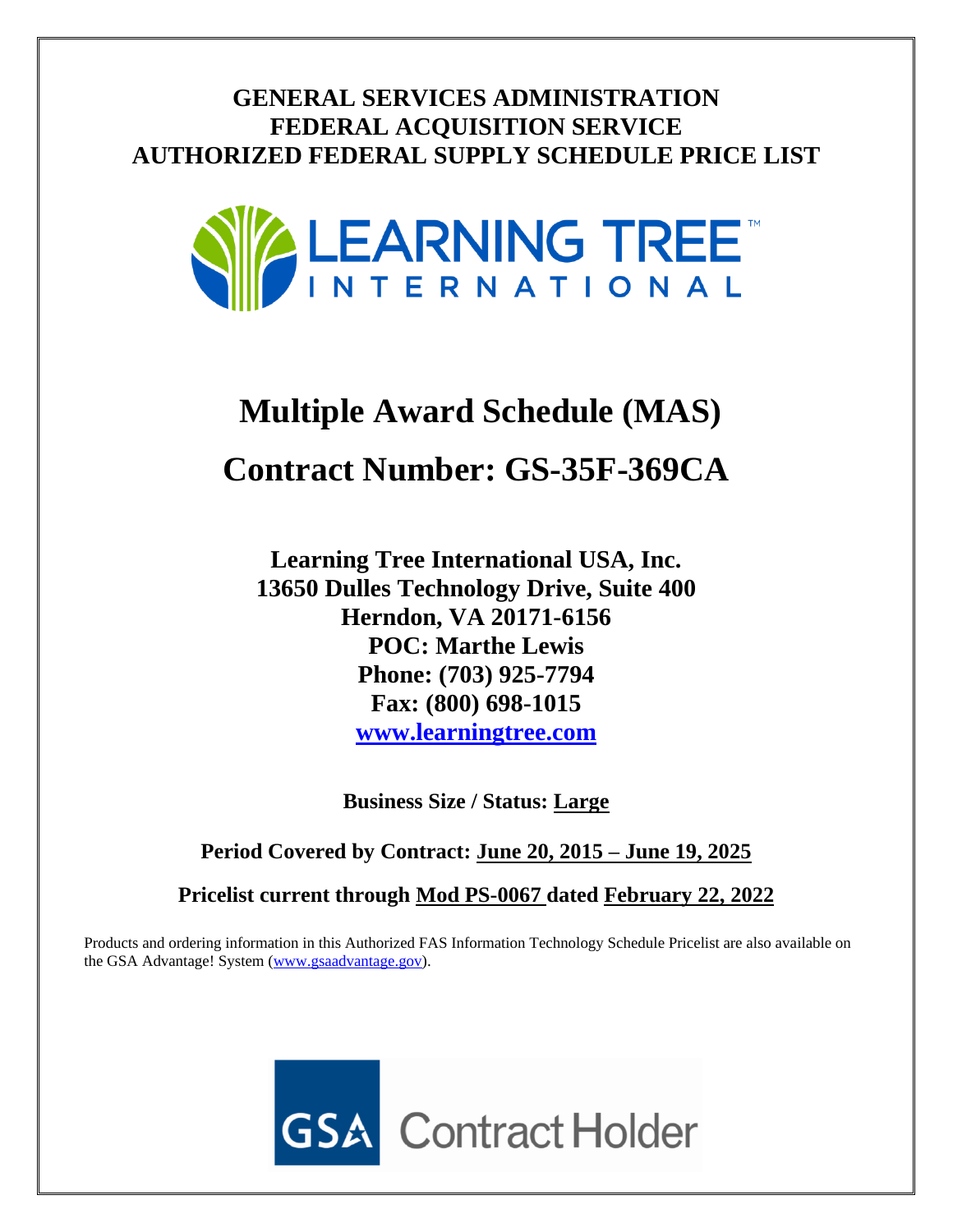#### **SPECIAL ITEM NUMBER 611420 – INFORMATION TECHNOLOGY TRAINING SPECIAL ITEM NUMBER 611430 – PROFESSIONAL AND MANAGEMENT DEVELOPMENT TRAINING**

FPDS Code D399 Other Information Technology Services, Not Elsewhere Classified

**Note 1:** All non-professional labor categories must be incidental to and used solely to support hardware, software and/or professional services, and cannot be purchased separately.

**Note 2:** Offerors and Agencies are advised that the Group 70 – Information Technology Schedule is not to be used as a means to procure services which properly fall under the Brooks Act. These services include, but are not limited to, architectural, engineering, mapping, cartographic production, remote sensing, geographic information systems, and related services. FAR 36.6 distinguishes between mapping services of an A/E nature and mapping services which are not connected nor incidental to the traditionally accepted A/E Services.

**Note 3:** This solicitation is not intended to solicit for the reselling of IT Professional Services, except for the provision of implementation, maintenance, integration, or training services in direct support of a product. Under such circumstances the services must be performance by the publisher or manufacturer or one of their authorized agents.



*611420 STLOC: Section 211 of the E-Government Act of 2002 (the Act) amended the Federal Property and Administrative Services Act to allow for "Cooperative Purchasing." Cooperative Purchasing allows for the Administrator of General Services to provide states and localities access to certain items offered through the General Services Administration's (GSA's) [Federal Supply Schedule 70,](http://www.gsaelibrary.gsa.gov/ElibMain/scheduleSummary.do?scheduleNumber=70&flag=coop) Information Technology (IT) Schedule contract. The information technology available to state and local governments includes automated data processing equipment (including firmware), software, supplies, support equipment, and services.*



*611420 RC: Section 833 of the John Warner National Defense Authorization Act allows state and local governments to purchase products and services to facilitate recovery from a major disaster. This includes advance and pre-positioning in preparation for a disaster.*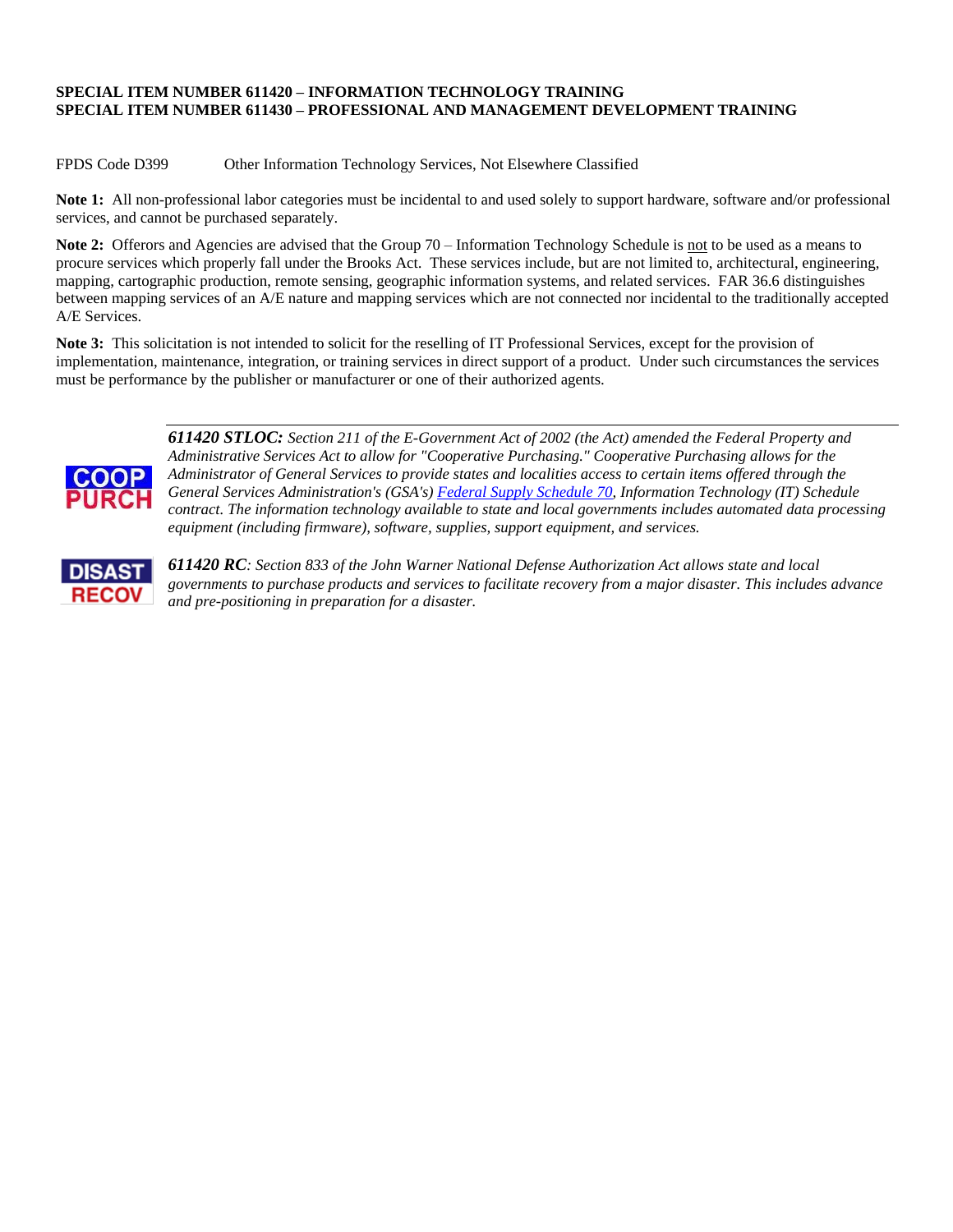# **TABLE OF CONTENTS**

| USA COMMITMENT TO PROMOTE SMALL BUSINESS PARTICIPATION PROCUREMENT |  |
|--------------------------------------------------------------------|--|
|                                                                    |  |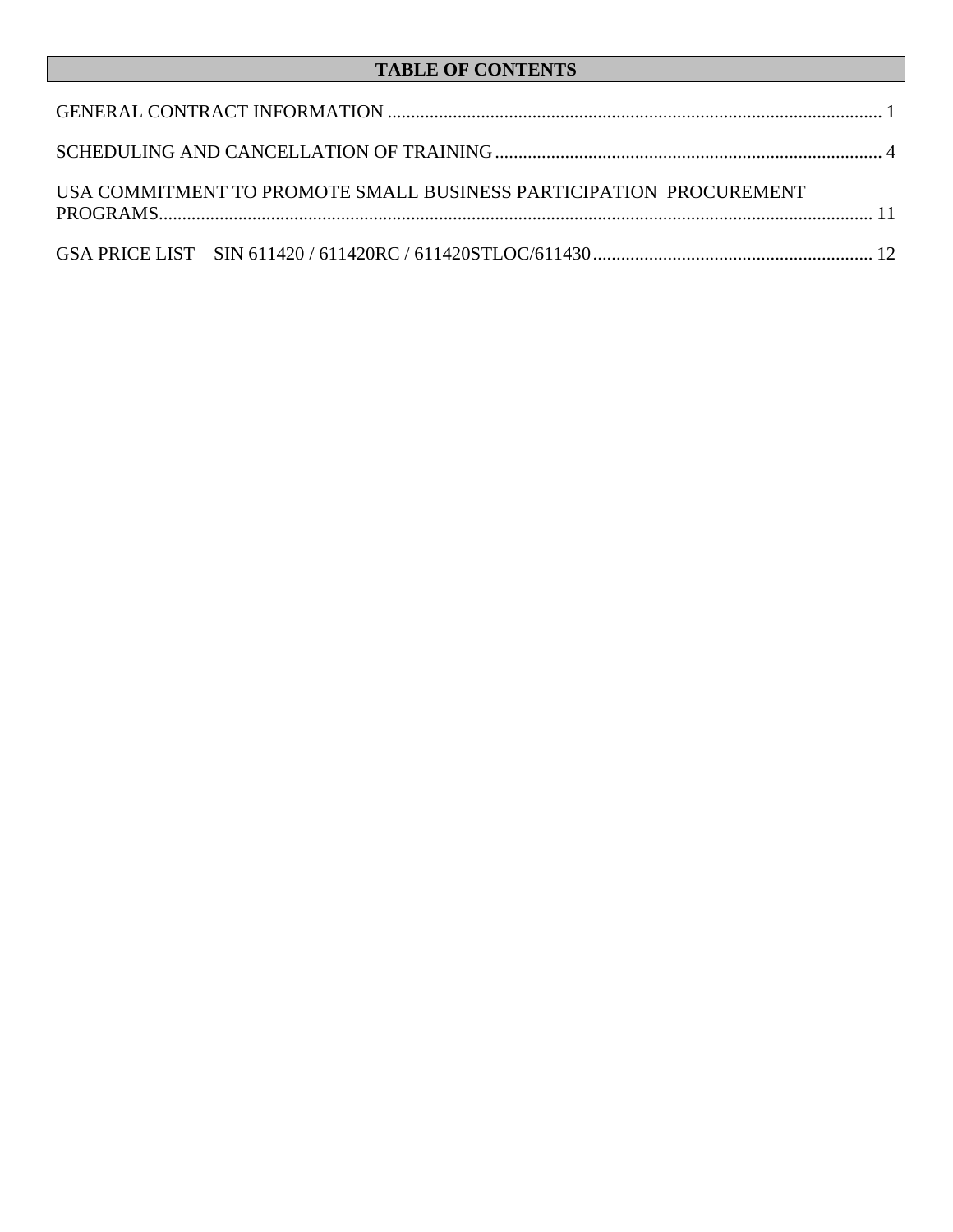# **GENERAL CONTRACT INFORMATION**

- <span id="page-3-0"></span>1a. Table of Awarded Special Item Numbers (SINs):
	- **SIN 611420 – Information Technology Training**
	- **SIN 611430 – Professional And Management Development Training**
	- **SIN OLM, Order Level Materials**

611420 and 611430, Training Courses

Please refer to [page #3](#page-5-0) and *GSA eLibrary [\(www.gsaelibrary.gsa.gov\)](http://www.gsaelibrary.gsa.gov/)* for detailed SIN descriptions

| 1b. Lowest Priced Model Number and Lowest Price: | Please refer to our rates beginning on page $#15$                                                                                                 |
|--------------------------------------------------|---------------------------------------------------------------------------------------------------------------------------------------------------|
| 1c. Labor Category Descriptions:                 | Not applicable                                                                                                                                    |
| 2. Maximum Order:                                | \$250,000.00                                                                                                                                      |
| 3. Minimum Order:                                | \$100.00                                                                                                                                          |
| 4. Geographic Coverage:                          | Domestic delivery only                                                                                                                            |
| 5. Point of Production:                          | <b>United States</b>                                                                                                                              |
| 6. Discount from List Price:                     | All Prices Herein are Net                                                                                                                         |
| 7. Quantity Discounts:                           | See Special Program details under SIN 611420/611430<br>terms and conditions                                                                       |
| 8. Prompt Payment Terms:                         | Net 30 days                                                                                                                                       |
| 9. Foreign Items:                                | None                                                                                                                                              |
| 10a. Time of Delivery:                           | 10 Days ARO                                                                                                                                       |
| 10b. Expedited Delivery:                         | Contact contractor for availability                                                                                                               |
| 10c. Overnight and 2-Day Delivery:               | Contact contractor for availability                                                                                                               |
| 10d. Urgent Requirement:                         | Contact contractor for availability                                                                                                               |
| 11. F.O.B. Point:                                | Destination                                                                                                                                       |
| 12a. Ordering Address:                           | Learning Tree International USA, Inc.<br>13650 Dulles Technology Drive, Suite 400<br>Herndon, VA 20171-6156<br>contracts@learningtree.com         |
| For technical and/or ordering assistance         | Phone: (800) 843-8733<br>Fax: (800) 709-6405<br>Training Passport holders call: (800) LRN-TREE (800-<br>576-8733)<br>Online: www.learningtree.com |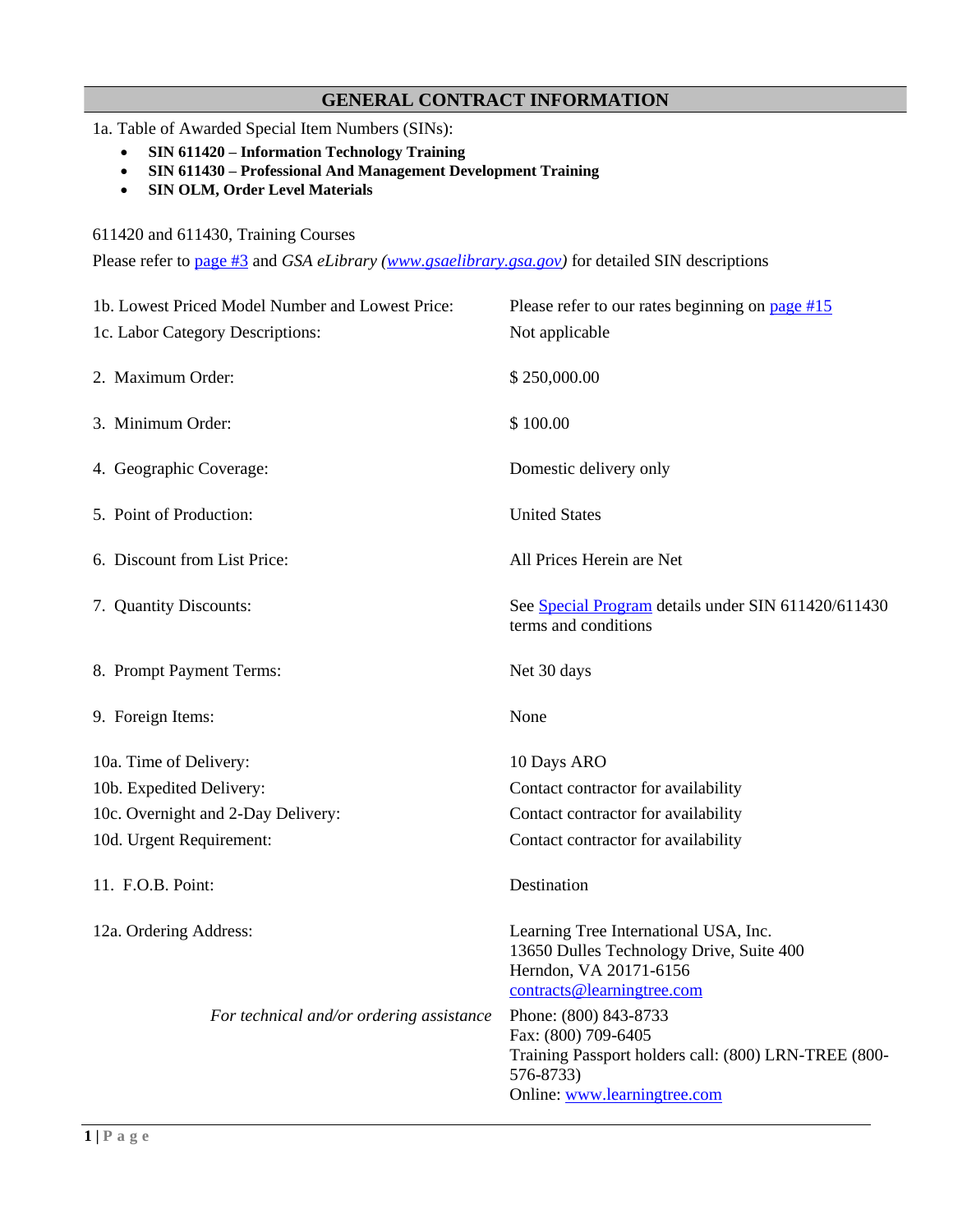12b. For supplies and services, the ordering procedures, information on Blanket Purchase Agreements (BPAs), are found in Federal Acquisition Regulation (FAR) 8.405-3.

| 13. Payment Address:                                                                                                                                                                                                                                                                 | Learning Tree International USA, Inc.<br>Department AT 952907, Atlanta, GA 31192-2907<br>usaccounting@learningtree.com                 |
|--------------------------------------------------------------------------------------------------------------------------------------------------------------------------------------------------------------------------------------------------------------------------------------|----------------------------------------------------------------------------------------------------------------------------------------|
| 14. Warranty Provision:                                                                                                                                                                                                                                                              | Please refer to the SIN 611420/611430 terms and<br>conditions                                                                          |
| 15. Export Packing Charges:                                                                                                                                                                                                                                                          | Domestic delivery only                                                                                                                 |
| 16. Terms and Conditions of Government Purchase Card<br>Acceptance (any thresholds above the micro-purchase<br>level):                                                                                                                                                               | Governmentwide purchase card is not accepted on<br>orders in excess of the micro-purchase threshold                                    |
| 17. Terms and conditions of rental, maintenance, and<br>repair:                                                                                                                                                                                                                      | Not Applicable                                                                                                                         |
| 18. Terms and conditions of installation (if applicable):                                                                                                                                                                                                                            | Not Applicable                                                                                                                         |
| 19. Terms and conditions of repair parts indicating date of<br>parts, price lists and any discounts from list prices:                                                                                                                                                                | Not Applicable                                                                                                                         |
| 20a. Terms and conditions for any other services (if<br>applicable):                                                                                                                                                                                                                 | Not Applicable                                                                                                                         |
| 21. List of service and distribution points (if applicable):                                                                                                                                                                                                                         | Not Applicable                                                                                                                         |
| 22. List of participating dealers (if applicable):                                                                                                                                                                                                                                   | Not Applicable                                                                                                                         |
| 23. Preventative maintenance (if applicable)                                                                                                                                                                                                                                         | Not Applicable                                                                                                                         |
| 24a. Special attributes such as environmental attributes<br>(e.g., recycled content, energy efficiency, and/or reduced<br>pollutants.):                                                                                                                                              | Not Applicable                                                                                                                         |
| 24b. Section 508 compliance information is available on<br>Electronic and Information Technology (EIT) supplies<br>and services and show where full details can be found<br>(e.g. contractor's website or other location). The EIT<br>standards can be found at: www.Section508.gov/ | Section 508 compliance information on the supplies and<br>services available on this contract can be found at<br>www.learningtree.com. |

26. Learning Tree International USA, Inc. *is* registered in the System for Award Management (SAM).

25. Data Universal Number System (DUNS) Number: 784896508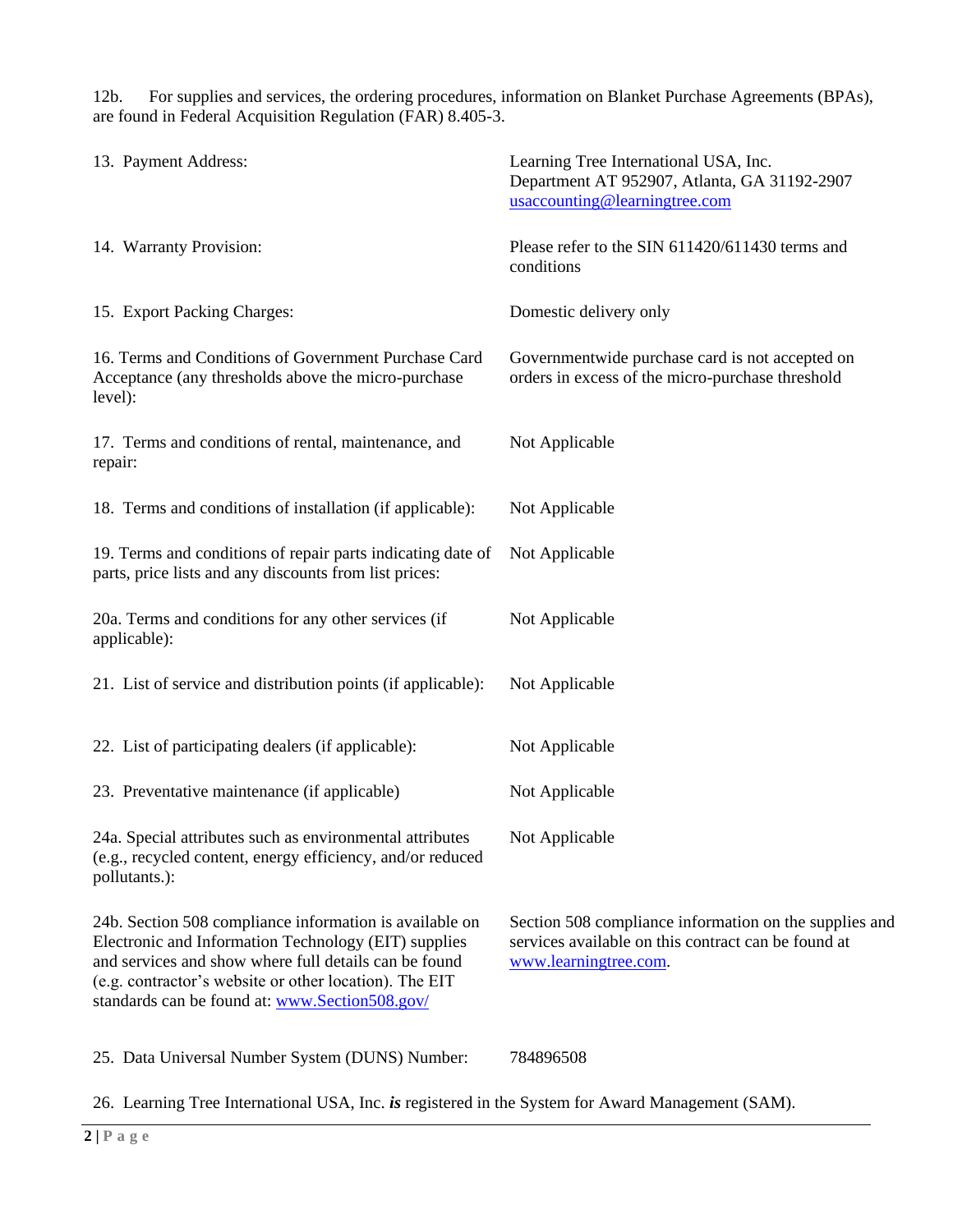# **Contract Overview**

GSA awarded *Learning Tree International USA, Inc.* a Federal Supply Schedule contract under the GSA Multiple Award Schedule, contract number **GS-35F-396CA** option period **June 20, 2015 – June 19, 2025**. GSA may exercise up to 2 additional 5-year option periods. The contract allows for the placement of Firm Fixed Price or Time and Materials task orders using the labor categories and ceiling rates defined in the contract.

#### **Contract Administrator**

Marthe Lewis, Director, Contracts and Proposals Learning Tree International USA, Inc. 13650 Dulles Technology Drive, Suite 400 Herndon, VA 20171-6156 Telephone: (703) 925-7794 Email: [marthe\\_lewis@LearningTree.com](mailto:marthe_lewis@LearningTree.com)

#### **Contract Use**

This contract is available for use by all federal government agencies, as a source for Information Technology Products and Services, for worldwide use. Executive agencies, other Federal agencies, mixed-ownership Government corporations, and the District of Columbia; government contractors authorized in writing by a Federal agency pursuant to 48 CFR 51.1; and other activities and organizations authorized by statute or regulation to use GSA as a source of supply may use this contract. Additionally, contractors are encouraged to accept orders received from activities within the Executive Branch of the Federal Government.

#### **Contract Scope**

The contractor shall provide all resources including personnel, management, supplies, services, materials, equipment, facilities and transportation necessary to provide a wide range of professional services as specified in each task order. Services specified in a task order may be performed at the contractor's facilities or the ordering agencies' facilities. The government will determine the contractor's compensation by any of several different methods (to be specified at the task order level) e.g., a firm-fixed price for services with or without incentives, labor hours or time-and-material.

#### <span id="page-5-0"></span>**Special Item Number (SIN) Description**

The Special Item Numbers (SINs) available under this contract provide services across the life cycle of a project. When task orders are placed, they must identify the SIN or SINs under which the task is being executed. *Learning Tree International USA, Inc.* has been awarded a contract by GSA to provide services under the following SIN. A full description of the SIN and examples of the types of work covered thereunder is provided below.

**SIN 611420, Training Courses**: Includes training. NOTE: This SIN can only be used to offer Information Technology Training Courses.

**SIN 611430, Training Courses**: This SIN can be used to provide Professional and Management Development Training.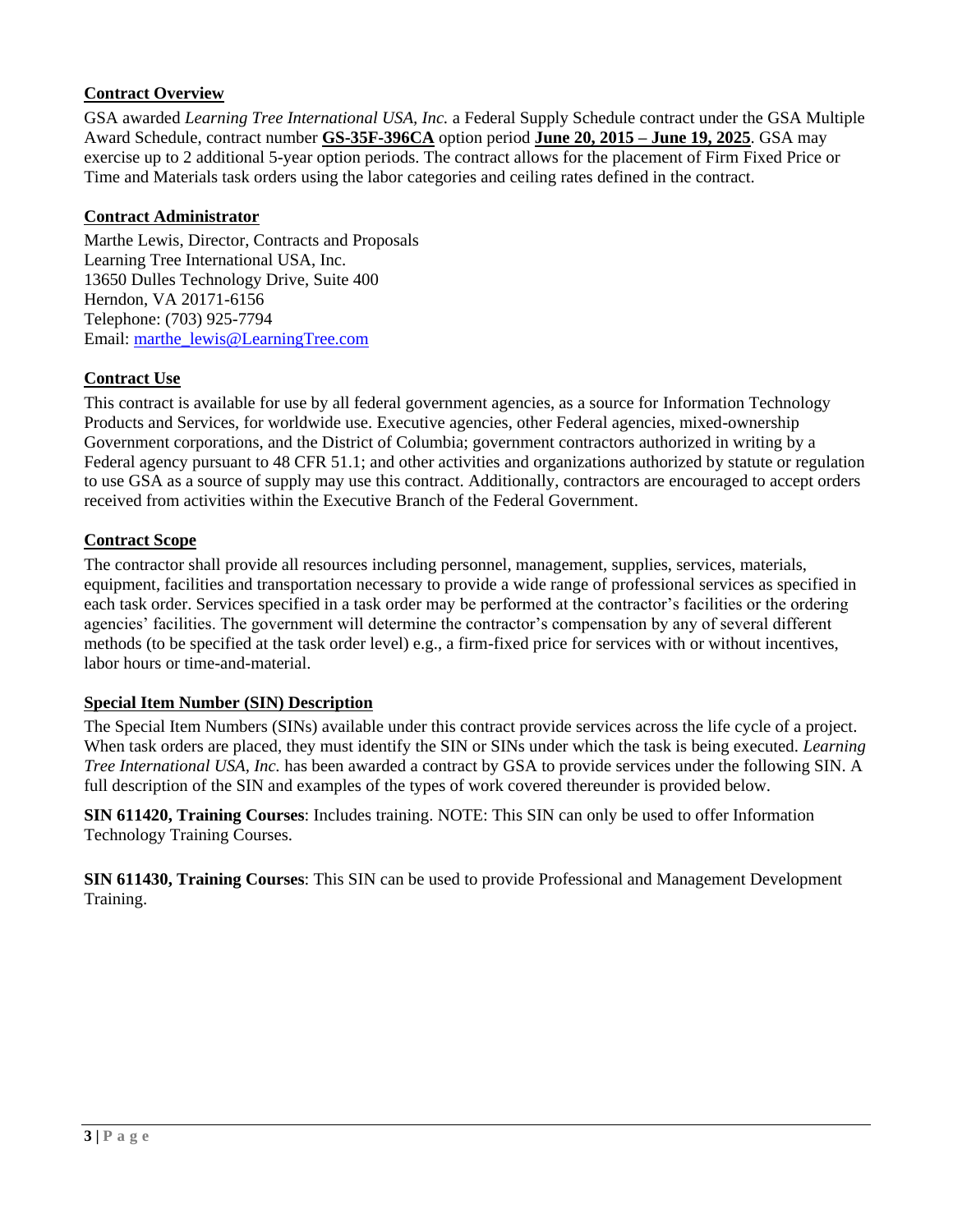#### SCHEDULING AND CANCELLATION

# <span id="page-6-0"></span>**1. SCOPE**

a. The Contractor shall provide training courses normally available to commercial customers, which will permit ordering activity users to make full, efficient use of general purpose commercial IT products. Training is restricted to training courses for those products within the scope of this solicitation.

b. The Contractor shall provide training at the Contractor's facility and/or at the ordering activity's location, as agreed to by the Contractor and the ordering activity.

# **2. ORDER**

Written orders, EDI orders (GSA Advantage! and FACNET), credit card orders, and orders placed under blanket purchase agreements (BPAs) shall be the basis for the purchase of training courses in accordance with the terms of this contract. Orders shall include the student's name, course title, course date and time, and contracted dollar amount of the course.

# **3. TIME OF DELIVERY**

The Contractor shall conduct training on the date (time, day, month, and year) agreed to by the Contractor and the ordering activity. All other training will be held in accordance with the Contractor's published public course schedule.

# **4. FLEXIBLE TRANSFER / CANCELLATION POLICY FOR PUBLIC COURSES**

If a customer would like to cancel or transfer their course, they must notify Learning Tree prior to two weeks before the start date of the course or within seven days of registration. If a customer transfers to another course prior to two weeks before the start date or within seven days of registration of the course in which originally enrolled, 100% of any prepaid course tuition will be applied toward the course tuition for the subsequent course. If a customer needs to cancel an enrollment two weeks prior to the start of the class or within seven days of registration, we will refund 100% of any prepaid course tuition for that enrollment. If a customer does need to transfer or cancel a course within two weeks of the start date of the course or after seven days from the date of registration, a fee equal to 50% of the price of the course will be assessed for any standard attendances. Attendances associated with a Learning Tree program such as (Passport, Voucher, etc.) will be assessed a \$500 fee. Training Passports cannot be used after the expiration dates, and a course cancellation or transfer by the customer will not extend a Training Passport expiration date.

#### **5. CANCELLATION POLICY FOR ONSITE COURSES**

If a customer needs to cancel or reschedule any event less than 16 days before the scheduled start of the event, the customer will be subject to a cancellation fee in the amount of 50% of the event fee. However, if the event is rescheduled to execute within ninety (90) days of the cancellation date, then a cancellation fee in the amount of 25% of the event fee will apply. Learning Tree will not impose any penalty if the customer notifies Learning Tree of the need to cancel or reschedule an event 16 days prior to the scheduled start date of the event. Any event cancelled or rescheduled that is non-standard in length, content, delivery method, etc., based on customer requirements and request, and the customer cancels the course, the customer will pay for all incurred customization fees, or performance costs associated with the event.

# **6. SUBSTITUTIONS PERMITTED**

Learning Tree welcomes the enrollment of a qualified substitute in an enrollee's place provided the ordering activity notifies the Contractor in writing before the first day of the course. The substitute may not take advantage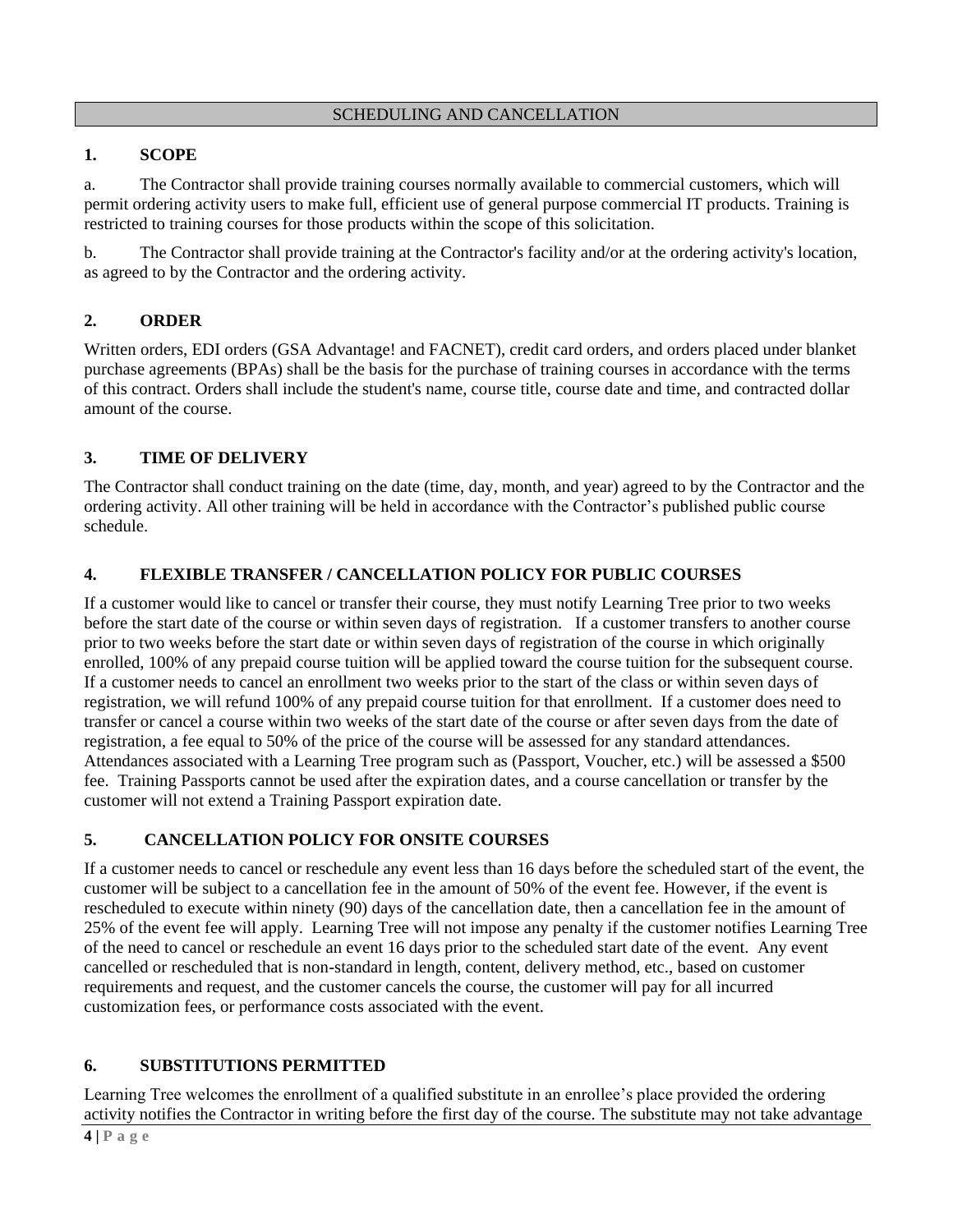of any discount program for which he or she is not otherwise qualified. Training Passports and Premium Passes are nontransferable and therefore are not eligible for substitution.

# **7. PUBLIC COURSE POSTPONEMENTS**

At times, Learning Tree must change a course location, course date, or postpone a course. Learning Tree will try to give the customer as much advance notice as possible of any such change. However, Learning Tree will not be liable for any other costs incurred including (for example) travel charges or any consequential damages even if Learning Tree was advised of them. Changes in course locations, course dates, or postponement of courses will not extend a Training Passport or Premium Pass expiration date.

# **8. SECURITY**

The ordering activity agrees that all course participants will abide by security measures in effect at the course location.

# **9. GUARANTEE OF QUALITY**

Learning Tree's Guarantee of Quality provides the ordering activity the opportunity to attend the course of their choice – and then pay only if 100% satisfied with the value of the course. If the ordering activity sends Learning Tree a written notice of dissatisfaction with a course within 60 days of the course, the ordering activity will have the option of retaking the course at no charge or receiving a full refund of any course tuition paid and cancellation of any unpaid invoices for that course. If the ordering activity used a Training Voucher, Training Passport or Premium Pass for the course, Learning Tree will not count the attendance against the Training Voucher, Training Passport or Premium Pass used.

#### **10. FOLLOW-UP SUPPORT**

The Contractor agrees to provide each student with unlimited telephone support or online support for a period of one (1) year from the completion of the training course. During this period, the student may contact the Contractor's instructors for refresher assistance and answers to related course curriculum questions.

#### **11. LIABILITY FOR INJURY OR DAMAGE**

The contractor shall not be liable for any injury to the student or damage to ordering activity property arising from contractor provided classroom training, unless such injury or damage is due to the fault or negligence of the contractor.

# **12. THIRD PARTY SERVICES/PRODUCTS**

Learning Tree may provide advertisements of third parties on our website and/or feature information, materials, products, or services provided by third parties. Learning Tree makes no representations with respect to, nor does it guarantee or endorse the quality, non-infringement, accuracy, completeness, timeliness, or reliability of such third party materials, information, products, and services you may access. Your correspondence and any other dealings with third parties on our website are solely between you and the specific third party or third parties. Learning Tree has no control over and expressly disclaims responsibility and liability for all third party provided information, materials, programs, products, and services covered on or accessed through our website, and you agree that Learning Tree shall not be responsible for any loss or damage of any sort incurred as a result of any of these dealings or as the result of the presence of such third parties on our website.

# **13. PRICE FOR CLASSROOM TRAINING**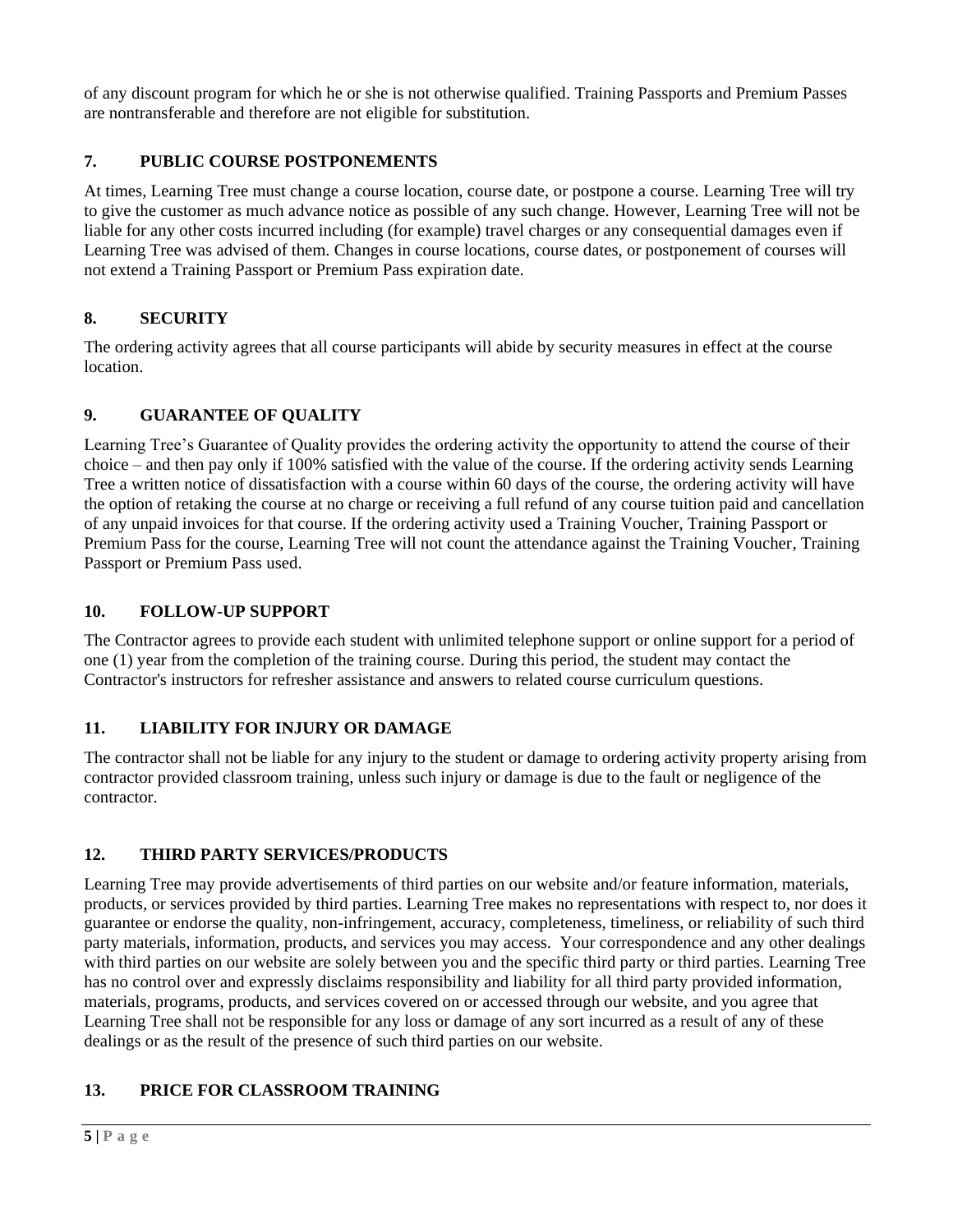The purchase price that the ordering activity will be charged will be the ordering activity training price in effect at the time of order placement, or the ordering activity price in effect at the time the training course is conducted, whichever is less.

# **14. INVOICES AND PAYMENT**

Invoices for training shall be submitted by the Contractor after ordering activity completion of the training course. Advance or Pre-payment is not authorized or allowed under this contract. (31 U.S.C. 3324).

# **15. FORMAT AND CONTENT OF TRAINING**

a. The Contractor shall provide written materials (i.e., manuals, handbooks, texts, etc.) normally provided with course offerings. Such documentation will become the property of the student upon completion of the training class.

b. For hands-on training courses, there will be two students assigned per workstation.

c. The Contractor shall provide each student with a Certificate of Training at the completion of each training course.

d. The Contractor shall provide the following information for each training course offered:

(1) The course title and a brief description of the course content, to include the course format (e.g., lecture, discussion, hands-on training);

- (2) The length of the course;
- (3) Mandatory and desirable prerequisites for student enrollment;
- (4) The minimum and maximum number of students per class;
- (5) The locations where the course is offered;
- (6) Class schedules; and
- (7) Price (per student, per class (if applicable)).

e. For those courses conducted at the ordering activity's location, instructor travel charges (if applicable), including mileage and daily living expenses (e.g., per diem charges) are governed by Pub. L. 99-234 and FAR Part 31.205-46, and are reimbursable by the ordering activity on orders placed under the Multiple Award Schedule, as applicable, in effect on the date(s) the travel is performed. Contractors cannot use GSA city pair contracts. The Industrial Funding Fee does NOT apply to travel and per diem charges.

f. For Online Training Courses, a copy of all training material must be available for electronic download by the students.

#### **16. "NO CHARGE" TRAINING**

The Contractor shall describe any training provided with equipment and/or software provided under this contract, free of charge, in the space provided below. **None Offered**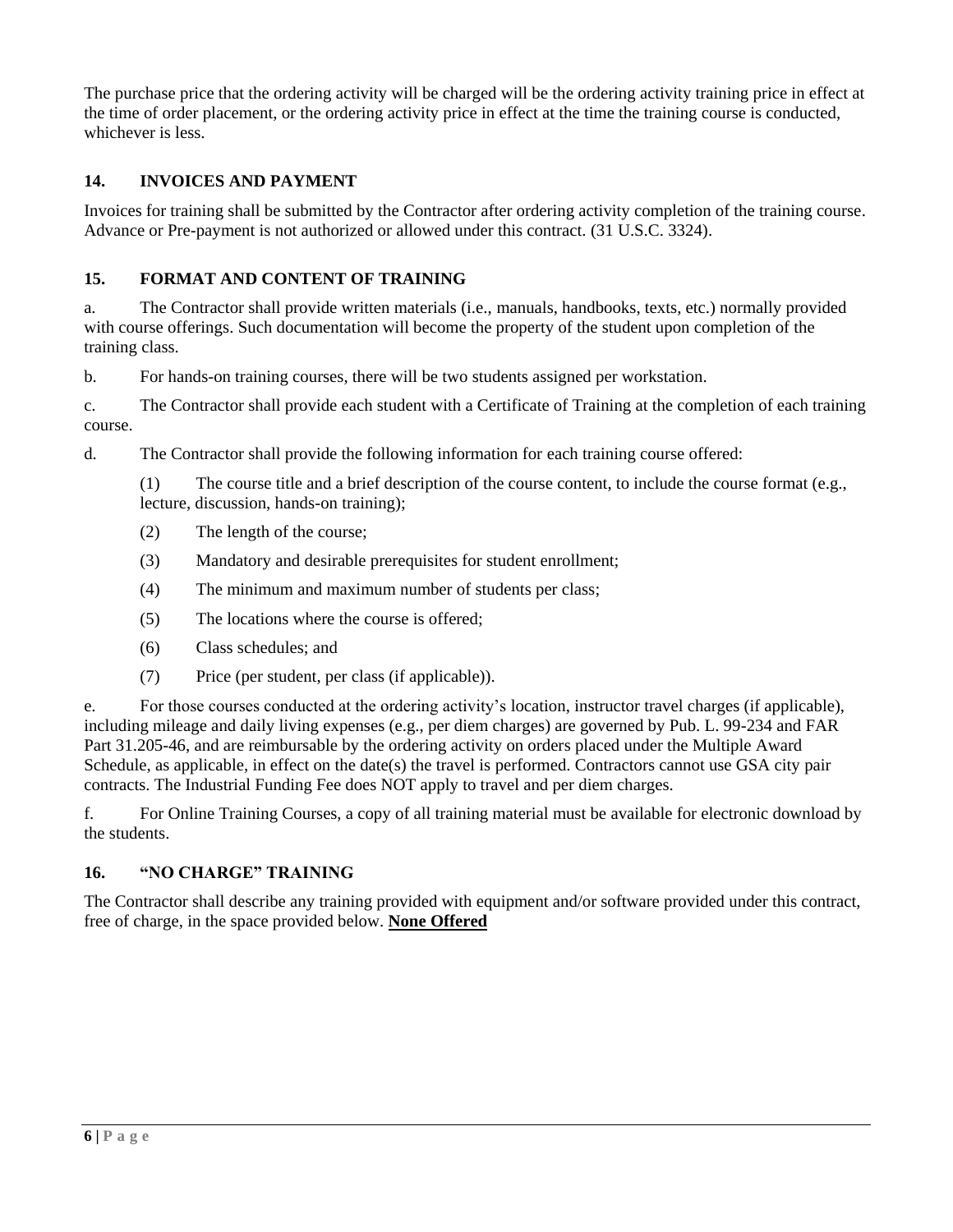# **17. SPECIAL PROGRAMS**

# **A. College Credit**

The American Council on Education (ACE) College Credit Recommendation Service recommends Contractor courses for college credit to more than 1,500 universities and colleges. Two semester hours of college credit are recommended by ACE for most Contractor four and five-day courses. Participation in this program is optional and the Contractor pays initial registration fees with ACE.

Step 1. Successfully complete a Contractor course and pass the associated exam. Students will be given an opportunity during the course to participate in the College Credit Program. The exam is given at the end of the course.

Step 2. The Contractor will handle registration with ACE and pay the associated fee. The student's ACE Registry record will be automatically updated once the student successfully completes additional Contractor courses and passes the associated exams.

Step 3. Whenever the student wishes to send a transcript of the earned Contractor educational achievements to a university or college, the student contacts ACE directly. ACE personnel are available by phone to assist on an ongoing basis or students may complete a Transcript Request Form online at the ACE Web Site.

#### **B. Government Training Passports (3 COURSE) Program**

Learning Tree's Government Training Passports allow a course participant to attend as many as three instructor led courses over a 12-month period. The Learning Tree Government Training Passport (3 COURSE) expires 12 months after the start date of the first course attended under that Government Training Passport.

Learning Tree's Government Training Passport is non-transferable and is only to be used to attend courses by the named holder. Government Training Passports cannot be used after their expiration dates, and a course cancellation or transfer by the customer will not extend a Government Training Passport expiration date.

**C. 4-Course Passport** - With a 4-Course Passport, one person can take as many as four courses in 24 months at discounted rates. The Passport (i) is non-transferable and can only be used to pay course tuition fees for the named holder and (ii) cannot be used to attend courses either in excess of the specified number of courses or which start more than 24 months after the start date of the first course attended under that Passport. Learning Tree reserves the right to exclude certain courses from eligibility in the Passport program. The Government 4-Course Passport is different than the 4-Course Passport Pass offered to our commercial customers in that the government customer is permitted to pay for courses after attendance whereas commercial customers must pre-pay for the program. Payment for a Government 4-Course Passport Pass can be made by company check, GSA SmartPay or Government Commercial Purchase Card (GCPC). The purchasing agency will be invoiced for each course after course attendance. The course will be invoiced at the GSA discounted individual seat price until all funds are exhausted. The Government will pay for courses only after attendance. In addition, the purchasing agency is required to submit a blanket Government Training Form and/or Purchase Order for the total Government 4- Course Passport price within thirty (30) days after the start date of the first course attended under the Government 4-Course Passport. Payment on a Government 4-Course Passport invoice is due within 30 days after the start date of each course attended.

#### **D. Government Training Voucher Pack Program**

Government Training Vouchers Packs are available in 3 course packs and above. The standard price is discounted based on number of events purchased by an organization. Learning Tree's Government Training Vouchers Packs allow organizations maximum flexibility to meet evolving training needs as each Voucher can be used in lieu of tuition to allow anyone in the organization to attend any Learning Tree public course. The Government Training Voucher Packs do not expire. Learning Tree reserves the right to exclude certain courses for any reason, including but not limited to third party courses, premium course material, etc.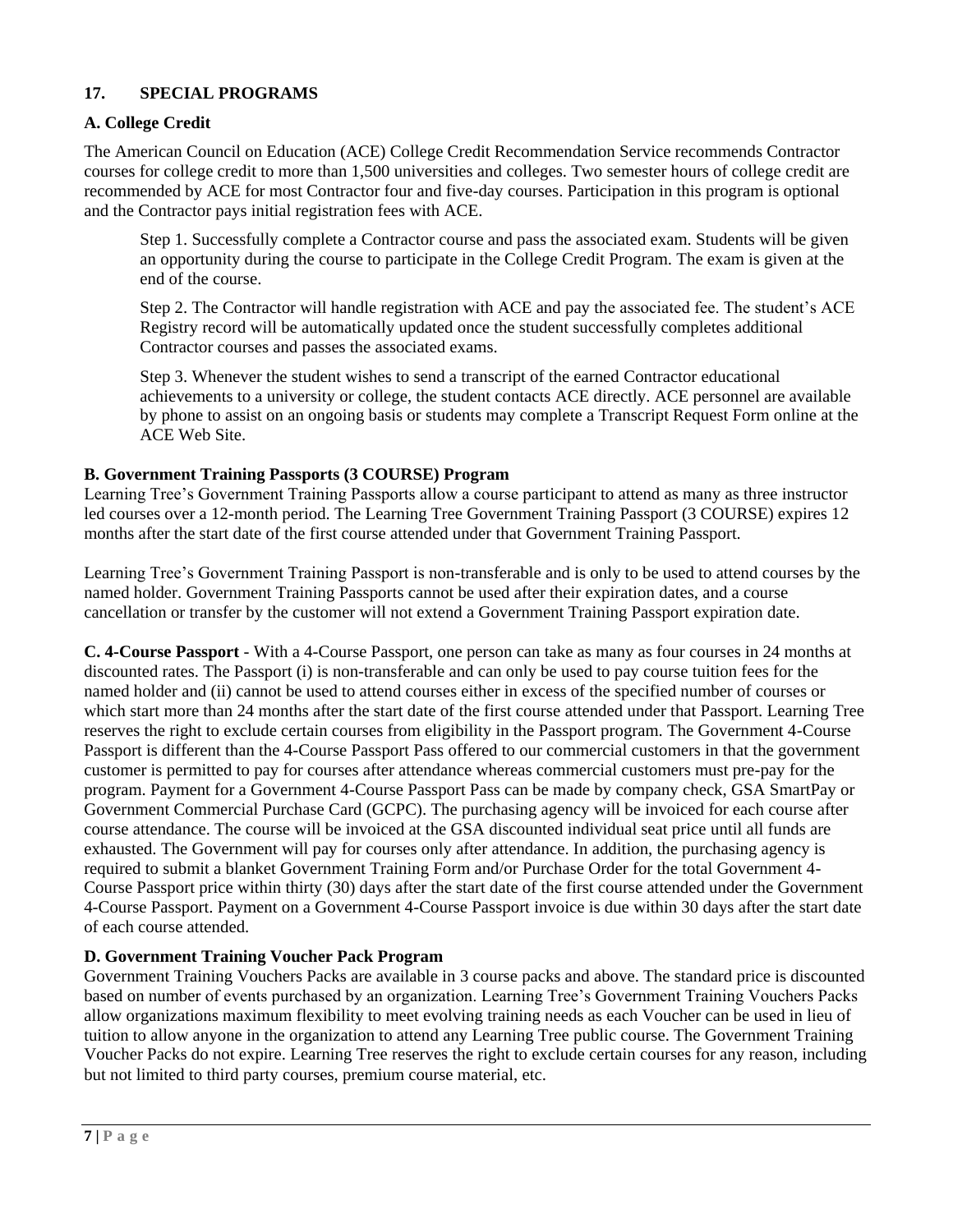Each Training Voucher may be redeemed for one course event, for one person, at any of Learning Tree's public courses. Training Vouchers cover the Public Course tuition only. They do not cover travel, meals or other related expenses. The Training voucher is transferrable and a qualified substitute will be allowed to attend in the enrollee's place. This substitution can be made at any time prior to the first day of the course.

Payment for a Government Training Voucher Packs can be made by company check, GSA SmartPay or GCPC credit card. Unless directed by the purchasing agency in writing to do otherwise, Learning Tree will prepare a monthly invoice to include the actual number of course attendances in the previous month, with each priced according to the discount offered through the Government Training Voucher Pack Program. In addition, the purchasing agency is required to submit a Government Training Form and/or Purchase Order for the total Government Training Voucher Pack amount within thirty (30) days after the start date of the first course attended under the Government Training Voucher Pack. Payment on the Government Training Voucher Pack invoice is due within thirty (30) days of receipt of the invoice.

# **E. CompTIA Member Discount**

Learning Tree International and CompTIA, a leading global Information Technology (IT) trade association and the world's largest developer of vendor-neutral IT certification exams, have set up a partnership in order to provide Public Course training services to the technical association members at a 10% discount. The partnership allows Learning Tree to initiate targeted and joint marketing and sales campaigns to this specific audience of technical professionals. Each party may advertise the partnership on its web site, in catalogs and publications, electronic newsletters, in marketing flyers and collateral, and in education center signage and posters. The relationship is effective November 21, 2005 for an indefinite period of time and may be cancelled at any time by either party. The 10% discount is offered off the standard or GSA price of an individual Public Course tuition. The offer is available to both commercial companies and Federal Government agency members of CompTIA and cannot be combined with any other discount offer.

# **F. Training Advantage**

Training Advantage is a program geared towards companies that have a recurring, ongoing need for Learning Tree training services. A percentage discount off commercial list pricing only is offered to customers as a reward for continued use of Learning Tree training services and as an incentive for future business. Participation in the program requires customers to (i) sign a one-year Open Order Preferred Pricing Agreement, (ii) have at least 100 IT professionals employed at the location of the signing facility or at least 200 IT professional employed at the company, which provides Learning Tree with assurance that the customer estimates of projected purchases are likely to be accurate, (iii) designate Learning Tree as a preferred training provider, (iv) inform its technical staff of the programs that Learning Tree provides, (v) make course materials available to its employees and (vi) provide the names of key training personnel to Learning Tree. Customer benefits of this program include (i) up to 10% discount off commercial list pricing only and (ii) \$100 off the commercial list price of a 3-Course Passport and Premium Pass under this program. Learning Tree or the customer can terminate the agreement with sixty days written notice and any courses ordered after termination will be priced at standard pricing.

# **G. Document Development Workshops**

Document Development Workshops are custom learning events that isolate and address performance impediments within an organization that are negatively impacting the cost, schedule, performance or customer satisfaction of a program. The Workshop deliverables include formally constructed management artifacts/ processes that have been developed by the actual program team within guidelines provided by Learning Tree subject matter experts.

# **H. Learning Tree coaching**

Learning Tree Coaching is a program designed to "bridge the gap" between classroom training and the workplace. The coaching is done at the workplace as a one-day extension immediately following completion of a Learning Tree On-Site Course. The instructor helps course attendees put into practice the knowledge gained in the course to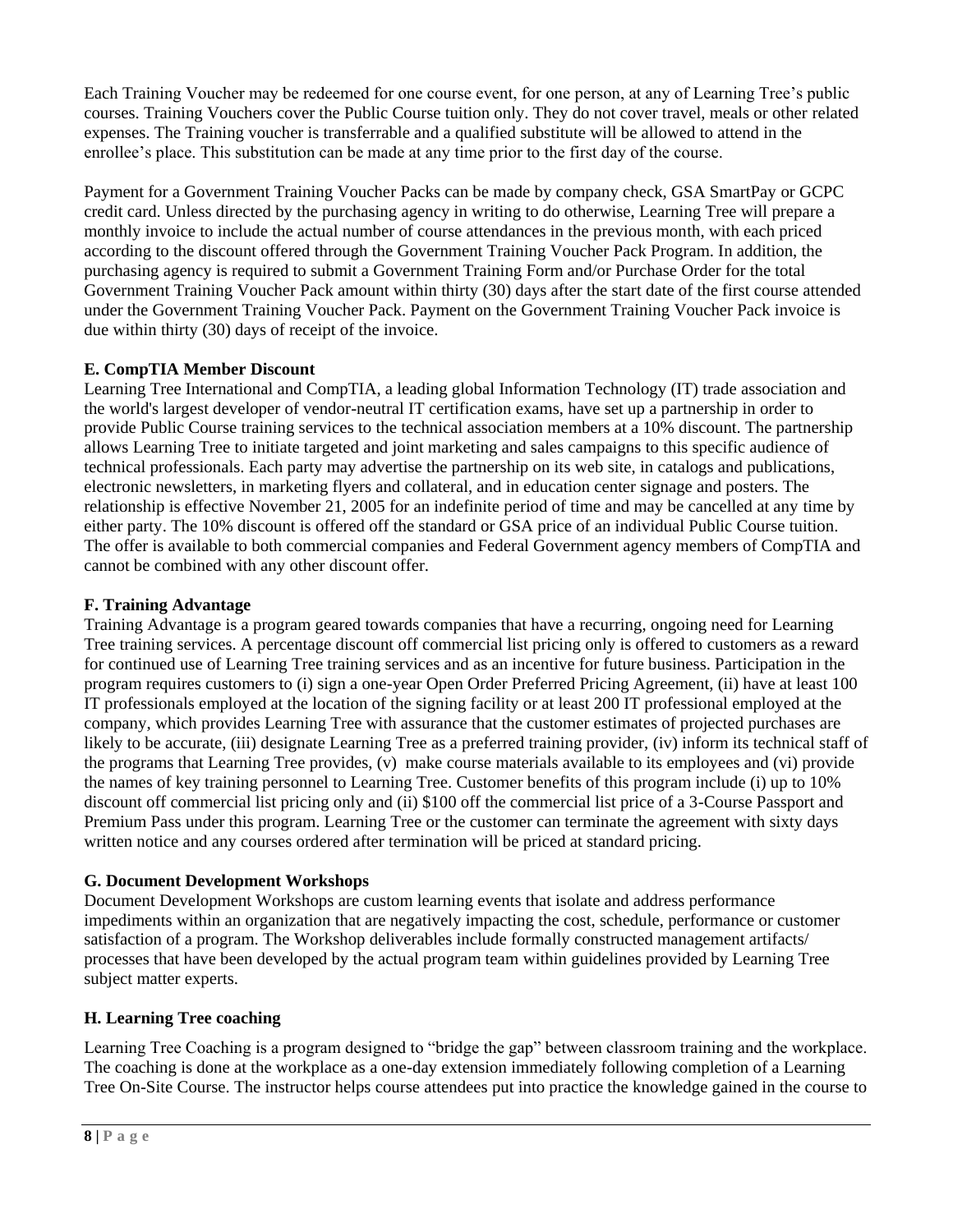tackle "real" projects or assignments, as well as services to redefine job roles, update competencies and define additional skills gaps.

# **I. Learning Tree AnyWareTM Materials Fee:**

Our AnyWare-related materials are included in our overall course tuition pricing. In the event that a customer enrolled in a Learning Tree AnyWare course is shipped a set of course materials and subsequently cancels their enrollment and does not reschedule for a future date, they will be responsible for returning those course materials to Learning Tree. Returning AnyWare materials to Learning Tree is easy and at no cost to you. Simply affix the pre-paid return label to the outside of the box and take it to any authorized FedEx shipping or drop off location, or call FedEx to schedule a pickup.

#### **J. Preferred Supplier Training Program:**

Learning Tree's Preferred Supplier Training Program is a flexible training package that allows an entity to choose its training plan based on specific company training needs. The program is designed to help reduce the overall training program cost and while accomplishing training objectives. Timeline options are available ranging from 12 months to 24 months that enable employee availability and program completion while locking in reduced rates on multiple courses within the Learning Ecosystem. This program is designed to align with organizations professional development goals. *Program discount is taken off of standard commercial or eligible GSA rates.*

**OPTION 1** – Discounts are based upon funds committed. Full payment is due at the time of registration. Failure to do so will result in the forfeiture of the discount. This offer is non-refundable after 12 months from the attendance in the first course, if customer fails to use all quantities available within the chosen TIER. The discounts will be documented in an agreement signed by the Customer and Learning Tree International.

**OPTION 2 –** The purchasing entity will pay for each course under the Preferred Supplier Training Program after **services are rendered** at the Discounted rate within the duration period. Customer will need to use all available quantities by the duration date according to the pricing schedule or customer will be invoiced at the then applicable standard rates. The discounts will be documented in an agreement signed by the Customer and Learning Tree International.

- Offer subject to change or cancellation.
- Customer may purchase from Tier 1 -3 based on the company projected needs
- Each Tier is associated with specific Quantity/Discount and Program Duration
- Learning Tree will automatically upgrade customer to the next TIER level should the company quantity exceed the original Tier.
- Program is a standalone program and cannot be combined with any other Learning Tree Promotional **Discounts**
- Customer must use all quantity within a specific TIER to realize full value of discount
- Upon registration, discount value will be equally spread across all transactions
- Each TIER can be used to attend a Public Course or have a course deliver ON-SITE
- Learning Tree standard course cancellation policy apply to the Preferred Supplier Training Program
- Classroom and AnyWare courses

#### **Pricing Structures:**

| <b>CUSTOMER CLASS</b>   | <b>TIERS/LEVEL</b> | <b>QUANTITY DISCOUNT</b> |     | <b>DURATION</b>          |
|-------------------------|--------------------|--------------------------|-----|--------------------------|
| Commercial / Government |                    |                          | 20% | 12 Months*               |
| Commercial / Government |                    | 50                       | 30% | $12$ Months <sup>*</sup> |
| Commercial / Government |                    | 100                      | 40% | 24 Months $*$            |

#### **Program Exclusions:**

Learning Tree reserves the right to exclude certain courses from eligibility in the Preferred Supplier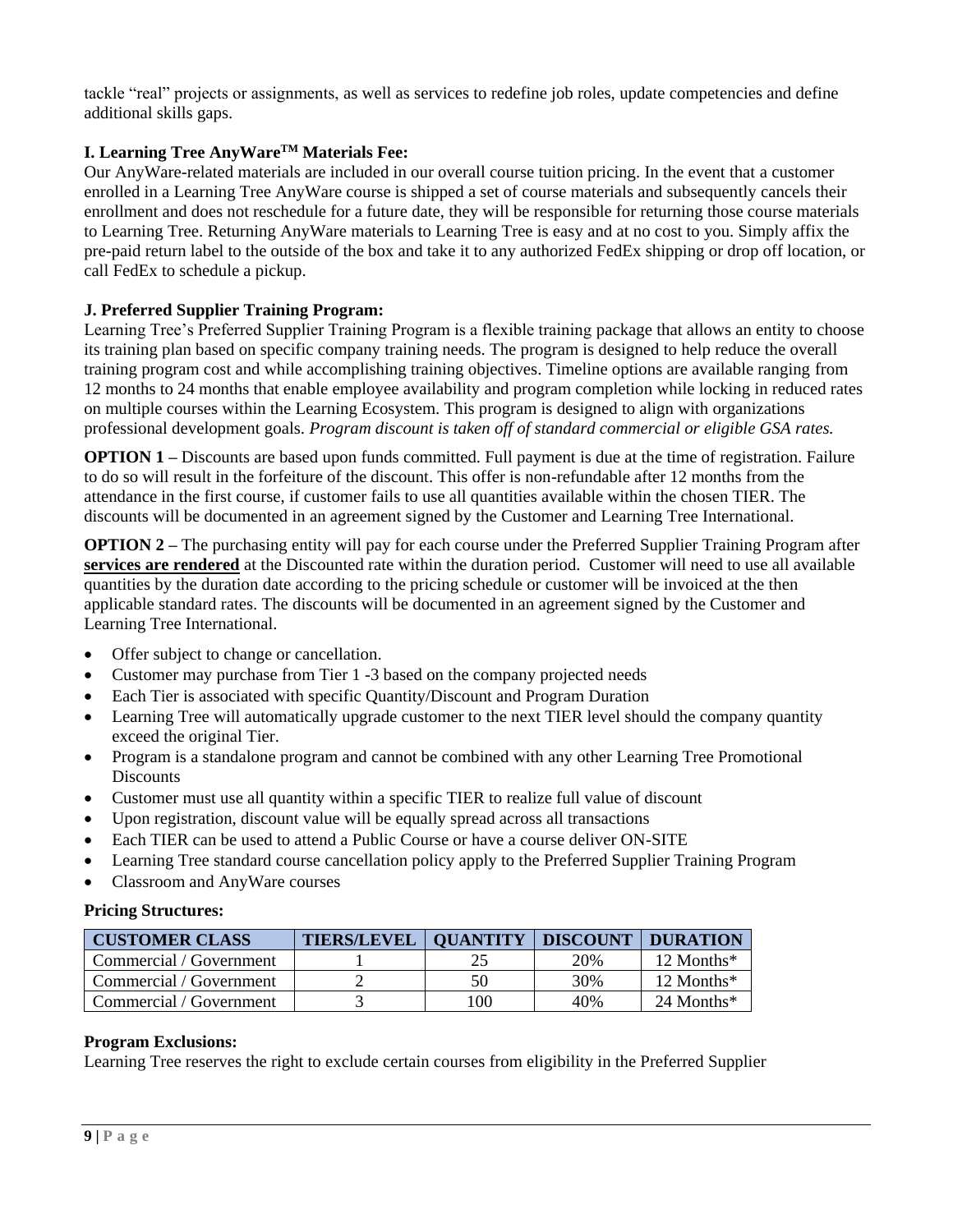#### **K. Additional Information:**

Please call Learning Tree International USA, Inc. for additional programs being offered through our GSA Schedule. 1-800-843-8733

### **18. PUBLIC COURSE HOURS**

First day orientation 8:00 a.m. – 9:00 a.m. Standard class hours 9:00 a.m. – 4:30 p.m. Last day class hours  $9:00$  a.m.  $-3:30$  p.m. Optional course exam On the last day 3:30 p.m. – 4:30 p.m. Informal discussion with Instructor 4:30 p.m. – 5:30 p.m.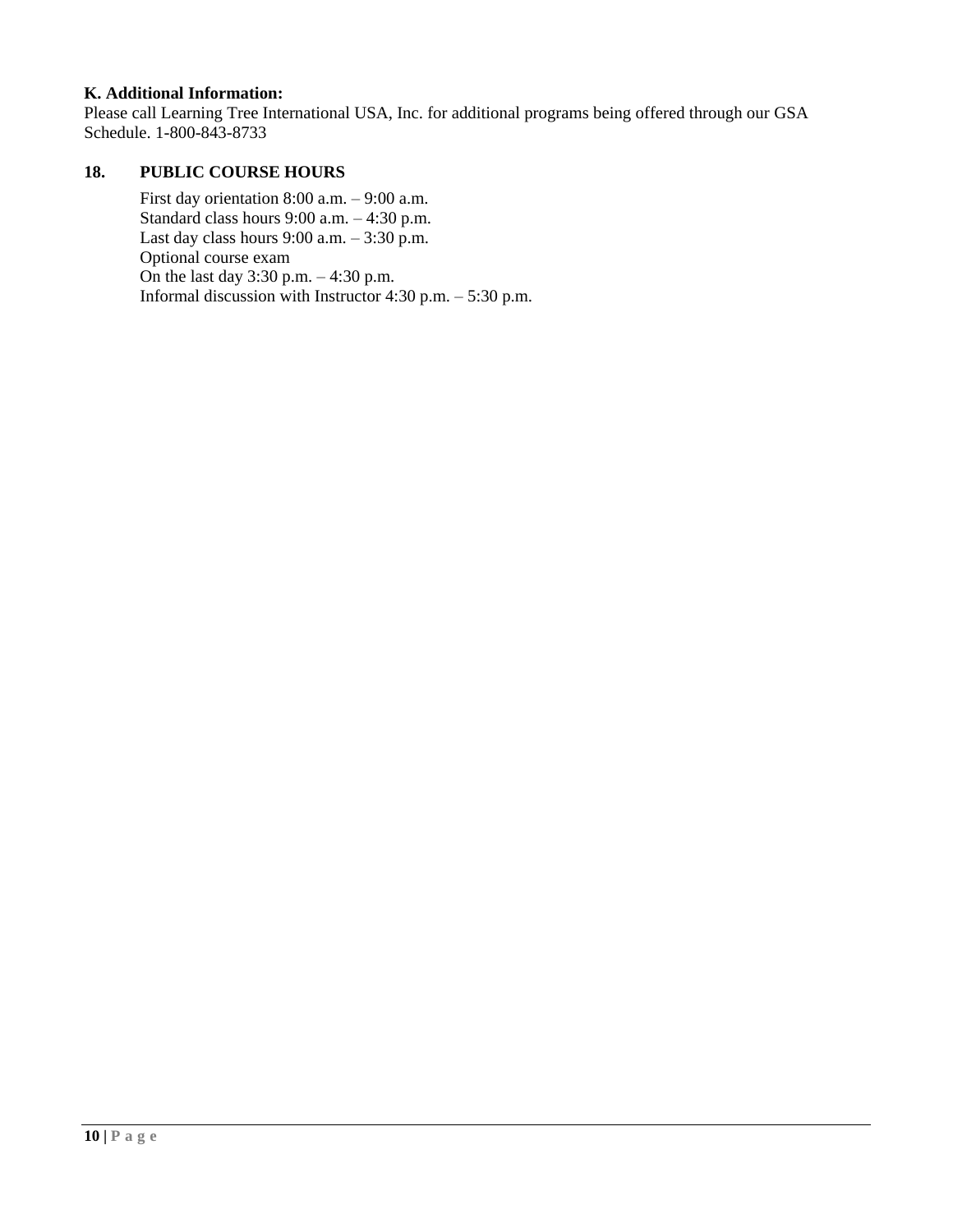# **USA COMMITMENT TO PROMOTE SMALL BUSINESS PARTICIPATION PROCUREMENT PROGRAMS**

#### PREAMBLE

<span id="page-13-0"></span>**Learning Tree International USA, Inc.** provides commercial products and services to ordering activities. We are committed to promoting participation of small, small disadvantaged and women-owned small businesses in our contracts. We pledge to provide opportunities to the small business community through reselling opportunities, mentor-protégé programs, joint ventures, teaming arrangements, and subcontracting.

#### COMMITMENT

To actively seek and partner with small businesses.

To identify, qualify, mentor and develop small, small disadvantaged and women-owned small businesses by purchasing from these businesses whenever practical.

To develop and promote company policy initiatives that demonstrate our support for awarding contracts and subcontracts to small business concerns.

To undertake significant efforts to determine the potential of small, small disadvantaged and women-owned small business to supply products and services to our company.

To insure procurement opportunities are designed to permit the maximum possible participation of small, small disadvantaged, and women-owned small businesses.

To attend business opportunity workshops, minority business enterprise seminars, trade fairs, procurement conferences, etc., to identify and increase small businesses with whom to partner.

To publicize in our marketing publications our interest in meeting small businesses that may be interested in subcontracting opportunities.

We signify our commitment to work in partnership with small, small disadvantaged and women-owned small businesses to promote and increase their participation in ordering activity contracts. To accelerate potential opportunities please contact our Public Course Sales Department, phone (800) 843-8733, email [uscourses@learningtree.com,](mailto:uscourses@learningtree.com) fax (800) 709-6405.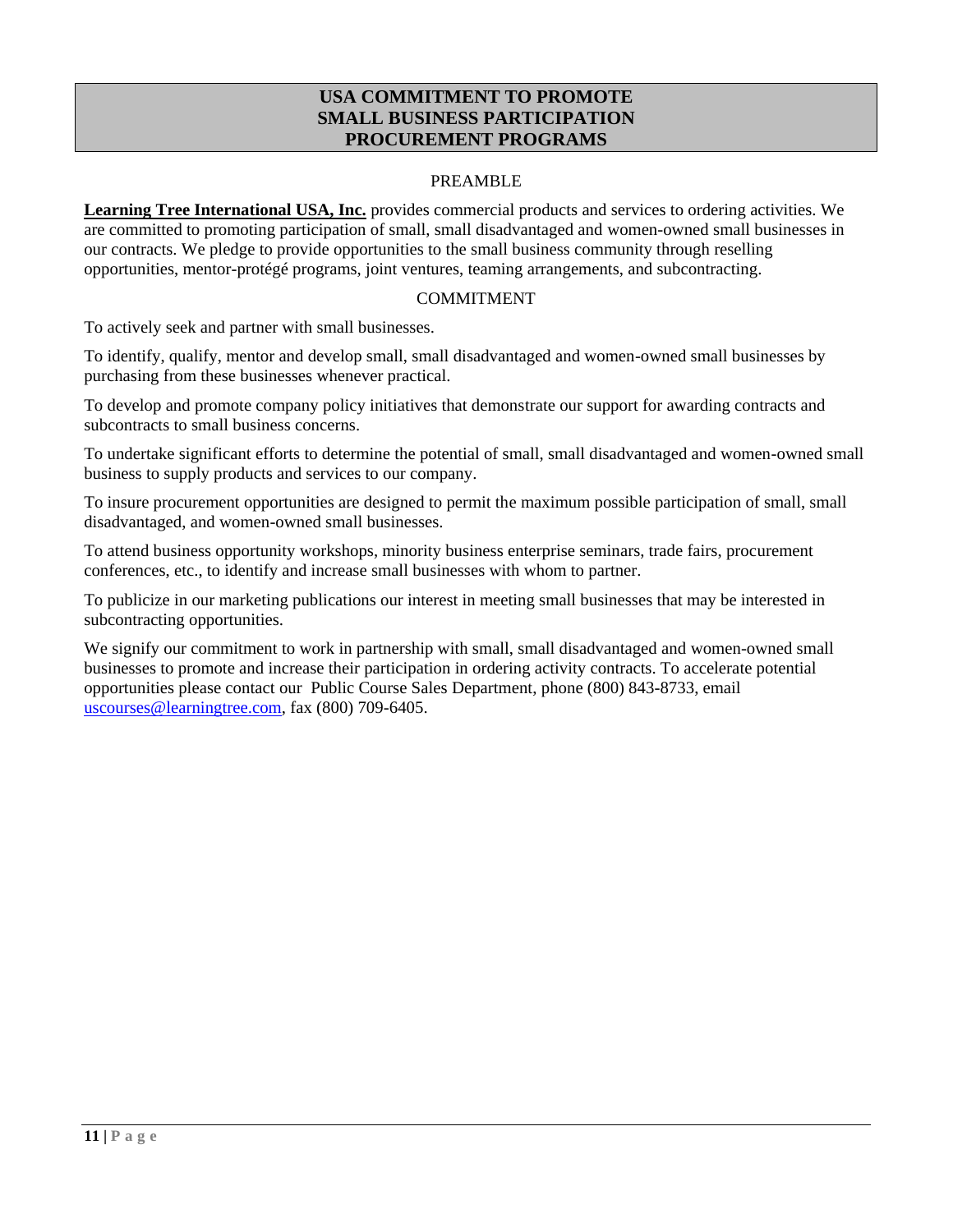# <span id="page-14-0"></span>**GSA PRICE LIST – SIN 611420 / 611420RC / 611420STLOC/611430**

| <b>SIN</b> | <b>Course Number</b> | <b>Course Title</b>                                                     | <b>PRODUCT</b><br><b>DESCRIPTION</b> | <b>COURSE</b><br><b>LENGTH</b> | <b>DISCOUNT</b><br><b>PRICE</b><br><b>OFFERED TO</b><br><b>GSA</b> (including<br>IFF) |
|------------|----------------------|-------------------------------------------------------------------------|--------------------------------------|--------------------------------|---------------------------------------------------------------------------------------|
| 611430     | 3650-ONSITE          | Smoothing Development Workflow: An Introduction<br>to Kanban            | Workshop                             | 1                              | \$6,573                                                                               |
| 611430     | 212-ONSITE           | Building an Effective Business Case                                     | Hands-On                             | $\overline{c}$                 | \$10,918                                                                              |
| 611430     | 195-ONSITE           | Power Excel®: Analyzing Data to Make Business<br>Decisions              | Hands-On                             | 2                              | \$10,918                                                                              |
| 611430     | 1814-ONSITE          | Certified Scrum Product Owner (Premium Course)                          | Workshop                             | 2                              | \$16,157                                                                              |
| 611430     | 1813-ONSITE          | Certified Scrum Master (Premium Course)                                 | Workshop                             | 2                              | \$16,157                                                                              |
| 611430     | 1817-ONSITE          | Leading SAFe® v4.5 (SA Certification)                                   | Workshop                             | 2                              | \$9,748                                                                               |
| 611430     | 1818-ONSITE          | SAFe® for Teams v4.5 (SP Certification)                                 | Workshop                             | $\overline{2}$                 | \$9,748                                                                               |
| 611430     | 1324-ONSITE          | FAC-P/PM: Applied Leadership in Projects and<br>Programs                | Workshop                             | 2                              | \$9,748                                                                               |
| 611430     | 1334-ONSITE          | FAC-P/PM Certification: Progressive Leadership in<br>Program Management | Workshop                             | 2                              | \$9,748                                                                               |
| 611430     | 3651-ONSITE          | Value in Kanban Systems Design (KMP-I)                                  | Workshop                             | $\overline{2}$                 | \$9,748                                                                               |
| 611430     | 3652-ONSITE          | Kanban Management Professional (KMP-II)                                 | Workshop                             | $\overline{2}$                 | \$9,748                                                                               |
| 611430     | 3630-ONSITE          | APMG Lean IT: Achieving Foundation Certification                        | Workshop                             | 2                              | \$9,748                                                                               |
| 611430     | 3644-ONSITE          | Agile Project Management                                                | Workshop                             | 2                              | \$9,748                                                                               |
| 611430     | 3647-ONSITE          | <b>Business Agility Accelerator</b>                                     | Workshop                             | $\overline{2}$                 | \$9,748                                                                               |
| 611430     | 3649-ONSITE          | Agile Team Facilitation and Iteration Management                        | Workshop                             | $\overline{2}$                 | \$9,748                                                                               |
| 611430     | 344-ONSITE           | Time Management                                                         | Workshop                             | 2                              | \$9,748                                                                               |
| 611430     | 287-ONSITE           | <b>Complex Project Management</b>                                       | Hands-On                             | 3                              | \$15,368                                                                              |
| 611430     | 296-ONSITE           | Project Management: Skills for Success                                  | Hands-On                             | 3                              | \$15,368                                                                              |
| 611430     | 219-ONSITE           | Business and Report Writing Introduction: Hands-On                      | Hands-On                             | 3                              | \$15,368                                                                              |
| 611430     | 903-ONSITE           | Public Speaking: Compelling Speeches and<br>Presentations               | Hands-On                             | 3                              | \$15,368                                                                              |
| 611430     | 919-ONSITE           | Building a Project Plan in SharePoint (PMIS)                            | Hands-On                             | 3                              | \$15,368                                                                              |
| 611430     | 346-ONSITE           | Project Leadership: Building and Leading High-<br>Performance Teams     | Hands-On                             | 3                              | \$15,368                                                                              |
| 611430     | 3641-ONSITE          | <b>Fundamentals of DevOps</b>                                           | Hands-On                             | 3                              | \$15,368                                                                              |
| 611430     | 1812-ONSITE          | Accelerating Agile Development for Scrum Teams                          | Workshop                             | 3                              | \$13,324                                                                              |
| 611430     | 3922-ONSITE          | COBIT 5® Foundation                                                     | Workshop                             | 3                              | \$13,324                                                                              |
| 611430     | 3311-ONSITE          | 21st Century Leadership: Inspiring Excellence and<br>Engagement         | Workshop                             | 3                              | \$13,324                                                                              |
| 611430     | 3401-ONSITE          | Agile Leadership                                                        | Workshop                             | 3                              | \$13,324                                                                              |

# **ONSITE/PRIVATE COURSES**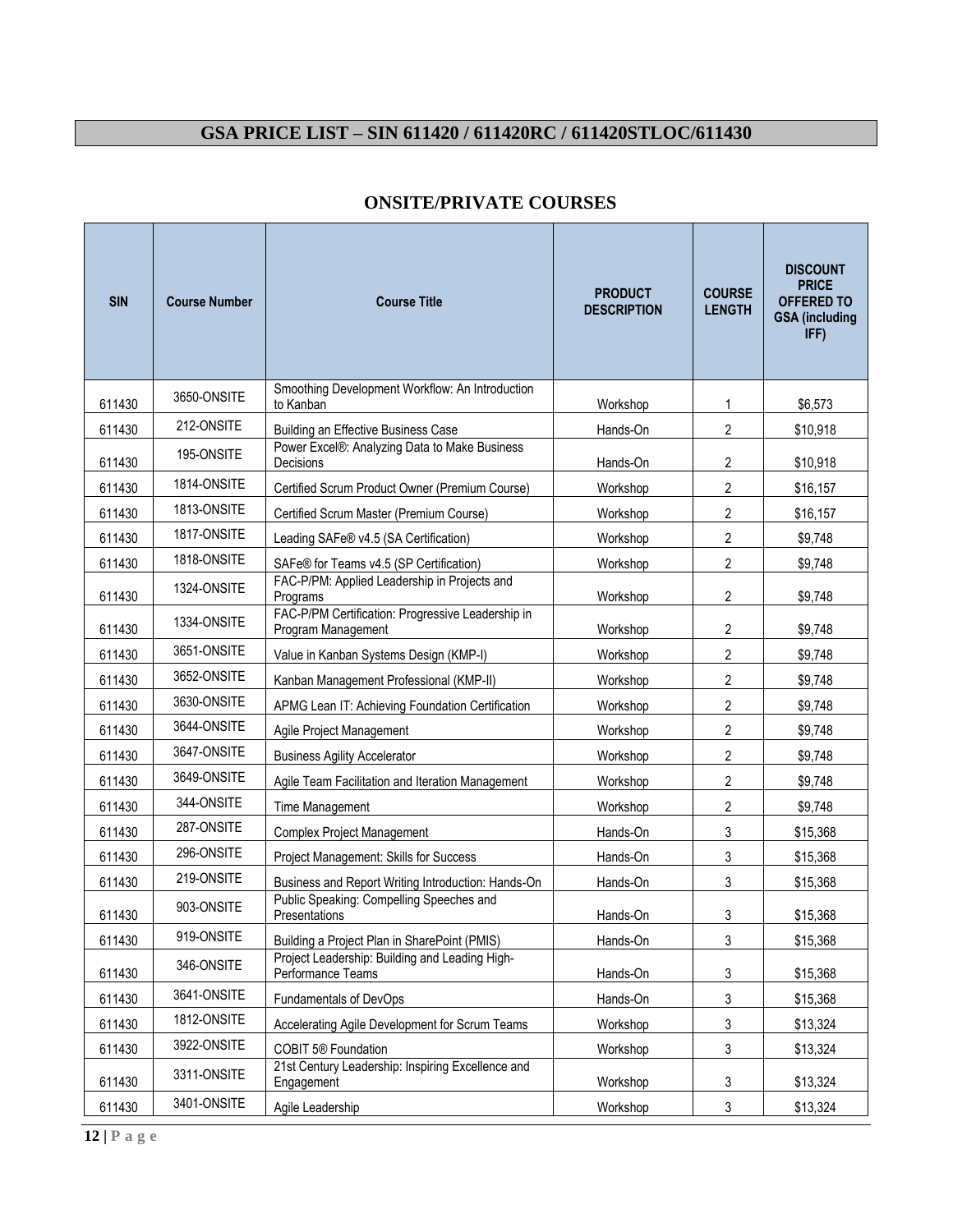| 611430 | 340-ONSITE    | Project Management for Software Development                                      | Workshop | 3 | \$13,324 |
|--------|---------------|----------------------------------------------------------------------------------|----------|---|----------|
| 611430 | 290-ONSITE    | <b>Management Skills</b>                                                         | Workshop | 3 | \$13,324 |
| 611430 | 294-ONSITE    | Influence Skills: Getting Results without Direct<br>Authority                    | Workshop | 3 | \$13,324 |
| 611430 | 297-ONSITE    | Personal Skills for Professional Excellence                                      | Workshop | 3 | \$13,324 |
| 611430 | 906-ONSITE    | Management Skills for an IT Environment                                          | Workshop | 3 | \$13,324 |
| 611430 | 1322-ONSITE   | FAC-P/PM Certification: Applications in Contracting                              | Workshop | 3 | \$13,324 |
| 611430 | 1323-ONSITE   | FAC-P/PM Cert Applications in Business, Cost, and<br><b>Financial Management</b> | Workshop | 3 | \$13,324 |
| 611430 | 1332-ONSITE   | FAC-P/PM Certification: Progressive Contracting<br>Strategies for Programs       | Workshop | 3 | \$13,324 |
| 611430 | 1333-ONSITE   | FAC-P/PM Certification: Earned Value Management                                  | Workshop | 3 | \$13,324 |
| 611430 | 211-ONSITE    | Business Analysis Introduction: Defining Successful<br>Projects                  | Workshop | 3 | \$13,324 |
| 611430 | 281-ONSITE    | Finance and Accounting for Nonfinancial Managers                                 | Workshop | 3 | \$13,324 |
| 611430 | 284-ONSITE    | Critical Thinking and Creative Problem Solving                                   | Workshop | 3 | \$13,324 |
| 611430 | 292-ONSITE    | Communication Skills: Results through Collaboration                              | Workshop | 3 | \$13,324 |
| 611430 | 902-ONSITE    | Business Relationship Management: Aligning IT with<br>the Business               | Workshop | 3 | \$13,324 |
| 611430 | 909-ONSITE    | High Impact Leadership: Expanding Your Influence                                 | Workshop | 3 | \$13,324 |
| 611430 | 918-ONSITE    | Agile Fundamentals: Scrum, Kanban, Lean, and XP                                  | Workshop | 3 | \$13,324 |
| 611430 | 3310-ONSITE   | Strategic Thinking for Operational Management                                    | Workshop | 3 | \$13,324 |
| 611430 | 3405-ONSITE   | Developing Your Leadership Voice for Presence and<br>Impact                      | Workshop | 3 | \$13,324 |
| 611430 | 3411-ONSITE   | Emotional Intelligence: Achieving Leadership<br>Success                          | Workshop | 3 | \$13,324 |
| 611430 | 3505-ONSITE   | Introduction to Business Process Improvement (BPI)                               | Workshop | 3 | \$13,324 |
| 611430 | 3605-ONSITE   | PMI-Agile Certified Practitioners (PMI-ACP) Exam<br>Prep                         | Workshop | 3 | \$13,324 |
| 611430 | 3511-ONSITE   | Business Analysis in an Agile Environment                                        | Workshop | 3 | \$13,324 |
| 611430 | 3601-ONSITE   | <b>CAPM® Certification Training Course</b>                                       | Workshop | 3 | \$13,324 |
| 611430 | 3610-ONSITE   | Building a Successful Project Management Office                                  | Workshop | 3 | \$13,324 |
| 611430 | 3645-ONSITE   | Delivery at Scale                                                                | Workshop | 3 | \$13,324 |
| 611430 | 3646-ONSITE   | Agile Product Ownership                                                          | Workshop | 3 | \$13,324 |
| 611430 | 3648-ONSITE   | Agile Coaching                                                                   | Workshop | 3 | \$13,324 |
| 611430 | 244-ONSITE    | Assertiveness Skills: Communicating with Authority &<br>Impact                   | Workshop | 3 | \$13,324 |
| 611430 | 286-ONSITE    | Risk Management for Projects, Programs and<br>Operations                         | Hands-On | 4 | \$18,883 |
| 611430 | 319-ONSITE    | Technical Writing: A Comprehensive Hands-On<br>Introduction                      | Hands-On | 4 | \$18,883 |
| 611430 | 447-ONSITE    | Introduction to Modeling for Business Analysis                                   | Hands-On | 4 | \$18,883 |
| 611430 | U211T1-ONSITE | FAC-P/PM IT Security, Accessibility and Quality                                  | Hands-On | 4 | \$18,883 |
| 611430 | U212T1-ONSITE | FAC-P/PM IT Architecture and Design                                              | Hands-On | 4 | \$18,883 |
| 611430 | 289-ONSITE    | Disaster Recovery Planning: Ensuring Business<br>Continuity                      | Workshop | 4 | \$16,348 |
| 611430 | 315-ONSITE    | Developing User Requirements: The Key to Project<br>Success                      | Workshop | 4 | \$16,348 |
| 611430 | 913-ONSITE    | IIBA® CBAP® and CCBA® Certification Exam Prep                                    | Workshop | 4 | \$16,348 |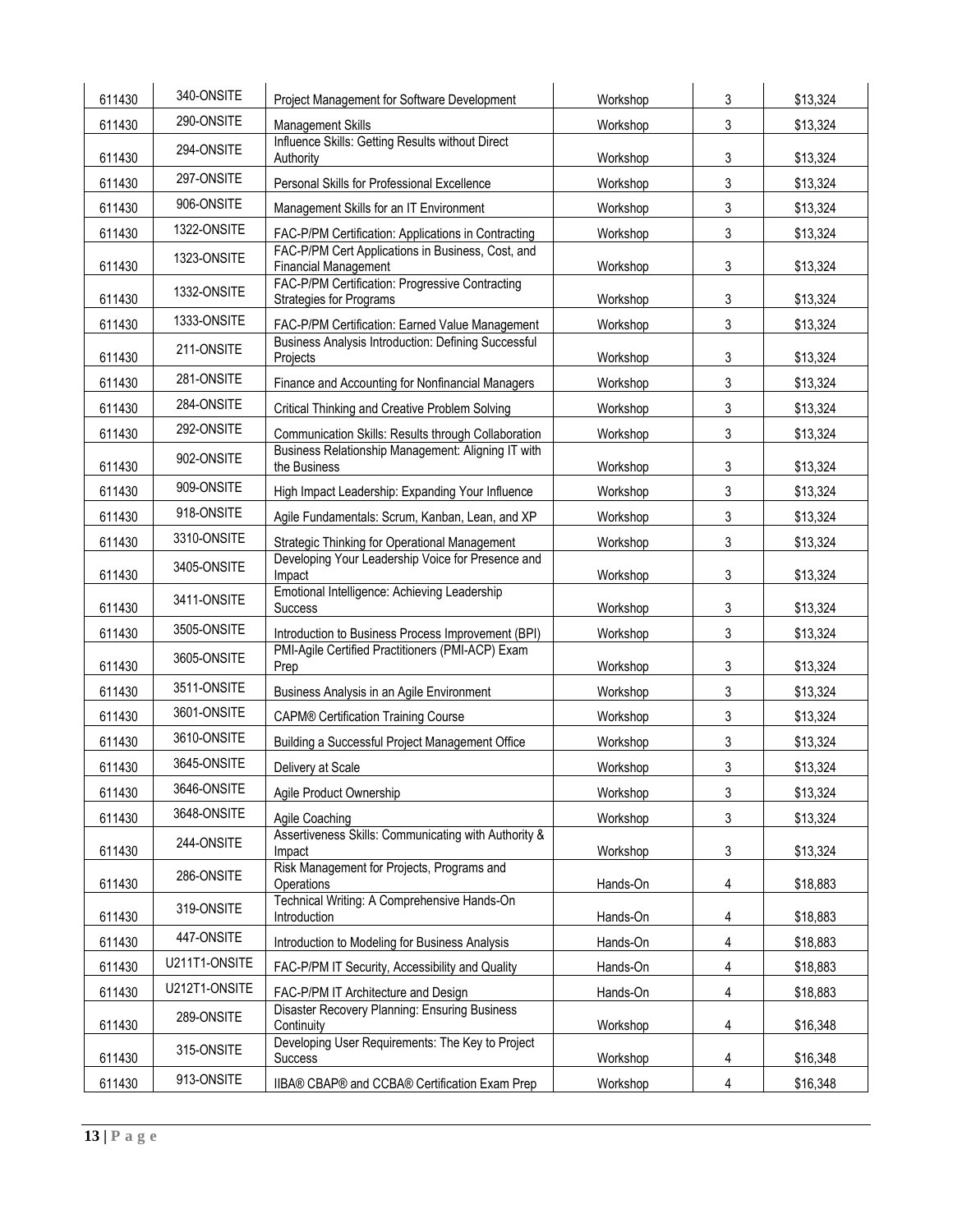| 611430     | 1321-ONSITE        | FAC-P/PM Certification: Applications in Project and<br>Program Management         | Workshop                             | 4                              | \$16,348                                                                              |
|------------|--------------------|-----------------------------------------------------------------------------------|--------------------------------------|--------------------------------|---------------------------------------------------------------------------------------|
| 611430     | 1331-ONSITE        | FAC-P/PM Certification: Progressive Concepts in<br>Program Management             | Workshop                             | 4                              | \$16,348                                                                              |
| 611430     | 3611-ONSITE        | Program Management: Essential Skills for your<br>Program Success                  | Workshop                             | 4                              | \$16,348                                                                              |
| 611430     | U211T3-ONSITE      | FAC-P/PM IT Security, Accessibility and Quality                                   | Workshop                             | 4                              | \$16,348                                                                              |
| 611430     | U212T3-ONSITE      | FAC-P/PM IT Architecture and Design                                               | Workshop                             | 4                              | \$16,348                                                                              |
| 611430     | U210T1-ONSITE      | FAC-P/PM IT Planning and Management                                               | Hands-On                             | 5                              | \$22,124                                                                              |
| 611430     | 177-ONSITE         | PRINCE2® Achieving Foundation & Practitioner<br>Certification                     | Workshop                             | 5                              | \$19,013                                                                              |
| 611430     | 276-ONSITE         | Project Management Professional (PMP)® Exam<br>Prep                               | Workshop                             | 5                              | \$19,013                                                                              |
| 611430     | 1325-ONSITE        | Applications in Project, Program, Business, Cost &<br><b>Financial Management</b> | Workshop                             | 5                              | \$19,013                                                                              |
| 611430     | 1335-ONSITE        | Progressive Concepts in Program, Business, Cost<br>&Financial Management          | Workshop                             | 5                              | \$19,013                                                                              |
| 611430     | U210T3-ONSITE      | FAC-P/PM IT Planning and Management                                               | Workshop                             | 5                              | \$19,013                                                                              |
| <b>SIN</b> | <b>MFR PART NO</b> | <b>PRODUCT NAME</b>                                                               | <b>PRODUCT</b><br><b>DESCRIPTION</b> | <b>COURSE</b><br><b>LENGTH</b> | <b>DISCOUNT</b><br><b>PRICE</b><br><b>OFFERED TO</b><br><b>GSA (including</b><br>IFF) |
| 611420     | 1850-ONSITE        | Introduction to Microservices Architecture                                        | Hands-On                             | $\overline{2}$                 | \$10,918                                                                              |
| 611420     | 471-ONSITE         | Java Programming Introduction: Hands-On                                           | Hands-On                             | 4                              | \$18,883                                                                              |
| 611420     | 522-ONSITE         | Building Responsive Web Applications with<br>CSS3:Hands On                        | Hands-On                             | 4                              | \$18,883                                                                              |
| 611420     | 1205-ONSITE        | Amazon Web Services (AWS): Hands-On                                               | Hands-On                             | 4                              | \$18,883                                                                              |
| 611420     | 126-ONSITE         | Crystal Reports®: Hands-On                                                        | Hands-On                             | 4                              | \$18,883                                                                              |
| 611420     | 134-ONSITE         | SQL Server® Integration Services                                                  | Hands-On                             | 4                              | \$18,883                                                                              |
| 611420     | 140-ONSITE         | SQL Server Reporting Services: Hands-On                                           | Hands-On                             | 4                              | \$18,883                                                                              |
| 611420     | 143-ONSITE         | Linux <sup>®</sup> Introduction: Hands-On                                         | Hands-On                             | 4                              | \$18,883                                                                              |
| 611420     | 144-ONSITE         | Linux <sup>®</sup> Admin and Support: Hands-On                                    | Hands-On                             | 4                              | \$18,883                                                                              |
| 611420     | 1505-ONSITE        | Workflows SharePoint Designer 2010HndsOn                                          | Hands-On                             | 4                              | \$18,883                                                                              |
| 611420     | 1531-ONSITE        | SharePoint 2013 Tech Intro: Hands-On                                              | Hands-On                             | 4                              | \$18,883                                                                              |
| 611420     | 1532-ONSITE        | Admin SharePoint 2013 Srvr Farms Hnds-On                                          | Hands-On                             | 4                              | \$18,883                                                                              |
| 611420     | 170-ONSITE         | Virtualization Tech Intro: Hands-On                                               | Hands-On                             | 4                              | \$18,883                                                                              |
| 611420     | 171-ONSITE         | Deploying VMware® vSphere: Hands-On                                               | Hands-On                             | 4                              | \$18,883                                                                              |
| 611420     | 209-ONSITE         | VBA Programming Introduction: Hands-On                                            | Hands-On                             | 4                              | \$18,883                                                                              |
| 611420     | 2107-ONSITE        | SQL Server® Introduction                                                          | Hands-On                             | 4                              | \$18,883                                                                              |
| 611420     | 2108-ONSITE        | SQL Server 2012 Database Admin: Hands-On                                          | Hands-On                             | 4                              | \$18,883                                                                              |
| 611420     | 234-ONSITE         | Developing SQL Queries Oracle DB: HndsOn                                          | Hands-On                             | 4                              | \$18,883                                                                              |
| 611420     | 2322-ONSITE        | Building Web Applications with React                                              | Hands-On                             | 4                              | \$18,883                                                                              |
| 611420     | 2323-ONSITE        | <b>ECMAScript Programming: The Next Generation</b><br>JavaScript                  | Hands-On                             | 4                              | \$18,883                                                                              |
| 611420     | 2621-ONSITE        | <b>Building ASP.NET Web Forms Applications</b>                                    | Hands-On                             | 4                              | \$18,883                                                                              |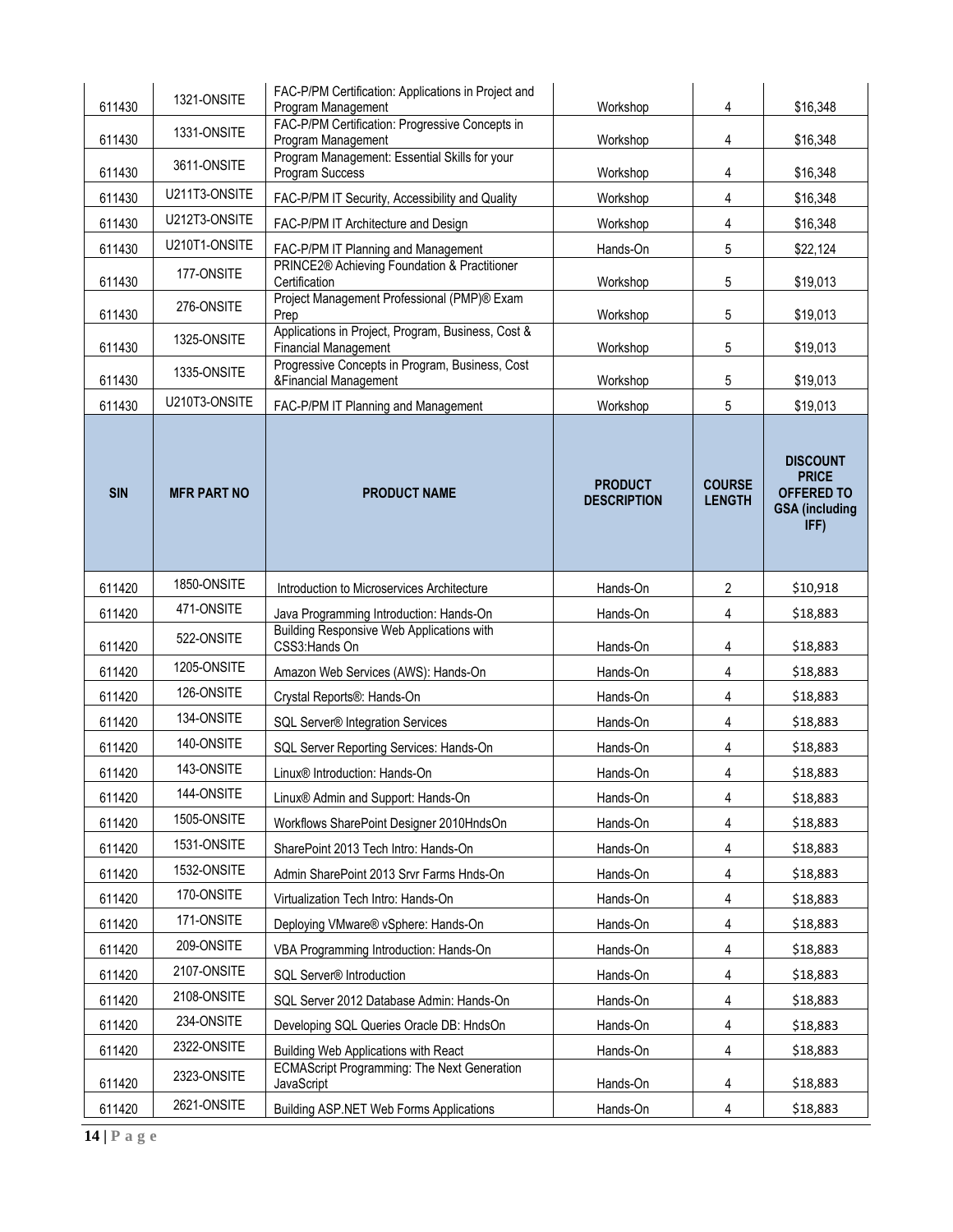| 611420 | 2701-ONSITE | Troubleshooting VMware® vSphere: Hands-On                              | Hands-On | 4 | \$18,883 |
|--------|-------------|------------------------------------------------------------------------|----------|---|----------|
| 611420 | 2761-ONSITE | iPhone iPad Programming Intro: Hands-On                                | Hands-On | 4 | \$18,883 |
| 611420 | 2771-ONSITE | AndroidTM App Dvlpmnt & Prgrm: Hands-On                                | Hands-On | 4 | \$18,883 |
| 611420 | 3642-ONSITE | Managing Agile Projects with Jira                                      | Hands-On | 4 | \$18,883 |
| 611420 | 3674-ONSITE | Cyber Security: Accessibility and Quality                              | Hands-On | 4 | \$18,883 |
| 611420 | 296-ONSITE  | Project Management: Skills for Success                                 | Hands-On | 4 | \$18,883 |
| 611420 | 319-ONSITE  | Technical Writing Introduction: Hands-On                               | Hands-On | 4 | \$18,883 |
| 611420 | 419-ONSITE  | Introduction to C# Programming: Hands-On                               | Hands-On | 4 | \$18,883 |
| 611420 | 428-ONSITE  | UNIX® Introduction: Hands-On                                           | Hands-On | 4 | \$18,883 |
| 611420 | 447-ONSITE  | Intro to Modeling for Business Analysis                                | Hands-On | 4 | \$18,883 |
| 611420 | 451-ONSITE  | Network Config and Trblshooting: HandsOn                               | Hands-On | 4 | \$18,883 |
| 611420 | 468-ONSITE  | System and Network Security Introduction                               | Hands-On | 4 | \$18,883 |
| 611420 | 470-ONSITE  | Developing a Web Site: Hands-On                                        | Hands-On | 4 | \$18,883 |
| 611420 | 503-ONSITE  | Visual Basic Prgrm for .NET: Hands-On                                  | Hands-On | 4 | \$18,883 |
| 611420 | 516-ONSITE  | Java Practices Design Patterns: Hands-On                               | Hands-On | 4 | \$18,883 |
| 611420 | 517-ONSITE  | Dev Java Apps Spring & Hibernate®                                      | Hands-On | 4 | \$18,883 |
| 611420 | 537-ONSITE  | Penetration Testing: Tools and Techniques: Hands-<br>On                | Hands-On | 4 | \$18,883 |
| 611420 | 542-ONSITE  | XML Introduction: Hands-On                                             | Hands-On | 4 | \$18,883 |
| 611420 | 570-ONSITE  | Developing Java Web Apps: Hands-On                                     | Hands-On | 4 | \$18,883 |
| 611420 | 940-ONSITE  | Securing Web Apps, Srvcs, Srvrs Hands-On                               | Hands-On | 4 | \$18,883 |
| 611420 | 970-ONSITE  | Microsoft Access® Intro: Hands-On                                      | Hands-On | 4 | \$18,883 |
| 611420 | 973-ONSITE  | Program C# Extended Features: Hands-On                                 | Hands-On | 4 | \$18,883 |
| 611420 | 1252-ONSITE | Hadoop® Architecture & Administration for Big Data<br>Solutions        | Hands-On | 4 | \$18,883 |
| 611420 | 1262-ONSITE | Apache Spark Programming with Scala for Big Data<br>Solutions          | Hands-On | 4 | \$18,883 |
| 611420 | 2324-ONSITE | Building Web Applications with Angular                                 | Hands-On | 4 | \$18,883 |
| 611420 | 1535-ONSITE | Brand/Customizing SharePoint 2013:HndsOn                               | Hands-On | 4 | \$18,883 |
| 611420 | 1540-ONSITE | SharePoint 2016 Technologies Introduction                              | Hands-On | 4 | \$18,883 |
| 611420 | 1901-ONSITE | Linux <sup>®</sup> Optimization and Troubleshooting                    | Hands-On | 4 | \$18,883 |
| 611420 | 1206-ONSITE | <b>Expanding AWS Adoption</b>                                          | Hands-On | 4 | \$18,883 |
| 611420 | 2319-ONSITE | JavaScript Essentials for the Full Stack Developer<br>Using ECMAScript | Hands-On | 4 | \$18,883 |
| 611420 | 2320-ONSITE | HTML5 Platform-Independent Web Development<br>with CSS3 and JavaScript | Hands-On | 4 | \$18,883 |
| 611420 | 2601-ONSITE | WCF, Web API and SignalR Services for .NET                             | Hands-On | 4 | \$18,883 |
| 611420 | 3161-ONSITE | <b>Advanced Software Testing Analyst</b>                               | Hands-On | 4 | \$18,883 |
| 611420 | 340-ONSITE  | Project Management for Software Development                            | Hands-On | 4 | \$18,883 |
| 611420 | 382-ONSITE  | Relational Database Design, Tools and Techniques                       | Hands-On | 4 | \$18,883 |
| 611420 | 396-ONSITE  | UNIX <sup>®</sup> and Linux <sup>®</sup> Tools and Utilities           | Hands-On | 4 | \$18,883 |
| 611420 | 431-ONSITE  | Perl 5 Programming Introduction                                        | Hands-On | 4 | \$18,883 |
| 611420 | 450-ONSITE  | Introduction to Networking                                             | Hands-On | 4 | \$18,883 |
| 611420 | 577-ONSITE  | Building REST and SOAP Web Services with Java                          | Hands-On | 4 | \$18,883 |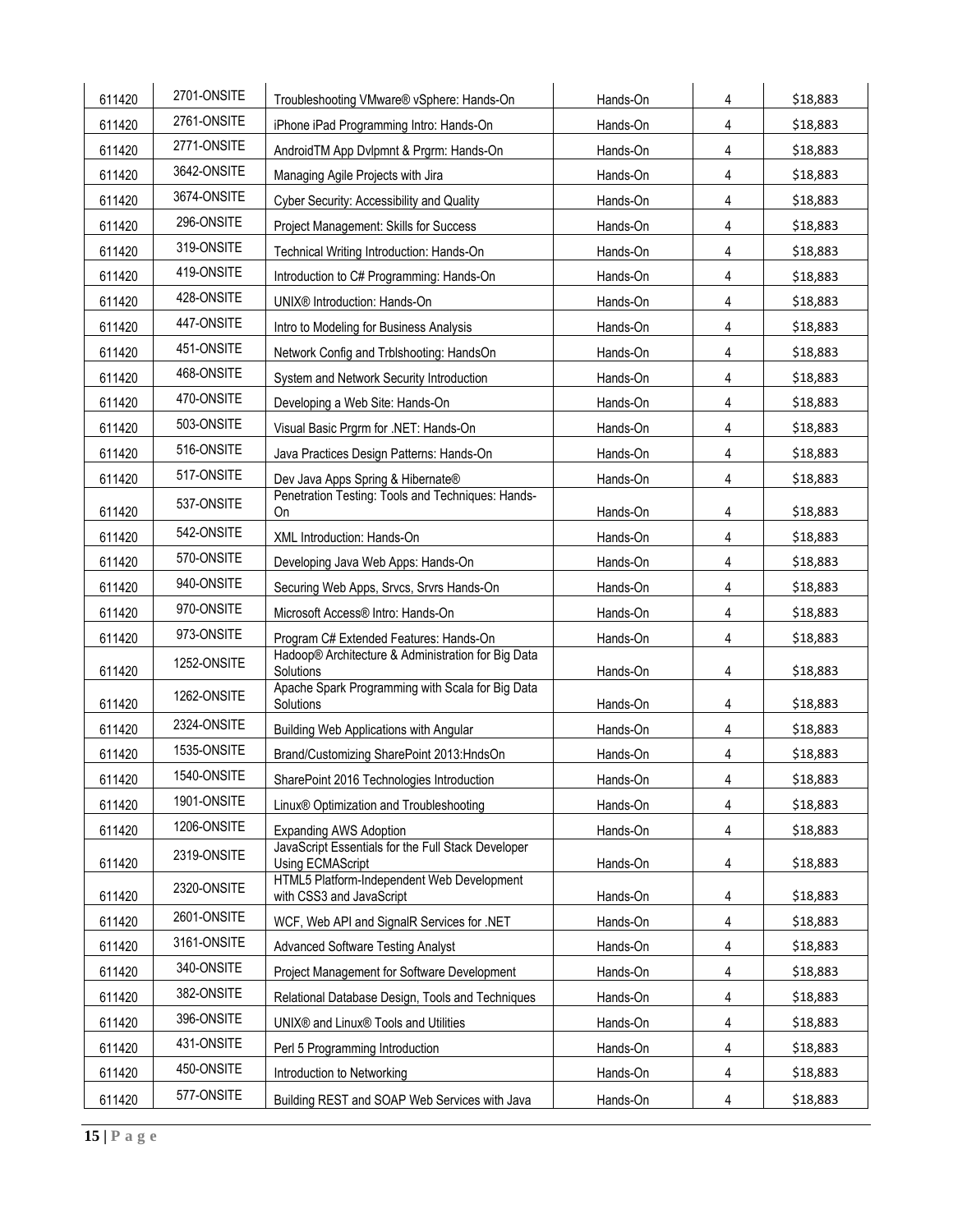|        | 589-ONSITE         | Vulnerability Assessment: Protecting Your                                             |          |                  |          |
|--------|--------------------|---------------------------------------------------------------------------------------|----------|------------------|----------|
| 611420 | 8423-ONSITE        | Organization                                                                          | Hands-On | 4                | \$18,883 |
| 611420 |                    | Provisioning SQL Databases (20765)<br>Performance Tuning and Optimizing SQL Databases | Hands-On | 4                | \$18,883 |
| 611420 | 8428-ONSITE        | (10987)                                                                               | Hands-On | 4                | \$18,883 |
| 611420 | 8455-ONSITE        | Storage and High Availability with Windows Server<br>(10971)                          | Hands-On | 4                | \$18,883 |
| 611420 | 8484-ONSITE        | Linux System Administration (55187)                                                   | Hands-On | 4                | \$18,883 |
| 611420 | 2051-ONSITE        | Cyber Security Risk Assessment & Management for<br>the U.S. Government                | Workshop | 4                | \$18,883 |
| 611420 | 289-ONSITE         | Disaster Recovery Planning                                                            | Workshop | 4                | \$18,883 |
| 611420 | 294-ONSITE         | Influence Skills: Getting Results                                                     | Workshop | 4                | \$18,883 |
| 611420 | 315-ONSITE         | Developing User Requirements                                                          | Workshop | 4                | \$18,883 |
| 611420 | 1803-ONSITE        | Preparing for TOGAF® Accreditation                                                    | Workshop | 4                | \$18,883 |
| 611420 | 195-ONSITE         | Power Excel®: Analyzing Data to Make Business<br>Decisions                            | Hands-On | $\overline{2}$   | \$10,918 |
| 611420 | 1362-ONSITE        | Power Pivot for Excel®: Mining Data for Business<br>Intelligence                      | Hands-On | $\overline{2}$   | \$10,918 |
| 611420 | 1820-ONSITE        | Agile Test Automation                                                                 | Hands-On | $\overline{2}$   | \$10,918 |
| 611420 | 2901-ONSITE        | Splunk Enterprise for Cisco Networks-(SPLUNK)                                         | Hands-On | $\overline{2}$   | \$10,918 |
| 611420 | 8408-ONSITE        | Integrating On-Premises Identity Infrastructure with<br>Microsoft Azure (10993)       | Hands-On | $\overline{2}$   | \$10,918 |
| 611420 | 8409-ONSITE        | Microsoft Azure Fundamentals (10979)                                                  | Hands-On | $\overline{2}$   | \$10,918 |
| 611420 | 8432-ONSITE        | Data Analysis Fundamentals using Excel (10994)                                        | Hands-On | $\overline{2}$   | \$10,918 |
| 611420 | 8507-ONSITE        | SQL Server on Linux (10999)                                                           | Hands-On | $\overline{2}$   | \$10,918 |
| 611420 | 1806-ONSITE        | SAFe Product Owner/Product Manager                                                    | Workshop | $\overline{2}$   | \$9,748  |
| 611420 | 1807-ONSITE        | <b>SAFe Scrum Master</b>                                                              | Workshop | $\overline{c}$   | \$9,748  |
| 611420 | 1808-ONSITE        | SAFe Advanced Scrum Master                                                            | Workshop | $\overline{2}$   | \$9,748  |
| 611420 | 1809-ONSITE        | SAFe DevOps                                                                           | Workshop | $\overline{2}$   | \$9,748  |
| 611420 | 3628-ONSITE        | Maturing IT Organizations: Strategy to Operations<br>Management                       | Workshop | $\overline{2}$   | \$9,748  |
| 611420 | 3629-ONSITE        | FITARA Implementation Support - Improving IT<br>Management and Results                | Workshop | 2                | \$9,748  |
| 611420 | 935-ONSITE         | UML Essentials for Agile Development                                                  | Workshop | $\boldsymbol{2}$ | \$9,748  |
| 611420 | WS01-ONSITE        | <b>Learning Tree IT Document DvIpmnt Wkshop</b>                                       | Workshop | 1                | \$3,000  |
| 611420 | COACH01-<br>ONSITE | <b>Learning Tree IT Coaching: 1-Day</b>                                               | Coaching | 1                | \$2,700  |
| 611420 | 1541-ONSITE        | JavaScript for SharePoint Developers                                                  | Hands-On | 3                | \$15,368 |
| 611420 | 929-ONSITE         | Writing Advanced SQL Queries                                                          | Hands-On | 3                | \$15,368 |
| 611420 | 1200-ONSITE        | Cloud Computing Tech Intro: Hands-On                                                  | Hands-On | 3                | \$15,368 |
| 611420 | 1250-ONSITE        | Introduction to Big Data: Hands-On                                                    | Hands-On | 3                | \$15,368 |
| 611420 | 1256-ONSITE        | Tableau: Presenting Analytic Visualizations                                           | Hands-On | 3                | \$15,368 |
| 611420 | 1361-ONSITE        | Microsoft Excel® Intro: Hands-On                                                      | Hands-On | 3                | \$15,368 |
| 611420 | 141-ONSITE         | SQL Server® High Avail: Hands-On                                                      | Hands-On | 3                | \$15,368 |
| 611420 | 1507-ONSITE        | Developing InfoPath Forms for SharePoint                                              | Hands-On | 3                | \$15,368 |
| 611420 | 1610-ONSITE        | jQuery Introduction: Hands-On                                                         | Hands-On | 3                | \$15,368 |
| 611420 | 2315-ONSITE        | Mobile & Responsive Web Design: Hands-On                                              |          |                  |          |
|        | 2781-ONSITE        |                                                                                       | Hands-On | 3                | \$15,368 |
| 611420 |                    | Mobile Device and App Security: Hands-On                                              | Hands-On | 3                | \$15,368 |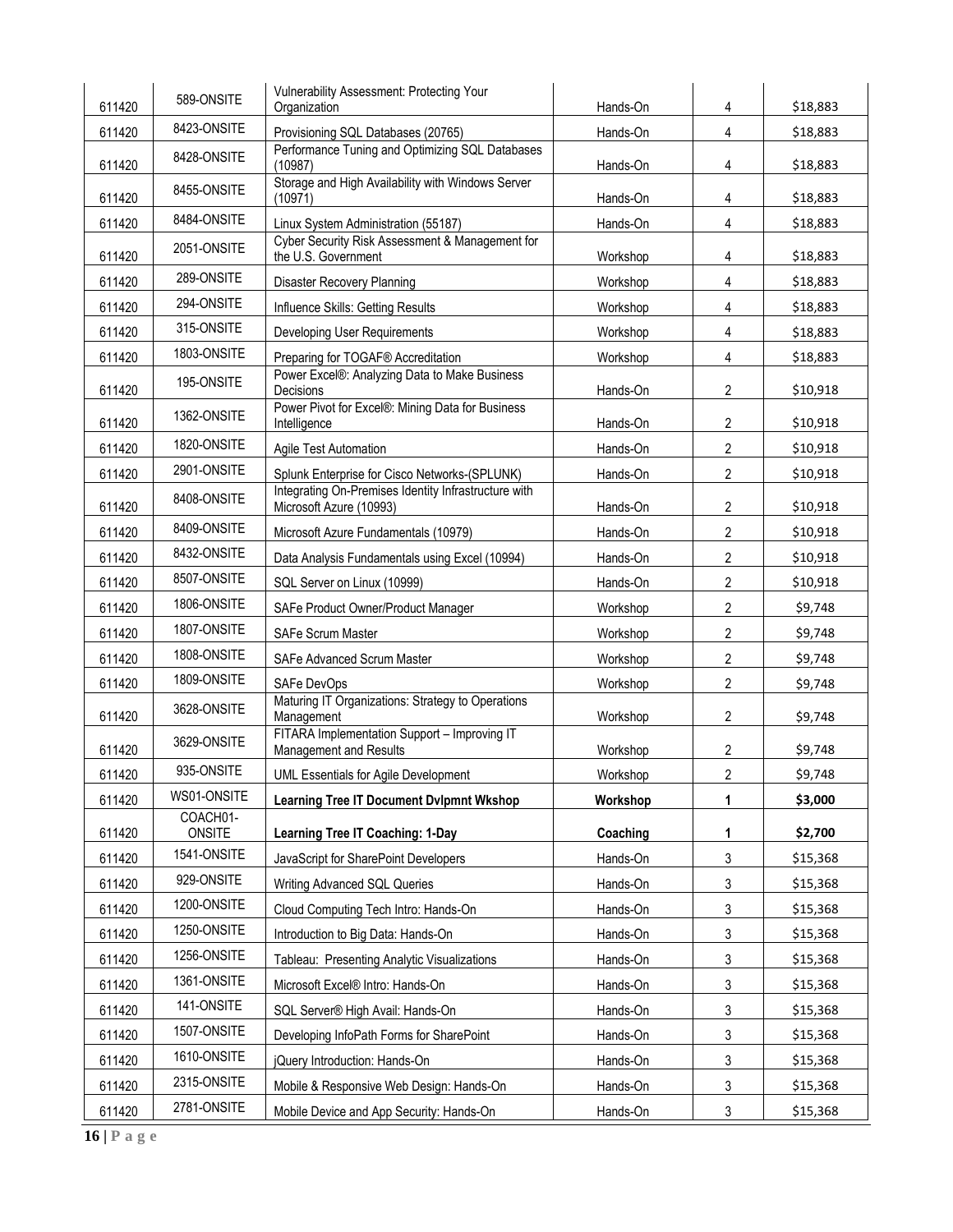| 611420 | 3702-ONSITE | Microsoft® Project Intro: Hands-On                                                      | Hands-On | 3 | \$15,368 |
|--------|-------------|-----------------------------------------------------------------------------------------|----------|---|----------|
| 611420 | 434-ONSITE  | Shell Programming: Hands-On                                                             | Hands-On | 3 | \$15,368 |
| 611420 | 919-ONSITE  | Building a Project Plan in SharePoint (PMIS)                                            | Hands-On | 3 | \$15,368 |
| 611420 | 925-ONSITE  | SQL Programming Language Intro: Hands-On                                                | Hands-On | 3 | \$15,368 |
| 611420 | 1802-ONSITE | User Experience (UX) Design for Successful<br>Software                                  | Hands-On | 3 | \$15,368 |
| 611420 | 1905-ONSITE | Python® Programming Introduction                                                        | Hands-On | 3 | \$15,368 |
| 611420 | 346-ONSITE  | Project Team Leadership                                                                 | Hands-On | 3 | \$15,368 |
| 611420 | 933-ONSITE  | Agile Software Development and Modeling                                                 | Hands-On | 3 | \$15,368 |
| 611420 | 1816-ONSITE | Agile Software Development with Team Foundation<br>Server                               | Hands-On | 3 | \$15,368 |
| 611420 | 424-ONSITE  | Service-Oriented Architecture (SOA) Introduction                                        | Hands-On | 3 | \$15,368 |
| 611420 | 502-ONSITE  | Introduction to Programming using .Net                                                  | Hands-On | 3 | \$15,368 |
| 611420 | 511-ONSITE  | .NET Best Practices and Design Patterns                                                 | Hands-On | 3 | \$15,368 |
| 611420 | 8425-ONSITE | Developing SQL Data Models (20768)                                                      | Hands-On | 3 | \$15,368 |
| 611420 | 8426-ONSITE | Introduction to SQL Databases (10985)                                                   | Hands-On | 3 | \$15,368 |
| 611420 | 8427-ONSITE | Updating Your Skills to SQL Server 2016 (10986)                                         | Hands-On | 3 | \$15,368 |
| 611420 | 8430-ONSITE | Analyzing Data with PowerBI (20778)                                                     | Hands-On | 3 | \$15,368 |
| 611420 | 8433-ONSITE | Analyzing Data with Excel (20779)                                                       | Hands-On | 3 | \$15,368 |
| 611420 | 8450-ONSITE | Deploying and Migrating Windows Server (10974)                                          | Hands-On | 3 | \$15,368 |
| 611420 | 8458-ONSITE | Planning and Deploying System Center 2012<br>(10748)                                    | Hands-On | 3 | \$15,368 |
| 611420 | 8462-ONSITE | Advanced Automated Administration with PowerShell<br>(10962)                            | Hands-On | 3 | \$15,368 |
| 611420 | 8467-ONSITE | Designing Solutions for Microsoft SQL Server 2014<br>(20465)                            | Hands-On | 3 | \$15,368 |
| 611420 | 8474-ONSITE | Microsoft Enterprise Search for IT Professionals<br>(10802)                             | Hands-On | 3 | \$15,368 |
| 611420 | 8480-ONSITE | SharePoint 2016 Business Intelligence (55157)                                           | Hands-On | 3 | \$15,368 |
| 611420 | 8482-ONSITE | No-Code SharePoint 2013-2016 Workflows with<br>SharePoint Designer (55048)              | Hands-On | 3 | \$15,368 |
| 611420 | 8489-ONSITE | Analyzing Big Data with Microsoft R (20773)                                             | Hands-On | 3 | \$15,368 |
| 611420 | 8493-ONSITE | Implementing Azure Cosmos DB Solutions (20777)                                          | Hands-On | 3 | \$15,368 |
| 611420 | 8501-ONSITE | Integrating MDM and Cloud Services with System                                          |          |   |          |
|        | 8515-ONSITE | Center Configuration Manager (20703-2)<br>Office 365 Administration and Troubleshooting | Hands-On | 3 | \$15,368 |
| 611420 |             | (10997)                                                                                 | Hands-On | 3 | \$15,368 |
| 611420 | 3601-ONSITE | CAPM® Exam Prep                                                                         | Workshop | 3 | \$13,324 |
| 611420 | 3610-ONSITE | Building and Evolving a Proj Mgmt Office                                                | Workshop | 3 | \$13,324 |
| 611420 | 902-ONSITE  | Biz Rel Mgmt: Aligning IT & the Business                                                | Workshop | 3 | \$13,324 |
| 611420 | 918-ONSITE  | Agile Project Management with Scrum                                                     | Workshop | 3 | \$13,324 |
| 611420 | 3641-ONSITE | Implementing Lean-Agile for Business Ops                                                | Hands-On | 3 | \$15,368 |
| 611420 | 287-ONSITE  | <b>Complex Project Management</b>                                                       | Workshop | 3 | \$13,324 |
| 611420 | 1815-ONSITE | Agile Testing Strategies and Practices                                                  | Workshop | 3 | \$13,324 |
| 611420 | 218-ONSITE  | Developing Requirements for IT Systems With Use<br>Cases                                | Workshop | 3 | \$13,324 |
| 611420 | 312-ONSITE  | Software Quality Assurance: Implementing<br><b>Consistent Quality</b>                   | Workshop | 3 | \$13,324 |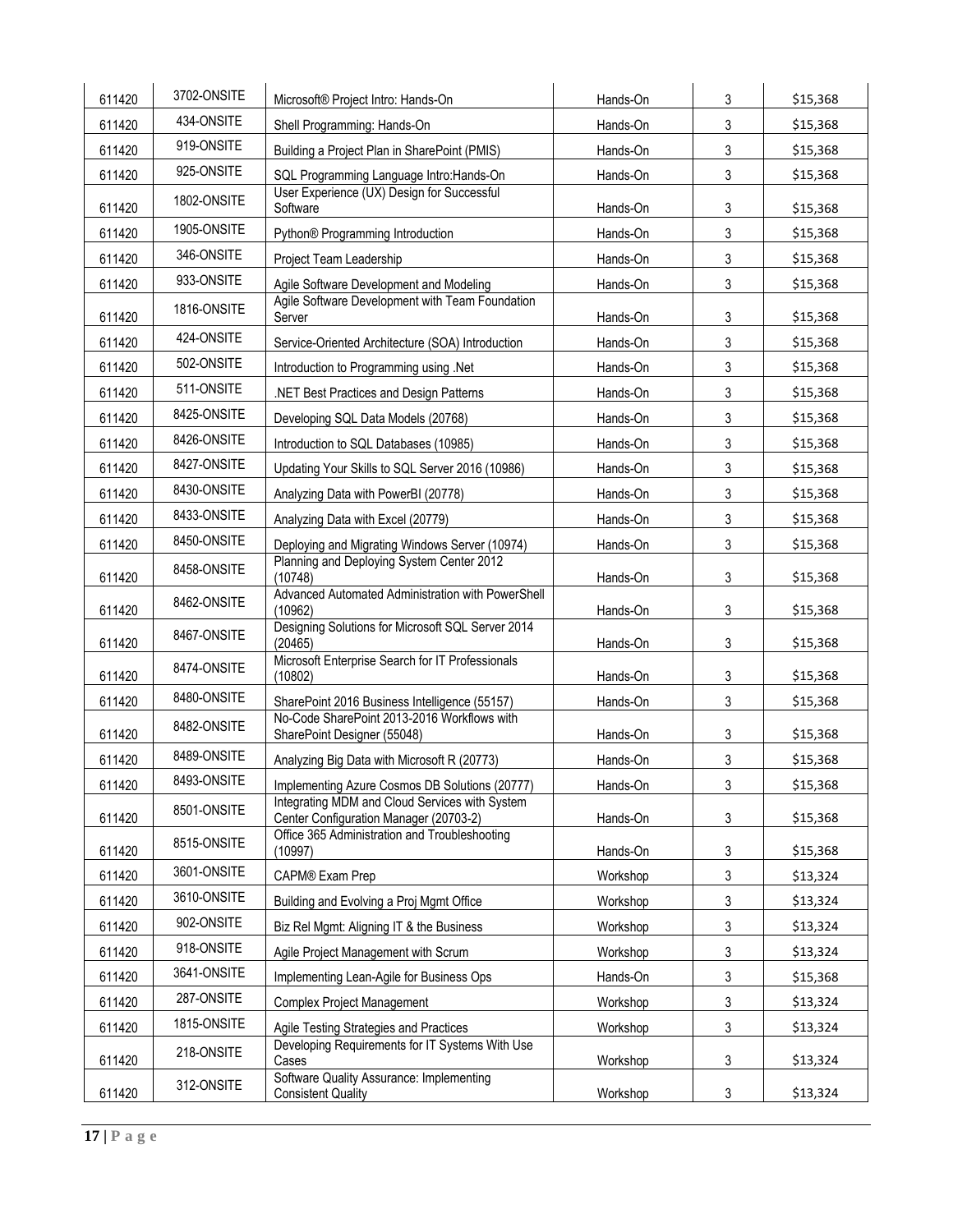| 611420 | 316-ONSITE  | ISTQB Certified Tester: Achieving Foundation<br>Certification                             | Workshop | 3          | \$13,324 |
|--------|-------------|-------------------------------------------------------------------------------------------|----------|------------|----------|
| 611420 | 342-ONSITE  | Software Change, Configuration and Release<br>Management                                  | Workshop | 3          | \$13,324 |
| 611420 | 3922-ONSITE | COBIT® 5 Foundation                                                                       | Workshop | 3          | \$13,324 |
| 611420 | 906-ONSITE  | Management Skills for an IT Environment                                                   | Workshop | 3          | \$13,324 |
| 611420 | 982-ONSITE  | ITIL® Intermediate: Service Strategy                                                      | Workshop | 3          | \$13,324 |
| 611420 | 991-ONSITE  | ITIL® Intermediate: Service Operation                                                     | Workshop | 3          | \$13,324 |
| 611420 | 992-ONSITE  | ITIL® Intermediate: Service Transition                                                    | Workshop | 3          | \$13,324 |
| 611420 | 993-ONSITE  | ITIL® Intermediate: Service Design                                                        | Workshop | 3          | \$13,324 |
| 611420 | 994-ONSITE  | ITIL® Intermediate: Continual Service Improvement                                         | Workshop | 3          | \$13,324 |
| 611420 | 1320-ONSITE | FAC-P/PM: Acquisition Fundamentals of Project and<br>Program Management II (FPM 121)      | Workshop | 5          | \$19,013 |
| 611420 | 2708-ONSITE | Preparing for the CompTIA Network+ Certification<br>Exam                                  | Workshop | 5          | \$19,013 |
| 611420 | 983-ONSITE  | ITIL® Managing Across the Lifecycle Qualification                                         | Workshop | 5          | \$19,013 |
| 611420 | 995-ONSITE  | ITIL® Intermediate: Operational Support and<br>Analysis                                   | Workshop | 5          | \$19,013 |
| 611420 | 996-ONSITE  | ITIL® Intermediate: Release, Control and Validation                                       | Workshop | 5          | \$19,013 |
| 611420 | 997-ONSITE  | ITIL® Intermediate: Planning, Protection and<br>Optimization                              | Workshop | 5          | \$19,013 |
| 611420 | 998-ONSITE  | ITIL® Intermediate: Service Offerings and<br>Agreements                                   | Workshop | 5          | \$19,013 |
| 611420 | 1253-ONSITE | Introduction to Data Science, Machine Learning & Al                                       | Hands-On | 5          | \$19,013 |
| 611420 | 2227-ONSITE | Oracle® DB 12c Admin: Hands-On                                                            | Hands-On | 5          | \$19,013 |
| 611420 | 2045-ONSITE | CompTIA Linux+ Exam Preparation                                                           | Hands-On | 5          | \$19,013 |
| 611420 | 2046-ONSITE | CompTIA Advanced Security Practitioner (CASP)<br>Certification Exam Preparation           | Hands-On | 5          | \$19,013 |
| 611420 | 288-ONSITE  | Organisational Change Management: APMG CM™<br><b>Practitioner Certification</b>           | Hands-On | 5          | \$19,013 |
| 611420 | 493-ONSITE  | Oracle® PL/SQL Programming                                                                | Hands-On | 5          | \$19,013 |
| 611420 | 8401-ONSITE | Installation, Storage and Compute with Windows<br>Server 2016 (20740)                     | Hands-On | 5          | \$19,013 |
| 611420 | 8402-ONSITE | Networking with Windows Server 2016 (20741)                                               | Hands-On | $\sqrt{5}$ | \$19,013 |
| 611420 | 8403-ONSITE | Identity with Windows Server 2016 (20742)                                                 | Hands-On | 5          | \$19,013 |
| 611420 | 8404-ONSITE | Upgrading Your Skills to MCSA: Windows Server<br>2016 (20743)                             | Hands-On | 5          | \$19,013 |
| 611420 | 8405-ONSITE | Securing Windows Server 2016 (20744)                                                      | Hands-On | 5          | \$19,013 |
| 611420 | 8406-ONSITE | Implementing a Software-Defined Datacenter Using<br>System Center Virtual Machine Manager | Hands-On | 5          | \$19,013 |
| 611420 | 8410-ONSITE | Developing Microsoft Azure Solutions (20532)                                              | Hands-On | 5          | \$19,013 |
| 611420 | 8411-ONSITE | Implementing Microsoft Azure Infrastructure<br>Solutions (20533)                          | Hands-On | 5          | \$19,013 |
| 611420 | 8412-ONSITE | Deploying Windows Desktops and Enterprise<br>Applications (20695)                         | Hands-On | 5          | \$19,013 |
| 611420 | 8414-ONSITE | Implementing and Managing Windows 10 (20697-1)                                            | Hands-On | 5          | \$19,013 |
| 611420 | 8415-ONSITE | Deploying and Managing Windows 10 Using<br>Enterprise Services (20697-2)                  | Hands-On | 5          | \$19,013 |
| 611420 | 8416-ONSITE | Installing and Configuring Windows 10 (20698)                                             | Hands-On | 5          | \$19,013 |
| 611420 | 8418-ONSITE | Supporting and Troubleshooting Windows 10<br>(10982)                                      | Hands-On | 5          | \$19,013 |
| 611420 | 8420-ONSITE | Querying Data with Transact-SQL (20761)                                                   | Hands-On | 5          | \$19,013 |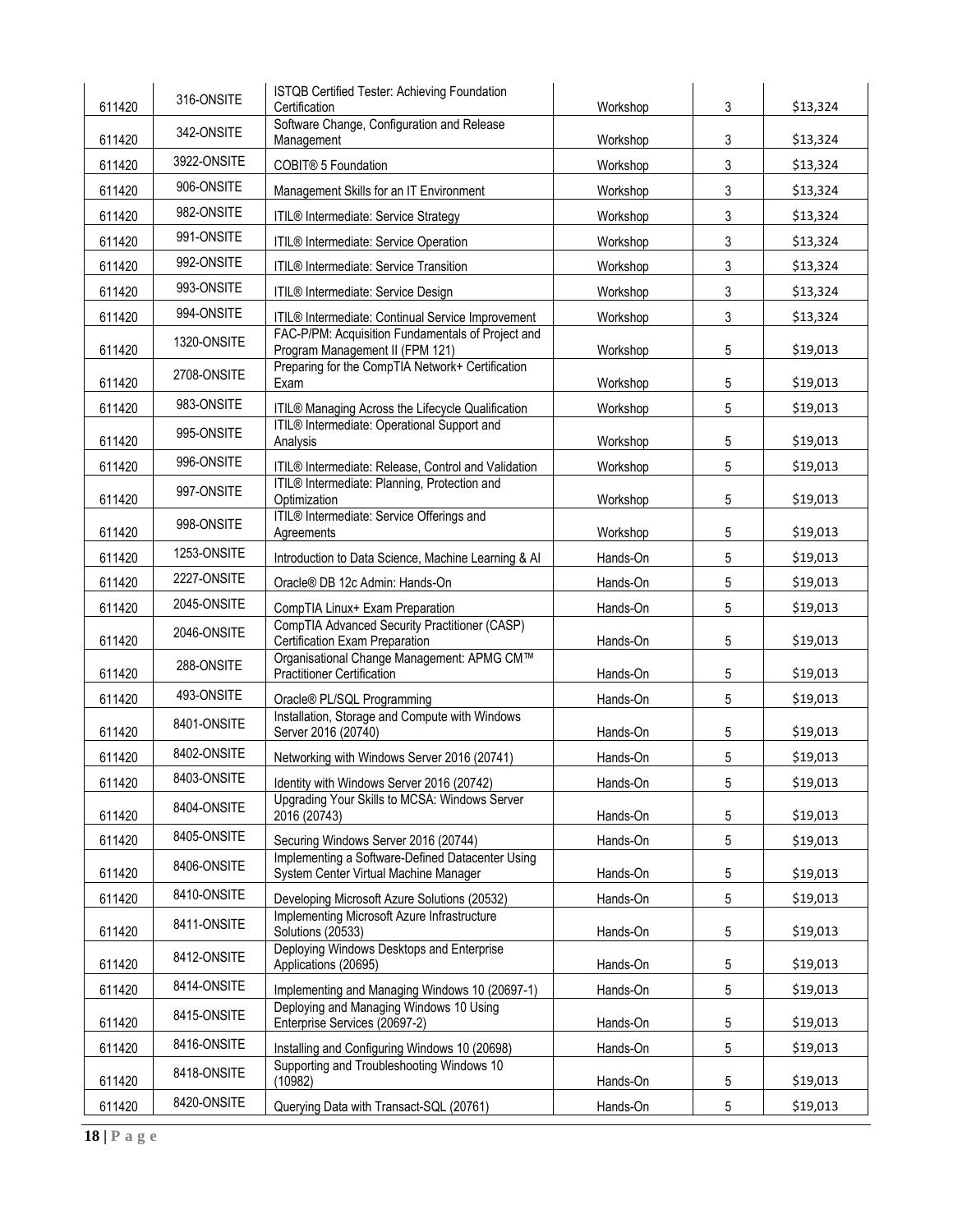| 611420 | 8421-ONSITE | Developing SQL Databases (20762)                                                    | Hands-On | 5               | \$19,013 |
|--------|-------------|-------------------------------------------------------------------------------------|----------|-----------------|----------|
| 611420 | 8422-ONSITE | Administering a SQL Database Infrastructure<br>(20764)                              | Hands-On | 5               | \$19,013 |
| 611420 | 8424-ONSITE | Implementing a SQL Data Warehouse (20767)                                           | Hands-On | 5               | \$19,013 |
| 611420 | 8431-ONSITE | Analyzing Data with SQL Server Reporting Services<br>(10990)                        | Hands-On | 5               | \$19,013 |
| 611420 | 8435-ONSITE | Administering Microsoft Exchange Server 2016<br>$(20345-1)$                         | Hands-On | 5               | \$19,013 |
| 611420 | 8437-ONSITE | Enabling & Managing Office 365 (20347)                                              | Hands-On | 5               | \$19,013 |
| 611420 | 8438-ONSITE | Planning and Administering SharePoint 2016<br>$(20339-1)$                           | Hands-On | 5               | \$19,013 |
| 611420 | 8439-ONSITE | Advanced Technologies of SharePoint 2016 (20339-<br>2)                              | Hands-On | 5               | \$19,013 |
| 611420 | 8440-ONSITE | Developing ASP.NET MVC 5 Web Applications<br>(20486)                                | Hands-On | 5               | \$19,013 |
| 611420 | 8441-ONSITE | Developing Microsoft Azure and Web Services<br>(20487)                              | Hands-On | 5               | \$19,013 |
| 611420 | 8442-ONSITE | Installing and Configuring Windows Server 2012<br>(20410)                           | Hands-On | 5               | \$19,013 |
| 611420 | 8443-ONSITE | Administering Windows Server 2012 (20411)                                           | Hands-On | 5               | \$19,013 |
| 611420 | 8444-ONSITE | Configuring Advanced Windows Server 2012<br>Services (20412)                        | Hands-On | 5               | \$19,013 |
| 611420 | 8445-ONSITE | Implementing a Desktop Infrastructure (20415)                                       | Hands-On | 5               | \$19,013 |
| 611420 | 8446-ONSITE | Administering the Web Server (IIS) Roles of<br>Windows Server (10972)               | Hands-On | 5               | \$19,013 |
| 611420 | 8449-ONSITE | Infrastructure Provisioning with System Center<br>Virtual Machine Manager (10981)   | Hands-On | 5               | \$19,013 |
| 611420 | 8451-ONSITE | Fundamentals of Windows Server Infrastructure<br>(10967)                            | Hands-On | 5               | \$19,013 |
| 611420 | 8452-ONSITE | Implementing an Advanced Server Infrastructure<br>(20414)                           | Hands-On | 5               | \$19,013 |
| 611420 | 8453-ONSITE | Implementing Desktop Application Environments<br>(20416)                            | Hands-On | 5               | \$19,013 |
| 611420 | 8454-ONSITE | Networking with Windows Server (10970)                                              | Hands-On | 5               | \$19,013 |
| 611420 | 8456-ONSITE | Active Directory Services with Windows Server<br>(10969)                            | Hands-On | 5               | \$19,013 |
| 611420 | 8459-ONSITE | Automating Administration with PowerShell (10961)                                   | Hands-On | 5               | \$19,013 |
| 611420 | 8461-ONSITE | Advanced Solutions of Microsoft Exchange Server<br>2013 (20342)                     | Hands-On | 5               | \$19,013 |
| 611420 | 8463-ONSITE | Querying Microsoft SQL Server 2014 (20461)                                          | Hands-On | $5\phantom{.0}$ | \$19,013 |
| 611420 | 8464-ONSITE | Administering Microsoft SQL Server 2014 Databases<br>(20462)                        | Hands-On | $5\phantom{.0}$ | \$19,013 |
| 611420 | 8465-ONSITE | Implementing a Data Warehouse with Microsoft SQL<br>Server 2014 (20463)             | Hands-On | 5               | \$19,013 |
| 611420 | 8468-ONSITE | Implementing Data Models and Reports with<br>Microsoft SQL Server 2014 (20466)      | Hands-On | $5\phantom{.0}$ | \$19,013 |
| 611420 | 8469-ONSITE | Designing Business Intelligence Solutions with<br>Microsoft SQL Server 2014 (20467) | Hands-On | 5               | \$19,013 |
| 611420 | 8470-ONSITE | Core Solutions of Microsoft SharePoint Server 2013<br>(20331)                       | Hands-On | $5\phantom{.0}$ | \$19,013 |
| 611420 | 8471-ONSITE | Advanced Solutions of Microsoft SharePoint 2013<br>(20332)                          | Hands-On | 5               | \$19,013 |
| 611420 | 8472-ONSITE | Developing SharePoint Server 2013 Core Solutions<br>(20488)                         | Hands-On | $5\phantom{.0}$ | \$19,013 |
| 611420 | 8473-ONSITE | Developing Microsoft SharePoint Server 2013<br>Advanced Solutions (20489)           | Hands-On | 5               | \$19,013 |
| 611420 | 8476-ONSITE | Programming in C# (20483)                                                           | Hands-On | 5               | \$19,013 |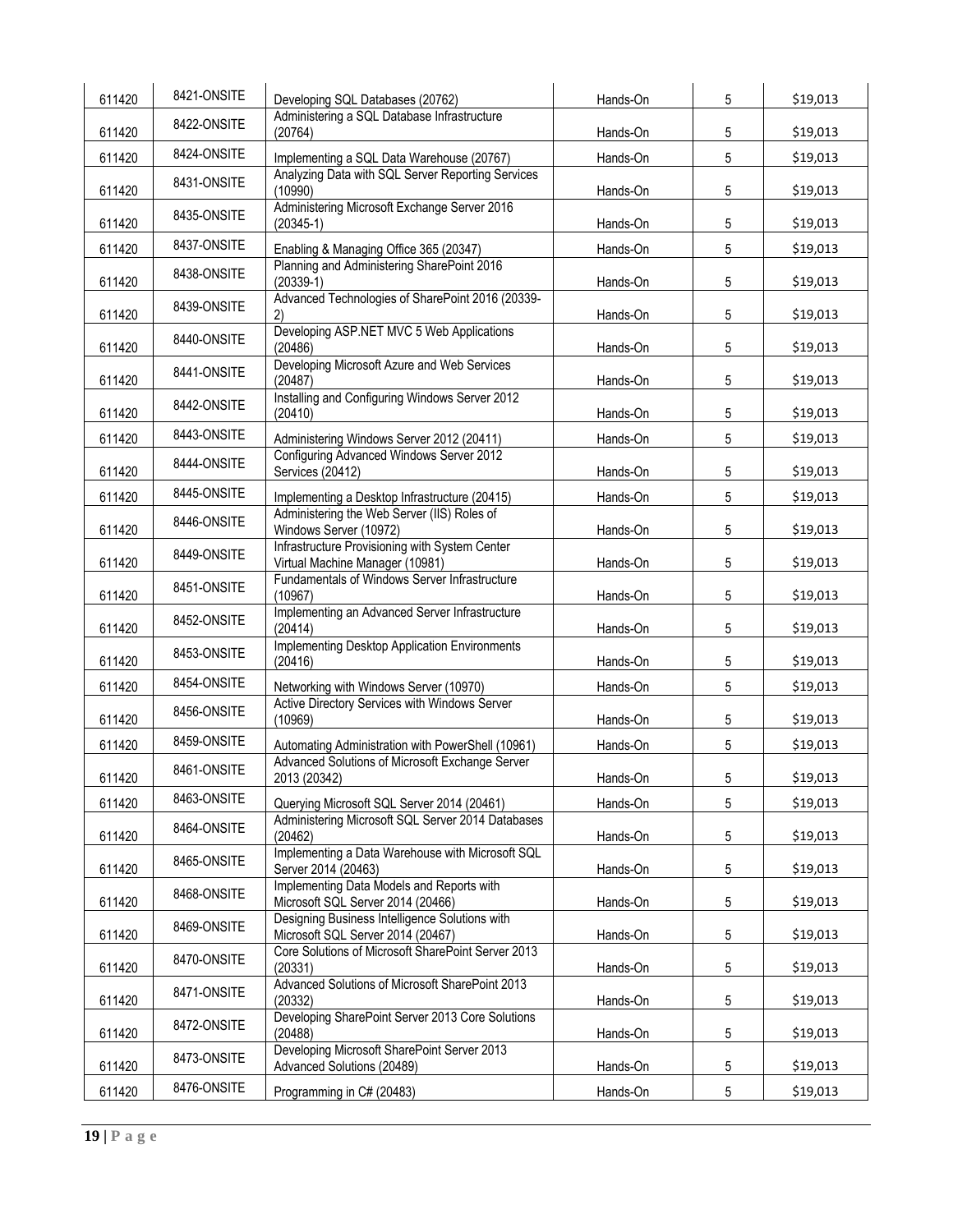| 611420 | 8477-ONSITE                             | Designing and Implementing a Server Infrastructure<br>(20413)                       | Hands-On | 5            | \$19,013 |
|--------|-----------------------------------------|-------------------------------------------------------------------------------------|----------|--------------|----------|
|        |                                         | Visualizing Data with SharePoint 2013, Report                                       |          |              |          |
| 611420 | 8479-ONSITE                             | Builder, PowerPivot and PowerView with No-Code<br>(55072)                           | Hands-On | 5            | \$19,013 |
| 611420 | 8490-ONSITE                             | Perform Cloud Data Science with Azure Machine<br>Learning (20774)                   | Hands-On | 5            | \$19,013 |
| 611420 | 8491-ONSITE                             | Perform Data Engineering on Microsoft HD Insight<br>(20775)                         | Hands-On | 5            | \$19,013 |
| 611420 | 8492-ONSITE                             | <b>Engineering Data with Microsoft Cloud Services</b><br>(20776)                    | Hands-On | 5            | \$19,013 |
| 611420 | 8500-ONSITE                             | Administering System Center Configuration Manager<br>$(20703-1)$                    | Hands-On | 5            | \$19,013 |
| 611420 | 8502-ONSITE                             | Deploying Voice Workloads for Skype for Business<br>Online and Server 2015 (40409A) | Hands-On | 5            | \$19,013 |
| 611420 | 8503-ONSITE                             | Virtualizing Enterprise Desktops and Apps (20694B)                                  | Hands-On | 5            | \$19,013 |
| 611420 | 8504-ONSITE                             | Programming in HTML5 with JavaScript and CSS3<br>(20480BC)                          | Hands-On | 5            | \$19,013 |
| 611420 | 8505-ONSITE                             | Architecting Microsoft Azure Solutions (20535)                                      | Hands-On | 5            | \$19,013 |
| 611420 | 8506-ONSITE                             | Configuring and Operating a Hybrid Cloud with<br>Microsoft Azure Stack (20537)      | Hands-On | 5            | \$19,013 |
| 611420 | 8516-ONSITE                             | Managing Windows Environments with Group Policy<br>(50255)                          | Hands-On | 5            | \$19,013 |
| 611420 | 276-ONSITE                              | Project Mgmt Professional (PMP) Exam Prep                                           | Workshop | 5            | \$21,560 |
| 611420 | 8494-ONSITE                             | First Look Clinic: Microsoft Azure (OD99995A)                                       | Hands-On | 1            | \$7,241  |
| 611420 | 8495-ONSITE                             | Cloud Computing Fundamentals (OD99994A)                                             | Hands-On | 1            | \$7,241  |
| 611420 | 8496-ONSITE                             | Windows Server 2016 First Look Clinic (M40389-OD)                                   | Hands-On | 1            | \$7,241  |
| 611420 | 2050-ONSITE                             | Cyber Security for Management and the Boardroom                                     | Workshop | 1            | \$6,573  |
| 611420 | 901-ONSITE                              | Business Intelligence: Preparing for a BI Initiative                                | Hand-On  |              | \$7,241  |
|        | All Eligible 1 Day                      |                                                                                     |          |              |          |
| 611420 | <b>Onsite Courses-</b><br><b>ONSITE</b> | All Eligible 1 Day Onsite Courses                                                   | All      | 1            | \$7,241  |
| 611420 | 4500-ONSITE                             | Big Data Insights, Technologies & Trends                                            | Hands-On | $\mathbf{1}$ | \$7,241  |
| 611420 | 4509-ONSITE                             | Introduction to Python for Data Analytics                                           | Hands-On | 1            | \$7,241  |
| 611420 | 4510-ONSITE                             | SharePoint® 2013 Content Management for End<br>Users                                | Hands-On | 1            | \$7,241  |
| 611420 | 4521-ONSITE                             | Starter Guide to Cyber Security                                                     | Hands-On | $\mathbf 1$  | \$7,241  |
| 611420 | 4550-ONSITE                             | Writing SQL Queries with SQL Server®<br>Management Studio                           | Hands-On | 1            | \$7,241  |
| 611420 | 4551-ONSITE                             | Writing SQL Queries                                                                 | Hands-On | 1            | \$7,241  |
| 611420 | 4559-ONSITE                             | Powerful SQL Queries for SQL Server                                                 | Hands-On | 1            | \$7,241  |
| 611420 | 4598-ONSITE                             | <b>Effective User Stories</b>                                                       | Hands-On | 1            | \$7,241  |
| 611420 | 4610-ONSITE                             | Creating & Designing Excel® Workbooks                                               | Hands-On | 1            | \$7,241  |
| 611420 | 4611-ONSITE                             | Excel® PivotTables: Building Dashboards                                             | Hands-On | $\mathbf{1}$ | \$7,241  |
| 611420 | 4612-ONSITE                             | Automating Excel® with Macros                                                       | Hands-On | 1            | \$7,241  |
| 611420 | 4670-ONSITE                             | The Power of PowerShell                                                             | Hands-On | 1            | \$7,241  |
| 611420 | 8600-ONSITE                             | Microsoft Cloud Workshop: Container and DevOps<br>(40501)                           | Hand-On  | 1            | \$7,241  |
| 611420 | 8601-ONSITE                             | Microsoft Cloud Workshop: Big Data & Visualization<br>(40502)                       | Hand-On  | 1            | \$7,241  |
| 611420 | 8602-ONSITE                             | Microsoft Cloud Workshop: Enterprise Ready Cloud<br>(40503)                         | Hand-On  | 1            | \$7,241  |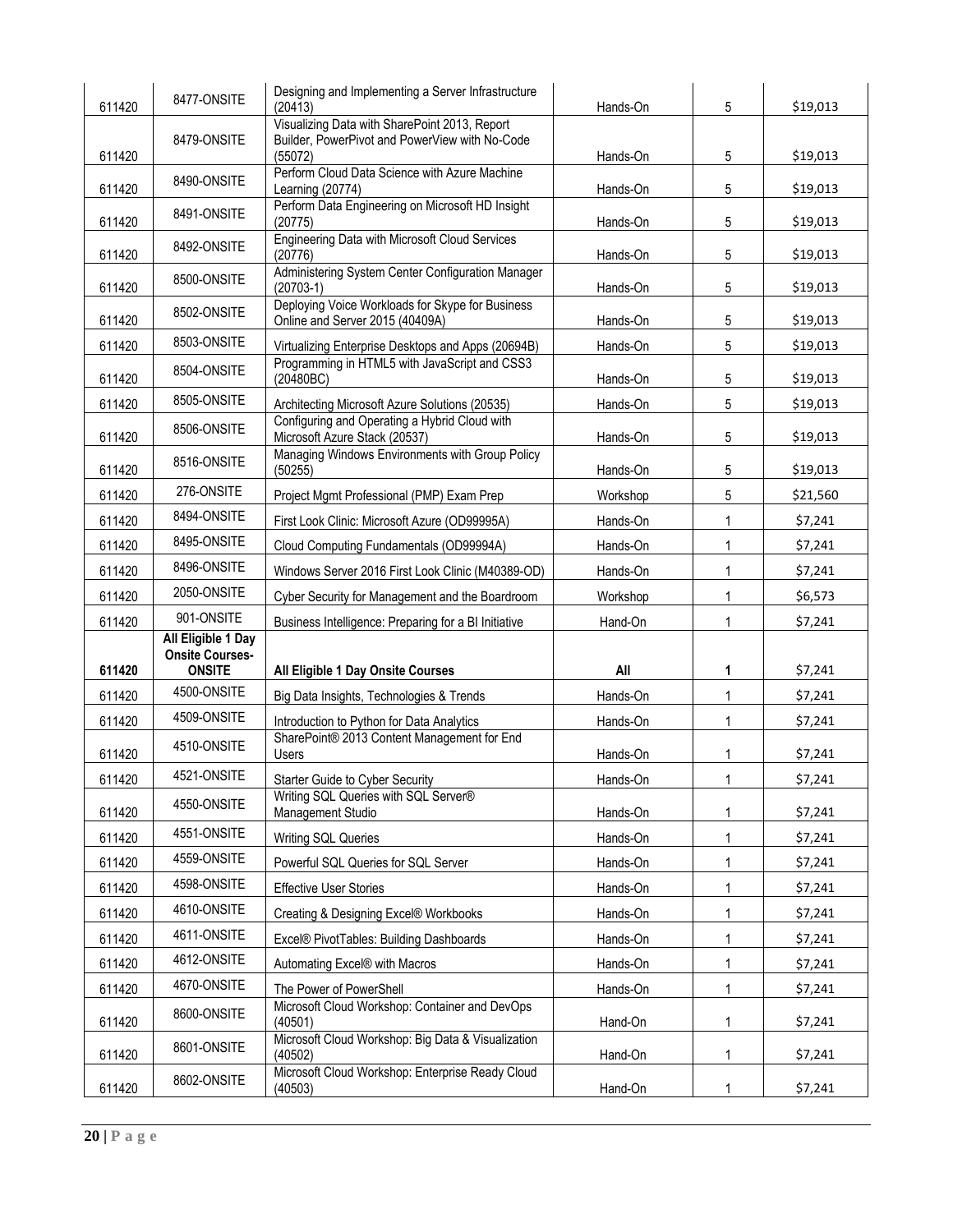| 611420 | 8603-ONSITE                   | Microsoft Cloud Workshop: Intelligent Vending<br>Machines (40504)            | Hand-On            | 1               | \$7,241  |
|--------|-------------------------------|------------------------------------------------------------------------------|--------------------|-----------------|----------|
| 611420 | 8604-ONSITE                   | Microsoft Cloud Workshop: Internet of Things<br>(40505)                      | Hand-On            | $\mathbf{1}$    | \$7,241  |
| 611420 | 8605-ONSITE                   | Microsoft Cloud Workshop: Lift and Shift / Azure<br>Resource Manager (40506) | Hand-On            | $\mathbf{1}$    | \$7,241  |
|        |                               | Microsoft Cloud Workshop: Microservices &                                    |                    |                 |          |
| 611420 | 8606-ONSITE                   | Serverless Architecture (Infrastructure Edition)<br>$(40507-1)$              | Hand-On            | $\mathbf{1}$    | \$7,241  |
|        |                               | Microsoft Cloud Workshop: Microservices &                                    |                    |                 |          |
|        | 8607-ONSITE                   | Serverless Architecture (Developer Edition) (40507 -                         |                    |                 |          |
| 611420 |                               | 2)<br>Microsoft Cloud Workshop: Modern Cloud Apps                            | Hand-On            | $\mathbf{1}$    | \$7,241  |
| 611420 | 8608-ONSITE                   | (40508)                                                                      | Hand-On            | 1               | \$7,241  |
| 611420 | 8609-ONSITE                   | Microsoft Cloud Workshop: OSS DevOps (40509)                                 | Hand-On            | 1               | \$7,241  |
|        | 8610-ONSITE                   | Microsoft Cloud Workshop: SQL Server Hybrid Cloud                            |                    |                 |          |
| 611420 |                               | (40510)<br>Microsoft Cloud Workshop: Agile Continuous                        | Hand-On            | 1               | \$7,241  |
| 611420 | 8611-ONSITE                   | Delivery (40511)                                                             | Hand-On            | 1               | \$7,241  |
|        | 8612-ONSITE                   | Microsoft Cloud Workshop: App                                                |                    |                 |          |
| 611420 |                               | Modernization(40512)                                                         | Hand-On            | 1               | \$7,241  |
| 611420 | 8613-ONSITE                   | Microsoft Cloud Workshop: Building a Resilient laaS<br>Architecture (40513)  | Hand-On            | $\mathbf{1}$    | \$7,241  |
|        | 8614-ONSITE                   | Microsoft Cloud Workshop: Data Platform Upgrade                              |                    |                 |          |
| 611420 |                               | and Migration (40514)                                                        | Hand-On            | 1               | \$7,241  |
| 611420 | 8615-ONSITE                   | Microsoft Cloud Workshop: Enterprise Class<br>Networking (40515)             | Hand-On            | $\mathbf{1}$    | \$7,241  |
|        |                               | Microsoft Cloud Workshop: Intelligent Analytics                              |                    |                 |          |
| 611420 | 8616-ONSITE                   | (40516)                                                                      | Hand-On            | 1               | \$7,241  |
| 611420 | 8617-ONSITE                   | Microsoft Cloud Workshop: Migrate EDW to Azure<br>SQL Data Warehouse (40517) | Hand-On            | $\mathbf{1}$    | \$7,241  |
|        | 8618-ONSITE                   | Microsoft Cloud Workshop: Operations Management                              |                    |                 |          |
| 611420 |                               | Suite (40518)                                                                | Hand-On            | $\mathbf{1}$    | \$7,241  |
| 611420 | 8619-ONSITE                   | Microsoft Cloud Workshop: Optimized Architecture<br>(40519)                  | Hand-On            | $\mathbf{1}$    | \$7,241  |
|        | 8620-ONSITE                   |                                                                              |                    | $\mathbf{1}$    | \$7,241  |
| 611420 | 5DAY OVER18-                  | Microsoft Cloud Workshop: SAP on Azure (40520)                               | Hand-On            |                 |          |
| 611420 | ONSITE                        | Over 18 Students - 5 Day Courses                                             | Add-On             | 5               | \$545    |
|        | 4DAY OVER18-                  |                                                                              |                    |                 |          |
| 611420 | <b>ONSITE</b><br>3DAY OVER18- | Over 18 Students - 4 Day Courses                                             | Add-On             | 4               | \$545    |
| 611420 | ONSITE                        | Over 18 Students - 3 Day Courses                                             | Add-On             | 3               | \$545    |
|        | 2DAY OVER18-                  |                                                                              |                    |                 |          |
| 611420 | ONSITE<br>1DAY OVER18-        | Over 18 Students - 2 Day Courses                                             | Add-On             | $\mathbf{2}$    | \$350    |
| 611420 | ONSITE                        | Over 18 Students - 1 Day Courses                                             | Add-On             | 1               | \$350    |
|        | 2036-ONSITE                   | Preparing for the Certified Information Security                             |                    |                 |          |
| 611420 |                               | Manager (CISM) Exam<br>Preparing for the Certified Information Systems       | Premium - Workshop | 4               | \$24,995 |
| 611420 | 2040-ONSITE                   | Auditor (CISA) Exam                                                          | Premium - Workshop | 4               | \$24,995 |
|        | 995-ONSITE                    | ITIL <sup>®</sup> Intermediate: Operational Support and                      |                    |                 |          |
| 611420 |                               | Analysis                                                                     | Premium - Workshop | 5               | \$19,995 |
| 611420 | 996-ONSITE                    | ITIL® Intermediate: Release, Control and Validation                          | Premium - Workshop | $5\phantom{.0}$ | \$19,995 |
| 611420 | 997-ONSITE                    | ITIL® Intermediate: Planning, Protection and<br>Optimization                 | Premium - Workshop | 5               | \$19,995 |
|        |                               | ITIL® Intermediate: Service Offerings and                                    |                    |                 |          |
| 611420 | 998-ONSITE                    | Agreements                                                                   | Premium - Workshop | 5               | \$19,995 |
| 611420 | 445-ONSITE                    | CompTIA A+® Certification Exam Prep                                          | Premium - Hands-On | 5               | \$23,995 |
|        | 2047-ONSITE                   | CompTIA Cybersecurity Analyst CSA+ Exam                                      |                    |                 |          |
| 611420 |                               | Preparation                                                                  | Premium - Hands-On | 5               | \$23,995 |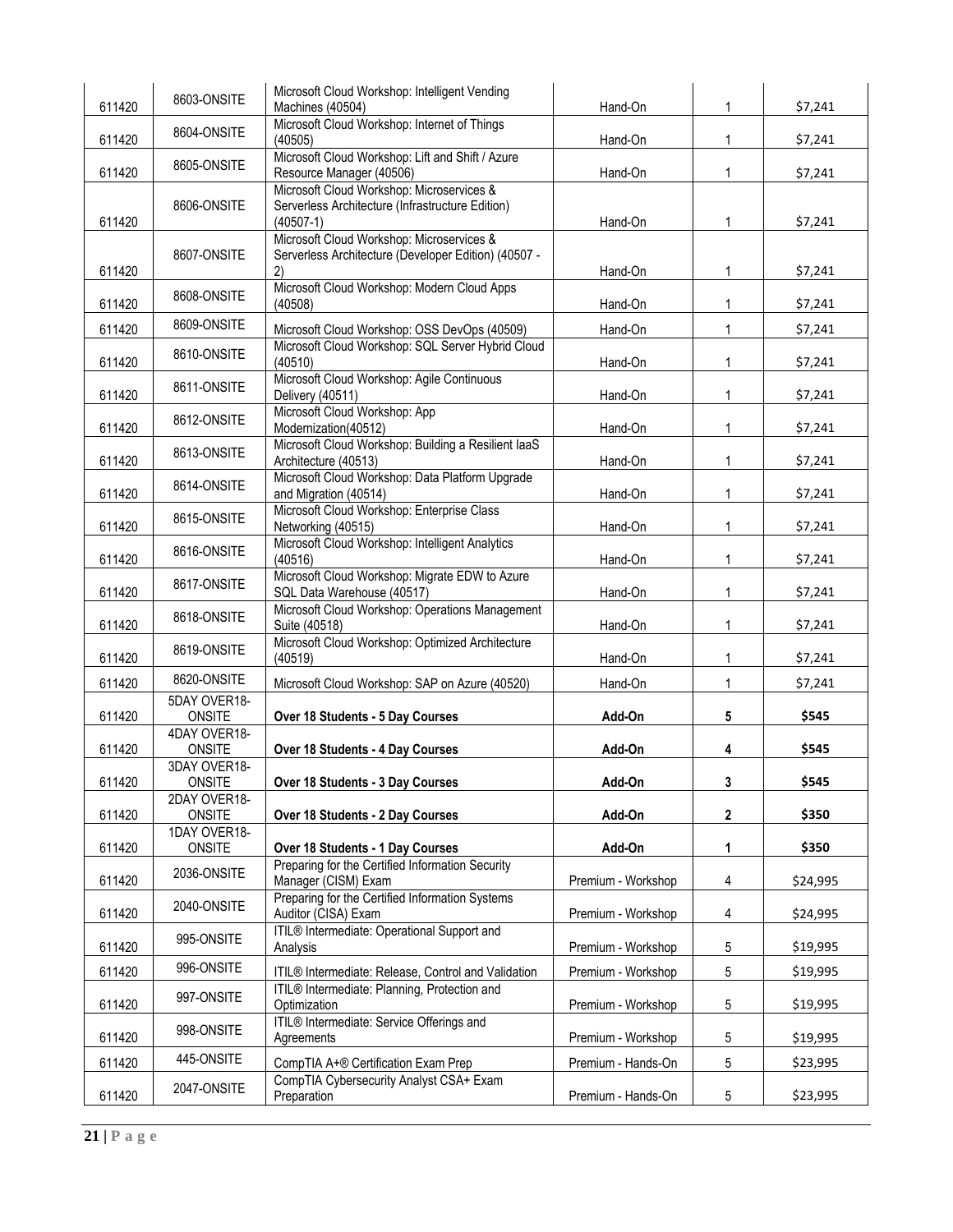| 611420 | 2048-ONSITE | CompTIA Cloud+ Certification Exam Preparation             | Premium - Hands-On | 5 | \$23,995 |
|--------|-------------|-----------------------------------------------------------|--------------------|---|----------|
| 611420 | 2049-ONSITE | CompTia PenTest+ Certification Exam Preparation           | Premium - Hands-On | 5 | \$23,995 |
| 611420 | 446-ONSITE  | CompTIA Security+ Certification Exam Preparation          | Premium - Workshop | 5 | \$23,995 |
| 611420 | 1197-ONSITE | Achieving ITIL® Foundation Certification                  | Premium - Workshop | 3 | \$14,995 |
| 611420 | 982-ONSITE  | ITIL® Intermediate: Service Strategy                      | Premium - Workshop | 3 | \$14,995 |
| 611420 | 991-ONSITE  | <b>ITIL<sup>®</sup></b> Intermediate: Service Operation   | Premium - Workshop | 3 | \$14,995 |
| 611420 | 992-ONSITE  | <b>ITIL<sup>®</sup></b> Intermediate: Service Transition  | Premium - Workshop | 3 | \$14,995 |
| 611420 | 993-ONSITE  | ITIL <sup>®</sup> Intermediate: Service Design            | Premium - Workshop | 3 | \$14,995 |
| 611420 | 994-ONSITE  | ITIL® Intermediate: Continual Service Improvement         | Premium - Workshop | 3 | \$14,995 |
| 611420 | 983-ONSITE  | ITIL® Managing Across the Lifecycle Qualification         | Premium - Workshop | 5 | \$17,067 |
| 611420 | 501U-ONSITE | Python Programming: Advanced Python for Data<br>Analytics | Premium - Workshop | 2 | \$12,589 |
| 611420 | 429P-ONSITE | R Programming: Introduction                               | Premium - Workshop | 2 | \$12,589 |
| 611420 | 485I-ONSITE | R Programming: Advanced                                   | Premium - Workshop | 2 | \$12,589 |

# **PUBLIC COURSES**

| <b>SIN</b> | <b>Course Title</b>                                                                                     | <b>Course Number</b>  | <b>Course Length</b><br>(Days) | <b>Unit</b> | <b>GSA Price</b><br>(w/IFF) |
|------------|---------------------------------------------------------------------------------------------------------|-----------------------|--------------------------------|-------------|-----------------------------|
|            |                                                                                                         | <b>PUBLIC COURSES</b> |                                |             |                             |
| 611420     | First Look Clinic: Microsoft Azure (OD99995A)                                                           | 8494-PUBLIC           | $\mathbf{1}$                   | Person      | \$520.00                    |
| 611420     | Cloud Computing Fundamentals (OD99994A)                                                                 | 8495-PUBLIC           | $\mathbf{1}$                   | Person      | \$520.00                    |
| 611420     | Windows Server 2016 First Look Clinic (M40389-OD)                                                       | 8496-PUBLIC           | $\mathbf{1}$                   | Person      | \$520.00                    |
| 611420     | Microsoft Cloud Workshop: SQL Server Hybrid Cloud (40510)                                               | 8610-PUBLIC           | $\mathbf{1}$                   | Person      | \$520.00                    |
| 611420     | Microsoft Cloud Workshop: Container and DevOps (40501)                                                  | 8600-PUBLIC           | $\mathbf{1}$                   | Person      | \$520.00                    |
| 611420     | Microsoft Cloud Workshop: Big Data & Visualization (40502)                                              | 8601-PUBLIC           | $\mathbf{1}$                   | Person      | \$520.00                    |
| 611420     | Microsoft Cloud Workshop: Enterprise Ready Cloud (40503)                                                | 8602-PUBLIC           | $\mathbf 1$                    | Person      | \$520.00                    |
| 611420     | Microsoft Cloud Workshop: Intelligent Vending Machines<br>(40504)                                       | 8603-PUBLIC           | $\mathbf{1}$                   | Person      | \$520.00                    |
| 611420     | Microsoft Cloud Workshop: Internet of Things (40505)                                                    | 8604-PUBLIC           | $\mathbf{1}$                   | Person      | \$520.00                    |
| 611420     | Microsoft Cloud Workshop: Lift and Shift / Azure Resource<br>Manager (40506)                            | 8605-PUBLIC           | 1                              | Person      | \$520.00                    |
| 611420     | Microsoft Cloud Workshop: Microservices & Serverless<br>Architecture (Infrastructure Edition) (40507-1) | 8606-PUBLIC           | $\mathbf{1}$                   | Person      | \$520.00                    |
| 611420     | Microsoft Cloud Workshop: Microservices & Serverless<br>Architecture (Developer Edition) (40507 -2)     | 8607-PUBLIC           | $\mathbf{1}$                   | Person      | \$520.00                    |
| 611420     | Microsoft Cloud Workshop: Modern Cloud Apps (40508)                                                     | 8608-PUBLIC           | $\mathbf{1}$                   | Person      | \$520.00                    |
| 611420     | Microsoft Cloud Workshop: OSS DevOps (40509)                                                            | 8609-PUBLIC           | $\mathbf 1$                    | Person      | \$520.00                    |
| 611420     | Microsoft Cloud Workshop: Agile Continuous Delivery (40511)                                             | 8611-PUBLIC           | $\mathbf{1}$                   | Person      | \$520.00                    |
| 611420     | Microsoft Cloud Workshop: App Modernization(40512)                                                      | 8612-PUBLIC           | $\mathbf{1}$                   | Person      | \$520.00                    |
| 611420     | Microsoft Cloud Workshop: Building a Resilient laaS<br>Architecture (40513)                             | 8613-PUBLIC           | $\mathbf 1$                    | Person      | \$520.00                    |
| 611420     | Microsoft Cloud Workshop: Data Platform Upgrade and<br>Migration (40514)                                | 8614-PUBLIC           | $\mathbf{1}$                   | Person      | \$520.00                    |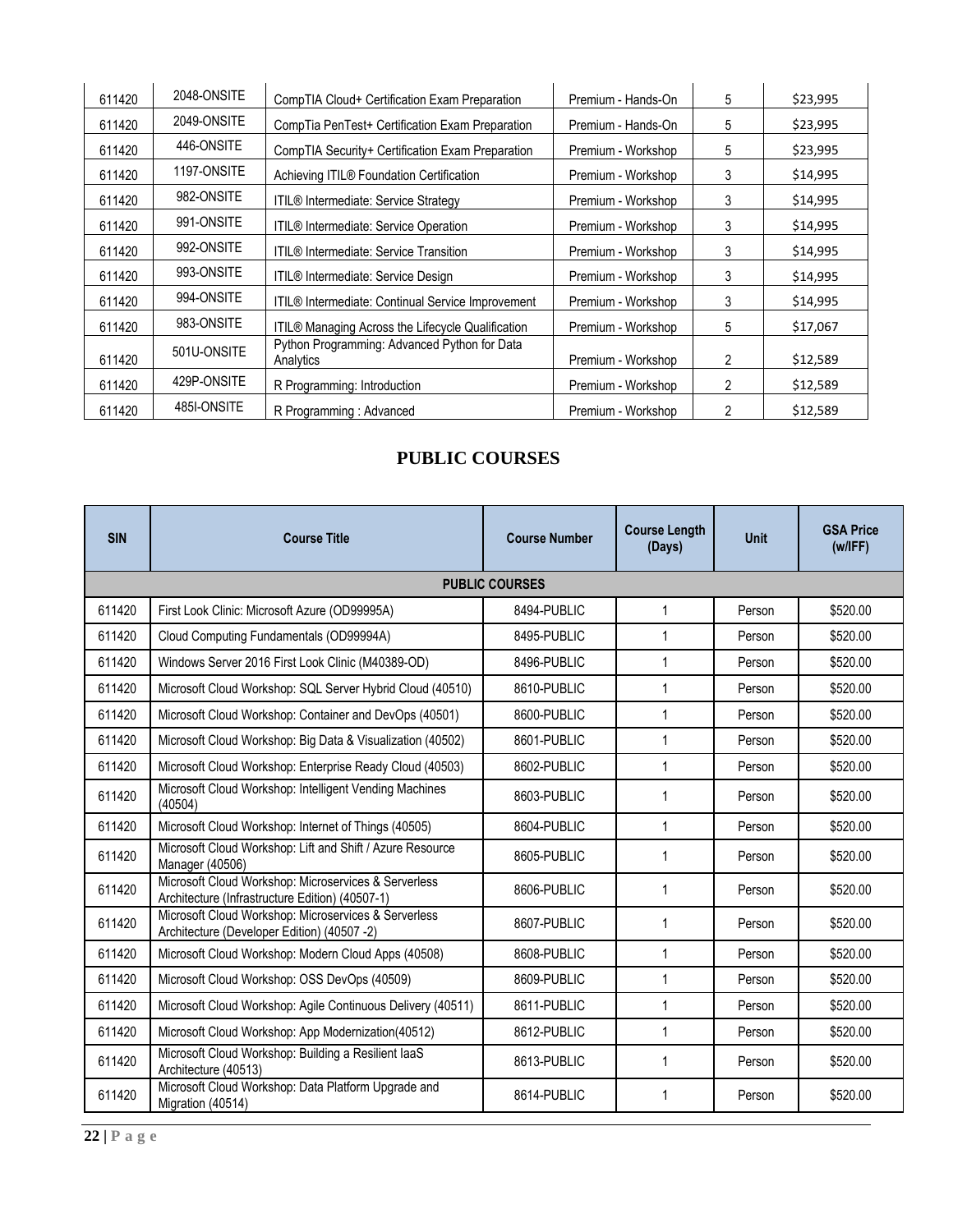| 611420 | Microsoft Cloud Workshop: Enterprise Class Networking<br>(40515)                                        | 8615-PUBLIC       | $\mathbf{1}$   | Person | \$520.00   |
|--------|---------------------------------------------------------------------------------------------------------|-------------------|----------------|--------|------------|
| 611420 | Microsoft Cloud Workshop: Intelligent Analytics (40516)                                                 | 8616-PUBLIC       | $\mathbf{1}$   | Person | \$520.00   |
| 611420 | Microsoft Cloud Workshop: Migrate EDW to Azure SQL Data<br>Warehouse (40517)                            | 8617-PUBLIC       | $\mathbf{1}$   | Person | \$520.00   |
| 611420 | Microsoft Cloud Workshop: Operations Management Suite<br>(40518)                                        | 8618-PUBLIC       | $\mathbf{1}$   | Person | \$520.00   |
| 611420 | Microsoft Cloud Workshop: Optimized Architecture (40519)                                                | 8619-PUBLIC       | $\mathbf{1}$   | Person | \$520.00   |
| 611420 | Microsoft Cloud Workshop: SAP on Azure (40520)                                                          | 8620-PUBLIC       | $\mathbf{1}$   | Person | \$520.00   |
| 611420 | Achieving ITIL® Practitioner Certification                                                              | 1198-PUBLIC       | $\overline{2}$ | Person | \$1,532.00 |
| 611420 | SAFe Product Owner/Product Manager                                                                      | 1806-PUBLIC       | $\overline{2}$ | Person | \$1,532.00 |
| 611420 | <b>SAFe Scrum Master</b>                                                                                | 1807-PUBLIC       | $\overline{2}$ | Person | \$1,532.00 |
| 611420 | Integrating On-Premises Identity Infrastructure with Microsoft<br>Azure (10993)                         | 8408-PUBLIC       | $\overline{2}$ | Person | \$1,532.00 |
| 611420 | Microsoft Azure Fundamentals (10979)                                                                    | 8409-PUBLIC       | $\overline{2}$ | Person | \$1,532.00 |
| 611420 | Data Analysis Fundamentals using Excel (10994)                                                          | 8432-PUBLIC       | $\overline{2}$ | Person | \$1,532.00 |
| 611420 | SQL Server on Linux (10999)                                                                             | 8507-PUBLIC       | $\overline{2}$ | Person | \$1,532.00 |
| 611420 | Business Intelligence: Preparing for a BI Initiative                                                    | 901-PUBLIC        | $\overline{2}$ | Person | \$1,532.00 |
| 611420 | UML Essentials for Agile Development                                                                    | 935-PUBLIC        | $\overline{2}$ | Person | \$1,532.00 |
| 611420 | Power Excel®: Analyzing Data to Make Business Decisions                                                 | 195-PUBLIC        | $\overline{2}$ | Person | \$1,532.00 |
| 611420 | Agile Test Automation                                                                                   | 1820-PUBLIC       | $\overline{2}$ | Person | \$1,532.00 |
| 611420 | PowerPivot for Excel®: Mining Data for Business Intelligence                                            | 1362-PUBLIC       | $\overline{2}$ | Person | \$1,532.00 |
|        |                                                                                                         |                   |                |        |            |
| 611420 | C# Object-Oriented Programming Hands-On Workshop                                                        | 5075-PUBLIC       | $\overline{2}$ | Person | \$1,532.00 |
| 611420 | All Eligible One (1) Day Express Boot Camp                                                              | <b>EBC-PUBLIC</b> | 1              | Person | \$520      |
| 611420 | Cyber Security for Management and the Boardroom                                                         | 2050-PUBLIC       | $\mathbf{1}$   | Person | \$350      |
| 611420 | Advanced Certified Scrum Product Owner (A-CSPO) Training                                                | 1824-PUBLIC       | $\mathbf{1}$   | Person | \$1,295    |
| 611420 | Certified Scrum Professional-ScrumMaster (CSP-SM)<br>Training                                           | 1833-PUBLIC       | $\mathbf{1}$   | Person | \$1,295    |
| 611420 | Certified Scrum Professional-Product Owner (CSP-PO)<br>Training                                         | 1834-PUBLIC       | $\mathbf{1}$   | Person | \$1,295    |
| 611420 | Big Data Insights, Technologies & Trends                                                                | 4500-PUBLIC       | $\mathbf{1}$   | Person | \$520      |
| 611420 | National Cybersecurity Workforce Framework Workshop                                                     | 3941-PUBLIC       | $\mathbf{1}$   | Person | \$520      |
| 611420 | First Look Clinic: Microsoft Azure (OD99995A)                                                           | 8494-PUBLIC       | $\mathbf{1}$   | Person | \$520      |
| 611420 | Cloud Computing Fundamentals (OD99994A)                                                                 | 8495-PUBLIC       | $\mathbf{1}$   | Person | \$520      |
| 611420 | Windows Server 2016 First Look Clinic (M40389-OD)                                                       | 8496-PUBLIC       | $\mathbf{1}$   | Person | \$520      |
| 611420 | Microsoft Cloud Workshop: Container and DevOps (40501)                                                  | 8600-PUBLIC       | $\mathbf{1}$   | Person | \$520      |
| 611420 | Microsoft Azure Fundamentals Training (AZ-900T01)                                                       | 8529-PUBLIC       | $\mathbf{1}$   | Person | \$520      |
| 611420 | Microsoft Cloud Workshop: Big Data & Visualization (40502)                                              | 8601-PUBLIC       | $\mathbf{1}$   | Person | \$520      |
| 611420 | Microsoft Cloud Workshop: Enterprise Ready Cloud (40503)                                                | 8602-PUBLIC       | $\mathbf{1}$   | Person | \$520      |
| 611420 | Microsoft Cloud Workshop: Internet of Things (40505)                                                    | 8604-PUBLIC       | $\mathbf{1}$   | Person | \$520      |
| 611420 | Microsoft Cloud Workshop: Microservices & Serverless<br>Architecture (Infrastructure Edition) (40507-1) | 8606-PUBLIC       | $\mathbf{1}$   | Person | \$520      |
| 611420 | Microsoft Cloud Workshop: Modern Cloud Apps (40508)                                                     | 8608-PUBLIC       | $\mathbf{1}$   | Person | \$520      |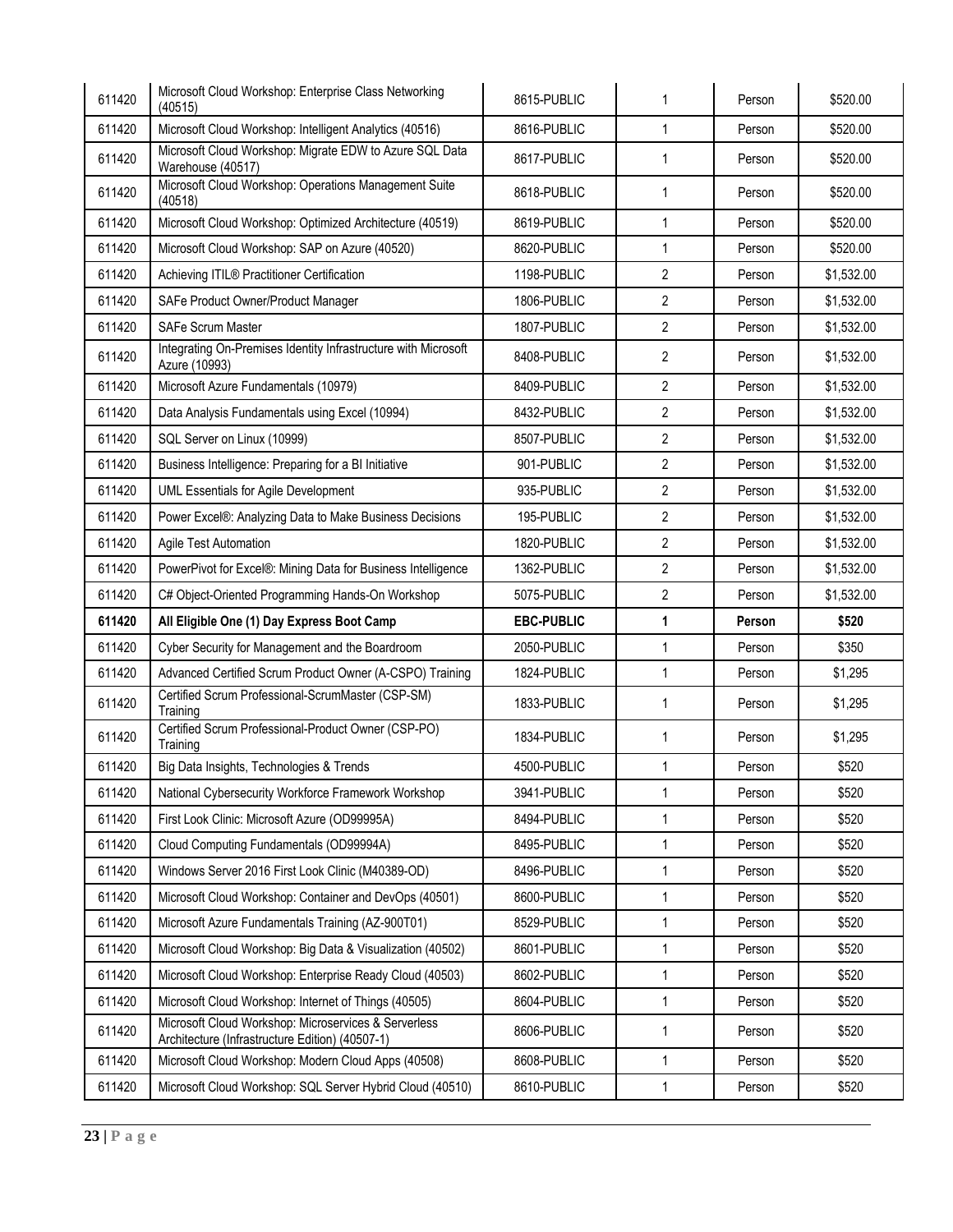| 611420 | Microsoft Cloud Workshop: Agile Continuous Delivery (40511)                     | 8611-PUBLIC     | $\mathbf{1}$   | Person | \$520   |
|--------|---------------------------------------------------------------------------------|-----------------|----------------|--------|---------|
| 611420 | Microsoft Cloud Workshop: App Modernization(40512)                              | 8612-PUBLIC     | $\mathbf{1}$   | Person | \$520   |
| 611420 | Microsoft Cloud Workshop: Building a Resilient laaS<br>Architecture (40513)     | 8613-PUBLIC     | $\mathbf{1}$   | Person | \$520   |
| 611420 | Microsoft Cloud Workshop: Enterprise Class Networking<br>(40515)                | 8615-PUBLIC     | $\mathbf{1}$   | Person | \$520   |
| 611420 | Microsoft Cloud Workshop: Intelligent Analytics (40516)                         | 8616-PUBLIC     | $\mathbf{1}$   | Person | \$520   |
| 611420 | Microsoft Cloud Workshop: Migrate EDW to Azure SQL Data<br>Warehouse (40517)    | 8617-PUBLIC     | $\mathbf{1}$   | Person | \$520   |
| 611420 | Microsoft Cloud Workshop: Optimized Architecture (40519)                        | 8619-PUBLIC     | $\mathbf{1}$   | Person | \$520   |
| 611420 | Certified ScrumMaster® Certification Training                                   | 1813-PUBLIC     | $\overline{2}$ | Person | \$1,595 |
| 611420 | CSPO® Certification Training: Certified Scrum Product<br>Owner®                 | 1814-PUBLIC     | $\overline{2}$ | Person | \$1,495 |
| 611420 | Leading SAFe® (SA Certification) Training                                       | 1817-PUBLIC     | $\overline{2}$ | Person | \$1,395 |
| 611420 | SAFe® for Teams v4.5 (SP Certification) Training                                | 1818-PUBLIC     | $\overline{2}$ | Person | \$1,395 |
| 611420 | Advanced Certified ScrumMaster® (A-CSM) Training                                | 1823-PUBLIC     | $\overline{2}$ | Person | \$1,495 |
| 611420 | Fundamentals of Secure Application Development                                  | 1825-PUBLIC     | $\overline{2}$ | Person | \$1,395 |
| 611420 | CompTIA All 2-Day Public Courses: 2-Days                                        | CompTIA2-PUBLIC | $\overline{2}$ | Person | \$1,379 |
| 611420 | Introduction to Microservices Architecture                                      | 1850-PUBLIC     | $\overline{2}$ | Person | \$1,532 |
| 611420 | Power Excel®: Analyzing Data to Make Business Decisions                         | 195-PUBLIC      | $\overline{2}$ | Person | \$1,532 |
| 611420 | Power Pivot for Excel®: Mining Data for Business Intelligence                   | 1362-PUBLIC     | $\overline{2}$ | Person | \$1,532 |
| 611420 | Agile Test Automation                                                           | 1820-PUBLIC     | $\overline{2}$ | Person | \$1,532 |
| 611420 | Crystal Reports®: Hands-On                                                      | 126-PUBLIC      | $\overline{2}$ | Person | \$1,532 |
| 611420 | Achieving ITIL® Practitioner Certification                                      | 1198-PUBLIC     | $\overline{2}$ | Person | \$1,532 |
| 611420 | SAFe Product Owner/Product Manager                                              | 1806-PUBLIC     | $\overline{2}$ | Person | \$1,532 |
| 611420 | <b>SAFe Scrum Master</b>                                                        | 1807-PUBLIC     | $\overline{2}$ | Person | \$1,532 |
| 611420 | Integrating On-Premises Identity Infrastructure with Microsoft<br>Azure (10993) | 8408-PUBLIC     | $\overline{2}$ | Person | \$1,532 |
| 611420 | Microsoft Azure Fundamentals (10979)                                            | 8409-PUBLIC     | $\overline{2}$ | Person | \$1,532 |
| 611420 | Data Analysis Fundamentals using Excel (10994)                                  | 8432-PUBLIC     | $\overline{2}$ | Person | \$1,532 |
| 611420 | SQL Server on Linux (10999)                                                     | 8507-PUBLIC     | 2              | Person | \$1,532 |
| 611420 | Business Intelligence: Preparing for a BI Initiative                            | 901-PUBLIC      | $\overline{2}$ | Person | \$1,532 |
| 611420 | UML Essentials for Agile Development                                            | 935-PUBLIC      | $\overline{2}$ | Person | \$1,532 |
| 611420 | Certified Scrum Product Owner                                                   | 1814-PUBLIC     | $\overline{2}$ | Person | \$1,495 |
| 611420 | Building an Effective Business Case                                             | 212-PUBLIC      | $\overline{2}$ | Person | \$1,395 |
| 611420 | APMG Lean IT: Achieving Foundation Certification                                | 3630-PUBLIC     | $\overline{2}$ | Person | \$1,532 |
| 611420 | Agile Project Management                                                        | 3644-PUBLIC     | $\overline{2}$ | Person | \$1,495 |
| 611420 | <b>Business Agility Accelerator</b>                                             | 3647-PUBLIC     | $\overline{2}$ | Person | \$1,532 |
| 611420 | Agile Team Facilitation and Iteration Management                                | 3649-PUBLIC     | $\overline{2}$ | Person | \$1,495 |
| 611420 | Power Excel®: Analyzing Data to Make Business Decisions                         | 195-PUBLIC      | $\overline{2}$ | Person | \$1,590 |
| 611420 | Time Management                                                                 | 344-PUBLIC      | $\overline{2}$ | Person | \$1,532 |
| 611420 | FAC-P/PM: Applied Leadership in Projects and Programs                           | 1324-PUBLIC     | $\overline{2}$ | Person | \$1,532 |
| 611420 | FAC-P/PM Certification: Progressive Leadership in Program<br>Management         | 1334-PUBLIC     | $\overline{c}$ | Person | \$1,532 |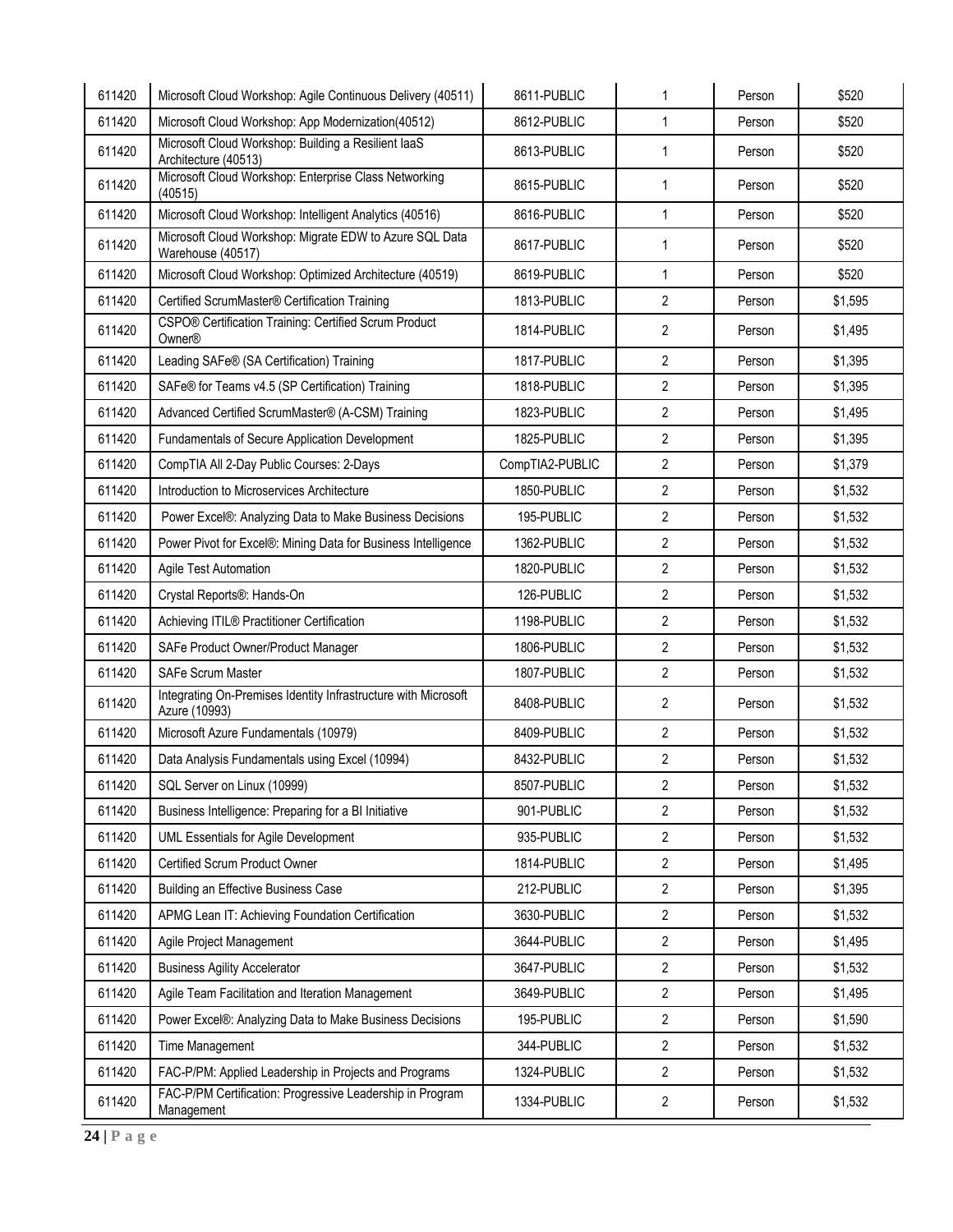| 611420 | Value in Kanban Systems Design (KMP-I)                      | 3651-PUBLIC     | $\overline{2}$ | Person | \$1,532 |
|--------|-------------------------------------------------------------|-----------------|----------------|--------|---------|
| 611420 | Kanban Management Professional (KMP-II)                     | 3652-PUBLIC     | $\overline{2}$ | Person | \$1,532 |
| 611420 | Certified Scrum Master (Premium)                            | 1813-PUBLIC     | 2              | Person | \$1,532 |
| 611420 | Leading SAFe® v4.5 (SA Certification)                       | 1817-PUBLIC     | $\overline{2}$ | Person | \$1,495 |
| 611420 | SAFe® for Teams v4.5 (SP Certification)                     | 1818-PUBLIC     | $\overline{2}$ | Person | \$1,532 |
| 611420 | Achieving ITIL® Foundation Certification                    | 1197-PUBLIC     | 3              | Person | \$1,950 |
| 611420 | CompTIA All 3-Day Public Courses: 3-Days                    | CompTIA3-PUBLIC | 3              | Person | \$2,120 |
| 611420 | JavaScript for SharePoint Developers                        | 1541-PUBLIC     | 3              | Person | \$2,355 |
| 611420 | Writing Advanced SQL Queries                                | 929-PUBLIC      | 3              | Person | \$2,355 |
| 611420 | Agile Testing Strategies and Practices                      | 1815-PUBLIC     | 3              | Person | \$2,355 |
| 611420 | Cloud Computing Tech Intro: Hands-On                        | 1200-PUBLIC     | 3              | Person | \$2,355 |
| 611420 | Introduction to Big Data: Hands-On                          | 1250-PUBLIC     | 3              | Person | \$2,355 |
| 611420 | Tableau: Presenting Analytic Visualizations: Hands-On       | 1256-PUBLIC     | 3              | Person | \$2,355 |
| 611420 | Microsoft Excel® Intro: Hands-On                            | 1361-PUBLIC     | 3              | Person | \$2,355 |
| 611420 | Developing InfoPath Forms for SharePoint                    | 1507-PUBLIC     | 3              | Person | \$2,355 |
| 611420 | jQuery Introduction: Hands-On                               | 1610-PUBLIC     | 3              | Person | \$2,355 |
| 611420 | CAPM® Exam Prep                                             | 3601-PUBLIC     | 3              | Person | \$2,355 |
| 611420 | Building and Evolving a Proj Mgmt Office                    | 3610-PUBLIC     | 3              | Person | \$2,355 |
| 611420 | Microsoft® Project Intro: Hands-On                          | 3702-PUBLIC     | 3              | Person | \$2,355 |
| 611420 | COBIT® 5 Foundation                                         | 3922-PUBLIC     | 3              | Person | \$2,355 |
| 611420 | Shell Programming: Hands-On                                 | 434-PUBLIC      | 3              | Person | \$2,355 |
| 611420 | <b>Business Relationship Management</b>                     | 902-PUBLIC      | 3              | Person | \$2,355 |
| 611420 | Agile Project Management with Scrum                         | 918-PUBLIC      | 3              | Person | \$2,355 |
| 611420 | SharePoint for Project Management                           | 919-PUBLIC      | 3              | Person | \$2,355 |
| 611420 | SQL Programming Language Intro: Hands-On                    | 925-PUBLIC      | 3              | Person | \$2,355 |
| 611420 | User Experience (UX) Design for Successful Software         | 1802-PUBLIC     | 3              | Person | \$2,355 |
| 611420 | Service-Oriented Architecture (SOA) Introduction            | 424-PUBLIC      | 3              | Person | \$2,355 |
| 611420 | Managing Agile Projects with Atlassian JIRA Software        | 3642-PUBLIC     | 3              | Person | \$2,355 |
| 611420 | Agile Software Dev w/ Team Fdtn Server                      | 1816-PUBLIC     | 3              | Person | \$2,355 |
| 611420 | Software Quality Assurance: Implementing Consistent Quality | 312-PUBLIC      | 3              | Person | \$2,355 |
| 611420 | Developing SQL Data Models (20768)                          | 8425-PUBLIC     | 3              | Person | \$2,355 |
| 611420 | Introduction to SQL Databases (10985)                       | 8426-PUBLIC     | 3              | Person | \$2,355 |
| 611420 | Updating Your Skills to SQL Server 2016 (10986)             | 8427-PUBLIC     | 3              | Person | \$2,355 |
| 611420 | Analyzing Data with PowerBI (20778)                         | 8430-PUBLIC     | 3              | Person | \$2,355 |
| 611420 | Analyzing Data with Excel (20779)                           | 8433-PUBLIC     | 3              | Person | \$2,355 |
| 611420 | Deploying and Migrating Windows Server (10974)              | 8450-PUBLIC     | 3              | Person | \$2,355 |
| 611420 | Planning and Deploying System Center 2012 (10748)           | 8458-PUBLIC     | 3              | Person | \$2,355 |
| 611420 | Advanced Automated Administration with PowerShell (10962)   | 8462-PUBLIC     | 3              | Person | \$2,355 |
| 611420 | Designing Solutions for Microsoft SQL Server 2014 (20465)   | 8467-PUBLIC     | 3              | Person | \$2,355 |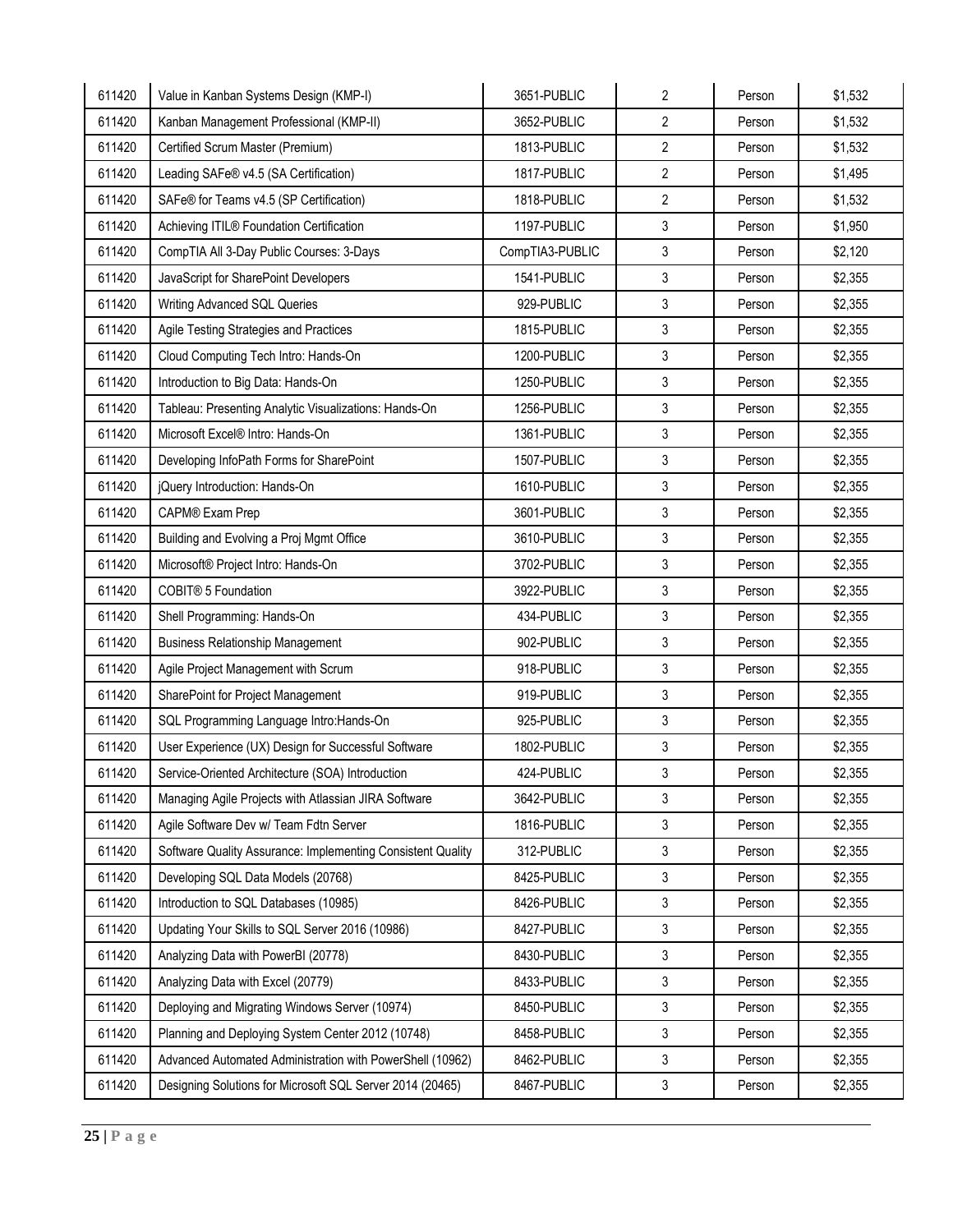| 611420 | Microsoft Enterprise Search for IT Professionals (10802)                                 | 8474-PUBLIC | 3 | Person | \$2,355 |
|--------|------------------------------------------------------------------------------------------|-------------|---|--------|---------|
| 611420 | No-Code SharePoint 2013-2016 Workflows with SharePoint<br>Designer (55048)               | 8482-PUBLIC | 3 | Person | \$2,355 |
| 611420 | Implementing Azure Cosmos DB Solutions (20777)                                           | 8493-PUBLIC | 3 | Person | \$2,355 |
| 611420 | Integrating MDM and Cloud Services with System Center<br>Configuration Manager (20703-2) | 8501-PUBLIC | 3 | Person | \$2,355 |
| 611420 | Office 365 Administration and Troubleshooting (10997)                                    | 8515-PUBLIC | 3 | Person | \$2,355 |
| 611420 | Management Skills for an IT Environment                                                  | 906-PUBLIC  | 3 | Person | \$2,355 |
| 611420 | ITIL® Intermediate: Service Strategy                                                     | 982-PUBLIC  | 3 | Person | \$2,355 |
| 611420 | ITIL® Intermediate: Service Operation                                                    | 991-PUBLIC  | 3 | Person | \$2,355 |
| 611420 | <b>ITIL<sup>®</sup></b> Intermediate: Service Transition                                 | 992-PUBLIC  | 3 | Person | \$2,355 |
| 611420 | ITIL® Intermediate: Service Design                                                       | 993-PUBLIC  | 3 | Person | \$2,355 |
| 611420 | ITIL® Intermediate: Continual Service Improvement                                        | 994-PUBLIC  | 3 | Person | \$2,355 |
| 611420 | <b>Complex Project Management</b>                                                        | 287-PUBLIC  | 3 | Person | \$2,355 |
| 611420 | Project Management: Skills for Success                                                   | 296-PUBLIC  | 4 | Person | \$1,950 |
| 611420 | Java Programming Introduction: Hands-On                                                  | 471-PUBLIC  | 4 | Person | \$2,659 |
| 611420 | <b>Advance Tableau Training</b>                                                          | 1257-PUBLIC | 3 | Person | \$2,355 |
| 611420 | Custom Solutions with Power Apps and Power Automate                                      | 1542-PUBLIC | 3 | Person | \$2,355 |
| 611420 | <b>Complex Project Management</b>                                                        | 287-PUBLIC  | 3 | Person | \$2,355 |
| 611420 | Management Skills                                                                        | 290-PUBLIC  | 3 | Person | \$2,355 |
| 611420 | Influence Skills: Getting Results without Direct Authority                               | 294-PUBLIC  | 3 | Person | \$2,355 |
| 611420 | Project Management: Skills for Success                                                   | 296-PUBLIC  | 3 | Person | \$1,950 |
| 611420 | Personal Skills for Professional Excellence                                              | 297-PUBLIC  | 3 | Person | \$1,950 |
| 611420 | Project Management for Software Development                                              | 340-PUBLIC  | 3 | Person | \$2,355 |
| 611420 | Project Leadership: Building and Leading High-Performance<br>Teams                       | 346-PUBLIC  | 3 | Person | \$2,355 |
| 611420 | Management Skills for an IT Environment                                                  | 906-PUBLIC  | 3 | Person | \$2,355 |
| 611420 | Accelerating Agile Development for Scrum Teams                                           | 1812-PUBLIC | 3 | Person | \$2,355 |
| 611420 | Business Analysis Introduction: Defining Successful Projects                             | 211-PUBLIC  | 3 | Person | \$2,295 |
| 611420 | Business and Report Writing Introduction: Hands-On                                       | 219-PUBLIC  | 3 | Person | \$2,355 |
| 611420 | Finance and Accounting for Nonfinancial Managers                                         | 281-PUBLIC  | 3 | Person | \$2,355 |
| 611420 | Critical Thinking and Creative Problem Solving                                           | 284-PUBLIC  | 3 | Person | \$2,355 |
| 611420 | Communication Skills: Results through Collaboration                                      | 292-PUBLIC  | 3 | Person | \$1,950 |
| 611420 | Business Relationship Management: Aligning IT with the<br><b>Business</b>                | 902-PUBLIC  | 3 | Person | \$2,355 |
| 611420 | Public Speaking: Compelling Speeches and Presentations                                   | 903-PUBLIC  | 3 | Person | \$2,355 |
| 611420 | High Impact Leadership: Expanding Your Influence                                         | 909-PUBLIC  | 3 | Person | \$2,355 |
| 611420 | Agile Fundamentals: Scrum, Kanban, Lean, and XP                                          | 918-PUBLIC  | 3 | Person | \$1,795 |
| 611420 | Building a Project Plan in SharePoint (PMIS)                                             | 919-PUBLIC  | 3 | Person | \$2,355 |
| 611420 | Strategic Thinking for Operational Management                                            | 3310-PUBLIC | 3 | Person | \$2,355 |
| 611420 | Developing Your Leadership Voice for Presence and Impact                                 | 3405-PUBLIC | 3 | Person | \$2,355 |
| 611420 | Emotional Intelligence: Achieving Leadership Success                                     | 3411-PUBLIC | 3 | Person | \$1,950 |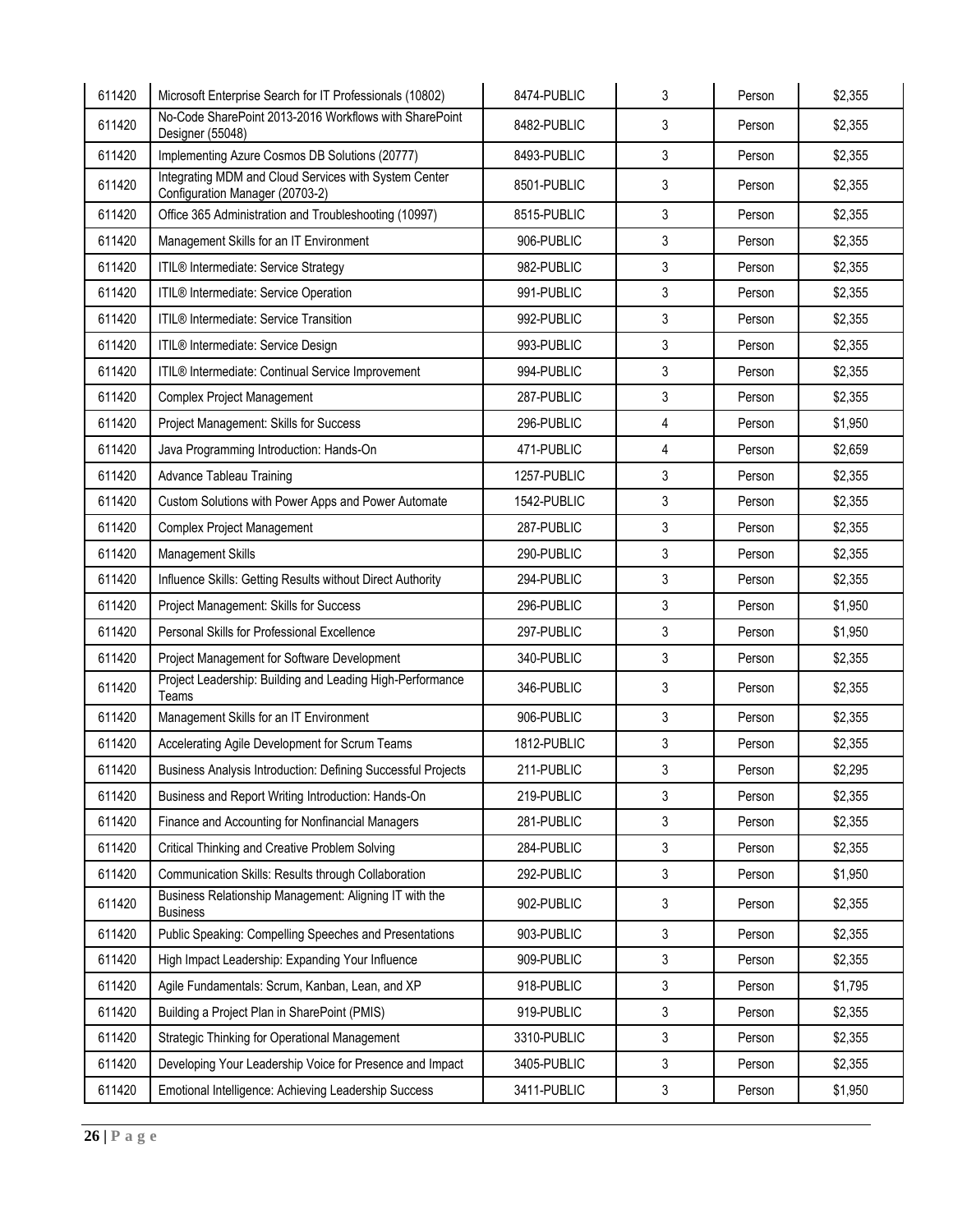| 611420 | Introduction to Business Process Improvement (BPI)                         | 3505-PUBLIC | 3              | Person | \$2,355 |
|--------|----------------------------------------------------------------------------|-------------|----------------|--------|---------|
| 611420 | PMI-Agile Certified Practitioners (PMI-ACP) Exam Prep                      | 3605-PUBLIC | 3              | Person | \$1,795 |
| 611420 | Business Analysis in an Agile Environment                                  | 3511-PUBLIC | 3              | Person | \$2,355 |
| 611420 | <b>CAPM® Certification Training Course</b>                                 | 3601-PUBLIC | 3              | Person | \$2,355 |
| 611420 | Building a Successful Project Management Office                            | 3610-PUBLIC | 3              | Person | \$2,355 |
| 611420 | Fundamentals of DevOps                                                     | 3641-PUBLIC | 3              | Person | \$1,995 |
| 611420 | Delivery at Scale                                                          | 3645-PUBLIC | 3              | Person | \$2,355 |
| 611420 | Agile Product Ownership                                                    | 3646-PUBLIC | 3              | Person | \$1,495 |
| 611420 | Agile Coaching                                                             | 3648-PUBLIC | 3              | Person | \$2,195 |
| 611420 | <b>COBIT 5® Foundation</b>                                                 | 3922-PUBLIC | 3              | Person | \$2,355 |
| 611420 | Assertiveness Skills: Communicating with Authority & Impact                | 244-PUBLIC  | 3              | Person | \$2,355 |
| 611420 | FAC-P/PM Certification: Applications in Contracting                        | 1322-PUBLIC | 3              | Person | \$1,792 |
| 611420 | FAC-P/PM Cert Applications in Business, Cost, and Financial<br>Management  | 1323-PUBLIC | 3              | Person | \$1,795 |
| 611420 | FAC-P/PM Certification: Progressive Contracting Strategies<br>for Programs | 1332-PUBLIC | 3              | Person | \$2,355 |
| 611420 | FAC-P/PM Certification: Earned Value Management                            | 1333-PUBLIC | 3              | Person | \$2,355 |
| 611420 | 21st Century Leadership: Inspiring Excellence and<br>Engagement            | 3311-PUBLIC | 3              | Person | \$2,355 |
| 611420 | Agile Leadership                                                           | 3401-PUBLIC | 3              | Person | \$2,355 |
| 611420 | Introduction to C# Training                                                | 419-PUBLIC  | 3              | Person | \$2,355 |
| 611420 | Jave Web Applications Development Training                                 | 570-PUBLIC  | 3              | Person | \$2,355 |
| 611420 | Building REST and SOAD Web Services with Java Training                     | 577-PUBLIC  | 4              | Person | \$2,659 |
| 611420 | Advanced C# Programming Training Programming Extended                      | 973-PUBLIC  | 3              | Person | \$2,355 |
| 611420 | Advanced C# Programming Training Programming Extended                      | 126-PUBLIC  | $\mathbf{2}$   | Person | \$990   |
| 611420 | Oracle PL/SQL Programning Training                                         | 493-PUBLIC  | $\overline{5}$ | Person | \$2,833 |
| 611420 | .NET Best Practices and Design Patterns                                    | 511-PUBLIC  | 3              | Person | \$2,355 |
| 611420 | Introduction to SQL Programing Training                                    | 925-PUBLIC  | 3              | Person | \$1,950 |
| 611420 | Agile Project Management with Jira Training                                | 3642-PUBLIC | 3              | Person | \$1,595 |
| 611420 | Introduction to Python Training                                            | 1905-PUBLIC | 3              | Person | \$2,115 |
| 611420 | Agile Testing Strategies and Practices Training                            | 1815-PUBLIC | 3              | Person | \$1,595 |
| 611420 | Agile softtware development wth Azure DevOps                               | 1816-PUBLIC | 3              | Person | \$2,095 |
| 611420 | Microsoft Azure Administrator (AZ-104)                                     | 8542-PUBLIC | 4              | Person | \$2,659 |
| 611420 | Building Responsive Web Applications with CSS3: Hands-On                   | 522-PUBLIC  | $\overline{4}$ | Person | \$2,659 |
| 611420 | Amazon Web Services (AWS): Hands-On                                        | 1205-PUBLIC | 4              | Person | \$2,659 |
| 611420 | <b>SQL Server<sup>®</sup></b> Integration Services                         | 134-PUBLIC  | 4              | Person | \$2,659 |
| 611420 | Linux® Introduction: Hands-On                                              | 143-PUBLIC  | 4              | Person | \$2,659 |
| 611420 | Linux <sup>®</sup> Admin and Support: Hands-On                             | 144-PUBLIC  | $\overline{4}$ | Person | \$2,659 |
| 611420 | Cyber Security Risk Assessment & Management for the U.S.<br>Government     | 2051-PUBLIC | 4              | Person | \$2,659 |
| 611420 | Building Web Applications with React                                       | 2322-PUBLIC | 4              | Person | \$2,659 |
| 611420 | Cyber Security: Accessibility and Quality                                  | 3674-PUBLIC | 4              | Person | \$2,659 |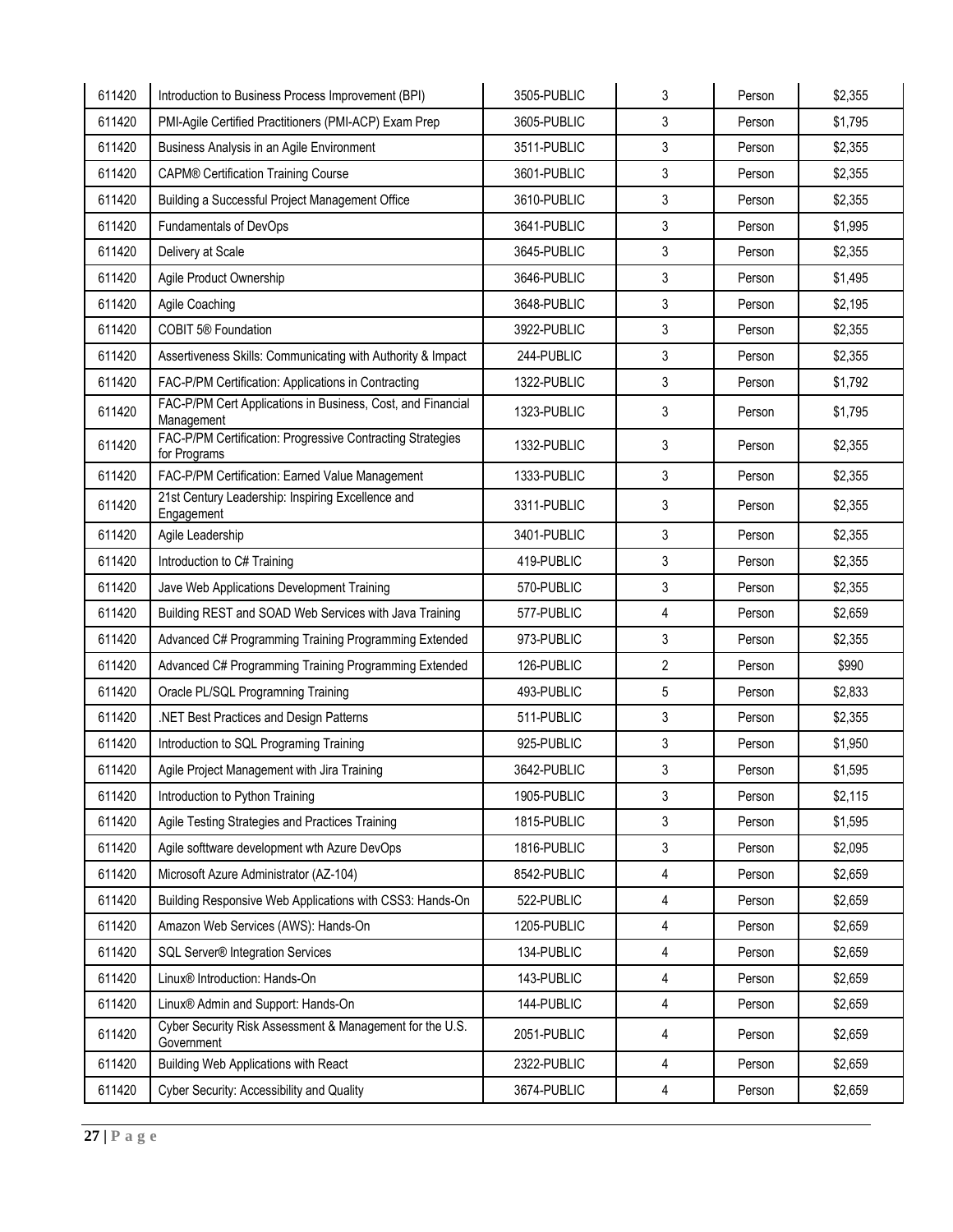| 4<br>611420<br>471-PUBLIC<br>\$2,659<br>Java Programming Introduction: Hands-On<br>Person<br>4<br>611420<br>Building Responsive Web Applications with CSS3: Hands-On<br>522-PUBLIC<br>Person<br>\$2,659<br>4<br>611420<br>1205-PUBLIC<br>\$2,659<br>Amazon Web Services (AWS): Hands-On<br>Person<br>$\overline{4}$<br>611420<br>SQL Server® Integration Services<br>134-PUBLIC<br>\$2,659<br>Person<br>4<br>611420<br>Linux <sup>®</sup> Introduction: Hands-On<br>143-PUBLIC<br>Person<br>\$2,659<br>4<br>611420<br>Linux <sup>®</sup> Admin and Support: Hands-On<br>144-PUBLIC<br>Person<br>\$2,659<br>Cyber Security Risk Assessment & Management for the U.S.<br>611420<br>4<br>2051-PUBLIC<br>\$2,659<br>Person<br>Government<br>$\overline{4}$<br>611420<br><b>Building Web Applications with React</b><br>2322-PUBLIC<br>Person<br>\$2,659<br>611420<br>1262-PUBLIC<br>4<br>Apache Spark Programming with Scala for Big Data Solutions<br>\$2,659<br>Person<br>611420<br>3674-PUBLIC<br>4<br>Cyber Security: Accessibility and Quality<br>\$2,659<br>Person<br>4<br>611420<br>SharePoint 2013 Tech Intro: Hands-On<br>1531-PUBLIC<br>Person<br>\$2,659<br>611420<br>170-PUBLIC<br>4<br>\$2,659<br>Virtualization Tech Intro: Hands-On<br>Person<br>4<br>611420<br>171-PUBLIC<br>\$2,659<br>Deploying VMware® vSphere: Hands-On<br>Person<br>611420<br>1905-PUBLIC<br>4<br>Python® Programming Introduction<br>Person<br>\$2,659<br>4<br>209-PUBLIC<br>611420<br>VBA Programming Introduction: Hands-On<br>Person<br>\$2,659<br>611420<br>SQL Server® Introduction<br>2107-PUBLIC<br>4<br>Person<br>\$2,659<br>4<br>611420<br>234-PUBLIC<br>\$2,659<br>Developing SQL Queries Oracle DB: HndsOn<br>Person<br>4<br>611420<br>2621-PUBLIC<br><b>Building ASP.NET Web Forms Applications</b><br>Person<br>\$2,659<br>4<br>611420<br>Troubleshooting VMware® vSphere: Hands-On<br>2701-PUBLIC<br>\$2,659<br>Person<br>$\overline{4}$<br>611420<br>iPhone iPad Programming Intro: Hands-On<br>2761-PUBLIC<br>\$2,659<br>Person<br>611420<br>2771-PUBLIC<br>4<br>AndroidTM App Dvlpmnt & Prgrm: Hands-On<br>Person<br>\$2,659<br>294-PUBLIC<br>4<br>611420<br>Influence Skills: Getting Results<br>Person<br>\$2,659<br>4<br>611420<br>315-PUBLIC<br>Developing User Requirements<br>Person<br>\$2,659<br>4<br>611420<br>Technical Writing Introduction: Hands-On<br>319-PUBLIC<br>\$2,659<br>Person<br>4<br>611420<br>346-PUBLIC<br>Project Team Leadership<br>Person<br>\$2,659<br>611420<br>Introduction to C# Programming: Hands-On<br>\$2,659<br>419-PUBLIC<br>4<br>Person<br>4<br>611420<br>UNIX® Introduction: Hands-On<br>428-PUBLIC<br>\$2,659<br>Person<br>611420<br>447-PUBLIC<br>4<br>\$2,659<br>Intro to Modeling for Business Analysis<br>Person<br>611420<br>450-PUBLIC<br>4<br>Introduction to Networking<br>\$2,659<br>Person<br>4<br>611420<br>Network Config and Trblshooting: HandsOn<br>451-PUBLIC<br>Person<br>\$2,659<br>$\overline{4}$<br>611420<br>System and Network Security Introduction<br>468-PUBLIC<br>\$2,659<br>Person<br>4<br>611420<br>Developing a Web Site: Hands-On<br>470-PUBLIC<br>\$2,659<br>Person<br>611420<br>Oracle® PL/SQL Programming: Hands-On<br>493-PUBLIC<br>4<br>\$2,659<br>Person<br>611420<br>.NET Practices Design Patterns: Hands-On<br>511-PUBLIC<br>4<br>\$2,659<br>Person<br>4<br>611420<br>Java Practices Design Patterns: Hands-On<br>516-PUBLIC<br>\$2,659<br>Person<br>611420<br>Dev Java Apps Spring & Hibernate®<br>517-PUBLIC<br>4<br>Person<br>\$2,659<br>4<br>611420<br>537-PUBLIC<br>\$2,659<br>Penetration Testing: Tools and Techniques: Hands-On<br>Person<br>611420<br>XML Introduction: Hands-On<br>542-PUBLIC<br>4<br>\$2,659<br>Person | 611420 | Project Management: Skills for Success | 296-PUBLIC | 4 | Person | \$1,950 |
|----------------------------------------------------------------------------------------------------------------------------------------------------------------------------------------------------------------------------------------------------------------------------------------------------------------------------------------------------------------------------------------------------------------------------------------------------------------------------------------------------------------------------------------------------------------------------------------------------------------------------------------------------------------------------------------------------------------------------------------------------------------------------------------------------------------------------------------------------------------------------------------------------------------------------------------------------------------------------------------------------------------------------------------------------------------------------------------------------------------------------------------------------------------------------------------------------------------------------------------------------------------------------------------------------------------------------------------------------------------------------------------------------------------------------------------------------------------------------------------------------------------------------------------------------------------------------------------------------------------------------------------------------------------------------------------------------------------------------------------------------------------------------------------------------------------------------------------------------------------------------------------------------------------------------------------------------------------------------------------------------------------------------------------------------------------------------------------------------------------------------------------------------------------------------------------------------------------------------------------------------------------------------------------------------------------------------------------------------------------------------------------------------------------------------------------------------------------------------------------------------------------------------------------------------------------------------------------------------------------------------------------------------------------------------------------------------------------------------------------------------------------------------------------------------------------------------------------------------------------------------------------------------------------------------------------------------------------------------------------------------------------------------------------------------------------------------------------------------------------------------------------------------------------------------------------------------------------------------------------------------------------------------------------------------------------------------------------------------------------------------------------------------------------------------------------------------------------------------------------------------------------------------------------------------------------------------------------------------------------------------------------------------------------------------------------------------------------------|--------|----------------------------------------|------------|---|--------|---------|
|                                                                                                                                                                                                                                                                                                                                                                                                                                                                                                                                                                                                                                                                                                                                                                                                                                                                                                                                                                                                                                                                                                                                                                                                                                                                                                                                                                                                                                                                                                                                                                                                                                                                                                                                                                                                                                                                                                                                                                                                                                                                                                                                                                                                                                                                                                                                                                                                                                                                                                                                                                                                                                                                                                                                                                                                                                                                                                                                                                                                                                                                                                                                                                                                                                                                                                                                                                                                                                                                                                                                                                                                                                                                                                                      |        |                                        |            |   |        |         |
|                                                                                                                                                                                                                                                                                                                                                                                                                                                                                                                                                                                                                                                                                                                                                                                                                                                                                                                                                                                                                                                                                                                                                                                                                                                                                                                                                                                                                                                                                                                                                                                                                                                                                                                                                                                                                                                                                                                                                                                                                                                                                                                                                                                                                                                                                                                                                                                                                                                                                                                                                                                                                                                                                                                                                                                                                                                                                                                                                                                                                                                                                                                                                                                                                                                                                                                                                                                                                                                                                                                                                                                                                                                                                                                      |        |                                        |            |   |        |         |
|                                                                                                                                                                                                                                                                                                                                                                                                                                                                                                                                                                                                                                                                                                                                                                                                                                                                                                                                                                                                                                                                                                                                                                                                                                                                                                                                                                                                                                                                                                                                                                                                                                                                                                                                                                                                                                                                                                                                                                                                                                                                                                                                                                                                                                                                                                                                                                                                                                                                                                                                                                                                                                                                                                                                                                                                                                                                                                                                                                                                                                                                                                                                                                                                                                                                                                                                                                                                                                                                                                                                                                                                                                                                                                                      |        |                                        |            |   |        |         |
|                                                                                                                                                                                                                                                                                                                                                                                                                                                                                                                                                                                                                                                                                                                                                                                                                                                                                                                                                                                                                                                                                                                                                                                                                                                                                                                                                                                                                                                                                                                                                                                                                                                                                                                                                                                                                                                                                                                                                                                                                                                                                                                                                                                                                                                                                                                                                                                                                                                                                                                                                                                                                                                                                                                                                                                                                                                                                                                                                                                                                                                                                                                                                                                                                                                                                                                                                                                                                                                                                                                                                                                                                                                                                                                      |        |                                        |            |   |        |         |
|                                                                                                                                                                                                                                                                                                                                                                                                                                                                                                                                                                                                                                                                                                                                                                                                                                                                                                                                                                                                                                                                                                                                                                                                                                                                                                                                                                                                                                                                                                                                                                                                                                                                                                                                                                                                                                                                                                                                                                                                                                                                                                                                                                                                                                                                                                                                                                                                                                                                                                                                                                                                                                                                                                                                                                                                                                                                                                                                                                                                                                                                                                                                                                                                                                                                                                                                                                                                                                                                                                                                                                                                                                                                                                                      |        |                                        |            |   |        |         |
|                                                                                                                                                                                                                                                                                                                                                                                                                                                                                                                                                                                                                                                                                                                                                                                                                                                                                                                                                                                                                                                                                                                                                                                                                                                                                                                                                                                                                                                                                                                                                                                                                                                                                                                                                                                                                                                                                                                                                                                                                                                                                                                                                                                                                                                                                                                                                                                                                                                                                                                                                                                                                                                                                                                                                                                                                                                                                                                                                                                                                                                                                                                                                                                                                                                                                                                                                                                                                                                                                                                                                                                                                                                                                                                      |        |                                        |            |   |        |         |
|                                                                                                                                                                                                                                                                                                                                                                                                                                                                                                                                                                                                                                                                                                                                                                                                                                                                                                                                                                                                                                                                                                                                                                                                                                                                                                                                                                                                                                                                                                                                                                                                                                                                                                                                                                                                                                                                                                                                                                                                                                                                                                                                                                                                                                                                                                                                                                                                                                                                                                                                                                                                                                                                                                                                                                                                                                                                                                                                                                                                                                                                                                                                                                                                                                                                                                                                                                                                                                                                                                                                                                                                                                                                                                                      |        |                                        |            |   |        |         |
|                                                                                                                                                                                                                                                                                                                                                                                                                                                                                                                                                                                                                                                                                                                                                                                                                                                                                                                                                                                                                                                                                                                                                                                                                                                                                                                                                                                                                                                                                                                                                                                                                                                                                                                                                                                                                                                                                                                                                                                                                                                                                                                                                                                                                                                                                                                                                                                                                                                                                                                                                                                                                                                                                                                                                                                                                                                                                                                                                                                                                                                                                                                                                                                                                                                                                                                                                                                                                                                                                                                                                                                                                                                                                                                      |        |                                        |            |   |        |         |
|                                                                                                                                                                                                                                                                                                                                                                                                                                                                                                                                                                                                                                                                                                                                                                                                                                                                                                                                                                                                                                                                                                                                                                                                                                                                                                                                                                                                                                                                                                                                                                                                                                                                                                                                                                                                                                                                                                                                                                                                                                                                                                                                                                                                                                                                                                                                                                                                                                                                                                                                                                                                                                                                                                                                                                                                                                                                                                                                                                                                                                                                                                                                                                                                                                                                                                                                                                                                                                                                                                                                                                                                                                                                                                                      |        |                                        |            |   |        |         |
|                                                                                                                                                                                                                                                                                                                                                                                                                                                                                                                                                                                                                                                                                                                                                                                                                                                                                                                                                                                                                                                                                                                                                                                                                                                                                                                                                                                                                                                                                                                                                                                                                                                                                                                                                                                                                                                                                                                                                                                                                                                                                                                                                                                                                                                                                                                                                                                                                                                                                                                                                                                                                                                                                                                                                                                                                                                                                                                                                                                                                                                                                                                                                                                                                                                                                                                                                                                                                                                                                                                                                                                                                                                                                                                      |        |                                        |            |   |        |         |
|                                                                                                                                                                                                                                                                                                                                                                                                                                                                                                                                                                                                                                                                                                                                                                                                                                                                                                                                                                                                                                                                                                                                                                                                                                                                                                                                                                                                                                                                                                                                                                                                                                                                                                                                                                                                                                                                                                                                                                                                                                                                                                                                                                                                                                                                                                                                                                                                                                                                                                                                                                                                                                                                                                                                                                                                                                                                                                                                                                                                                                                                                                                                                                                                                                                                                                                                                                                                                                                                                                                                                                                                                                                                                                                      |        |                                        |            |   |        |         |
|                                                                                                                                                                                                                                                                                                                                                                                                                                                                                                                                                                                                                                                                                                                                                                                                                                                                                                                                                                                                                                                                                                                                                                                                                                                                                                                                                                                                                                                                                                                                                                                                                                                                                                                                                                                                                                                                                                                                                                                                                                                                                                                                                                                                                                                                                                                                                                                                                                                                                                                                                                                                                                                                                                                                                                                                                                                                                                                                                                                                                                                                                                                                                                                                                                                                                                                                                                                                                                                                                                                                                                                                                                                                                                                      |        |                                        |            |   |        |         |
|                                                                                                                                                                                                                                                                                                                                                                                                                                                                                                                                                                                                                                                                                                                                                                                                                                                                                                                                                                                                                                                                                                                                                                                                                                                                                                                                                                                                                                                                                                                                                                                                                                                                                                                                                                                                                                                                                                                                                                                                                                                                                                                                                                                                                                                                                                                                                                                                                                                                                                                                                                                                                                                                                                                                                                                                                                                                                                                                                                                                                                                                                                                                                                                                                                                                                                                                                                                                                                                                                                                                                                                                                                                                                                                      |        |                                        |            |   |        |         |
|                                                                                                                                                                                                                                                                                                                                                                                                                                                                                                                                                                                                                                                                                                                                                                                                                                                                                                                                                                                                                                                                                                                                                                                                                                                                                                                                                                                                                                                                                                                                                                                                                                                                                                                                                                                                                                                                                                                                                                                                                                                                                                                                                                                                                                                                                                                                                                                                                                                                                                                                                                                                                                                                                                                                                                                                                                                                                                                                                                                                                                                                                                                                                                                                                                                                                                                                                                                                                                                                                                                                                                                                                                                                                                                      |        |                                        |            |   |        |         |
|                                                                                                                                                                                                                                                                                                                                                                                                                                                                                                                                                                                                                                                                                                                                                                                                                                                                                                                                                                                                                                                                                                                                                                                                                                                                                                                                                                                                                                                                                                                                                                                                                                                                                                                                                                                                                                                                                                                                                                                                                                                                                                                                                                                                                                                                                                                                                                                                                                                                                                                                                                                                                                                                                                                                                                                                                                                                                                                                                                                                                                                                                                                                                                                                                                                                                                                                                                                                                                                                                                                                                                                                                                                                                                                      |        |                                        |            |   |        |         |
|                                                                                                                                                                                                                                                                                                                                                                                                                                                                                                                                                                                                                                                                                                                                                                                                                                                                                                                                                                                                                                                                                                                                                                                                                                                                                                                                                                                                                                                                                                                                                                                                                                                                                                                                                                                                                                                                                                                                                                                                                                                                                                                                                                                                                                                                                                                                                                                                                                                                                                                                                                                                                                                                                                                                                                                                                                                                                                                                                                                                                                                                                                                                                                                                                                                                                                                                                                                                                                                                                                                                                                                                                                                                                                                      |        |                                        |            |   |        |         |
|                                                                                                                                                                                                                                                                                                                                                                                                                                                                                                                                                                                                                                                                                                                                                                                                                                                                                                                                                                                                                                                                                                                                                                                                                                                                                                                                                                                                                                                                                                                                                                                                                                                                                                                                                                                                                                                                                                                                                                                                                                                                                                                                                                                                                                                                                                                                                                                                                                                                                                                                                                                                                                                                                                                                                                                                                                                                                                                                                                                                                                                                                                                                                                                                                                                                                                                                                                                                                                                                                                                                                                                                                                                                                                                      |        |                                        |            |   |        |         |
|                                                                                                                                                                                                                                                                                                                                                                                                                                                                                                                                                                                                                                                                                                                                                                                                                                                                                                                                                                                                                                                                                                                                                                                                                                                                                                                                                                                                                                                                                                                                                                                                                                                                                                                                                                                                                                                                                                                                                                                                                                                                                                                                                                                                                                                                                                                                                                                                                                                                                                                                                                                                                                                                                                                                                                                                                                                                                                                                                                                                                                                                                                                                                                                                                                                                                                                                                                                                                                                                                                                                                                                                                                                                                                                      |        |                                        |            |   |        |         |
|                                                                                                                                                                                                                                                                                                                                                                                                                                                                                                                                                                                                                                                                                                                                                                                                                                                                                                                                                                                                                                                                                                                                                                                                                                                                                                                                                                                                                                                                                                                                                                                                                                                                                                                                                                                                                                                                                                                                                                                                                                                                                                                                                                                                                                                                                                                                                                                                                                                                                                                                                                                                                                                                                                                                                                                                                                                                                                                                                                                                                                                                                                                                                                                                                                                                                                                                                                                                                                                                                                                                                                                                                                                                                                                      |        |                                        |            |   |        |         |
|                                                                                                                                                                                                                                                                                                                                                                                                                                                                                                                                                                                                                                                                                                                                                                                                                                                                                                                                                                                                                                                                                                                                                                                                                                                                                                                                                                                                                                                                                                                                                                                                                                                                                                                                                                                                                                                                                                                                                                                                                                                                                                                                                                                                                                                                                                                                                                                                                                                                                                                                                                                                                                                                                                                                                                                                                                                                                                                                                                                                                                                                                                                                                                                                                                                                                                                                                                                                                                                                                                                                                                                                                                                                                                                      |        |                                        |            |   |        |         |
|                                                                                                                                                                                                                                                                                                                                                                                                                                                                                                                                                                                                                                                                                                                                                                                                                                                                                                                                                                                                                                                                                                                                                                                                                                                                                                                                                                                                                                                                                                                                                                                                                                                                                                                                                                                                                                                                                                                                                                                                                                                                                                                                                                                                                                                                                                                                                                                                                                                                                                                                                                                                                                                                                                                                                                                                                                                                                                                                                                                                                                                                                                                                                                                                                                                                                                                                                                                                                                                                                                                                                                                                                                                                                                                      |        |                                        |            |   |        |         |
|                                                                                                                                                                                                                                                                                                                                                                                                                                                                                                                                                                                                                                                                                                                                                                                                                                                                                                                                                                                                                                                                                                                                                                                                                                                                                                                                                                                                                                                                                                                                                                                                                                                                                                                                                                                                                                                                                                                                                                                                                                                                                                                                                                                                                                                                                                                                                                                                                                                                                                                                                                                                                                                                                                                                                                                                                                                                                                                                                                                                                                                                                                                                                                                                                                                                                                                                                                                                                                                                                                                                                                                                                                                                                                                      |        |                                        |            |   |        |         |
|                                                                                                                                                                                                                                                                                                                                                                                                                                                                                                                                                                                                                                                                                                                                                                                                                                                                                                                                                                                                                                                                                                                                                                                                                                                                                                                                                                                                                                                                                                                                                                                                                                                                                                                                                                                                                                                                                                                                                                                                                                                                                                                                                                                                                                                                                                                                                                                                                                                                                                                                                                                                                                                                                                                                                                                                                                                                                                                                                                                                                                                                                                                                                                                                                                                                                                                                                                                                                                                                                                                                                                                                                                                                                                                      |        |                                        |            |   |        |         |
|                                                                                                                                                                                                                                                                                                                                                                                                                                                                                                                                                                                                                                                                                                                                                                                                                                                                                                                                                                                                                                                                                                                                                                                                                                                                                                                                                                                                                                                                                                                                                                                                                                                                                                                                                                                                                                                                                                                                                                                                                                                                                                                                                                                                                                                                                                                                                                                                                                                                                                                                                                                                                                                                                                                                                                                                                                                                                                                                                                                                                                                                                                                                                                                                                                                                                                                                                                                                                                                                                                                                                                                                                                                                                                                      |        |                                        |            |   |        |         |
|                                                                                                                                                                                                                                                                                                                                                                                                                                                                                                                                                                                                                                                                                                                                                                                                                                                                                                                                                                                                                                                                                                                                                                                                                                                                                                                                                                                                                                                                                                                                                                                                                                                                                                                                                                                                                                                                                                                                                                                                                                                                                                                                                                                                                                                                                                                                                                                                                                                                                                                                                                                                                                                                                                                                                                                                                                                                                                                                                                                                                                                                                                                                                                                                                                                                                                                                                                                                                                                                                                                                                                                                                                                                                                                      |        |                                        |            |   |        |         |
|                                                                                                                                                                                                                                                                                                                                                                                                                                                                                                                                                                                                                                                                                                                                                                                                                                                                                                                                                                                                                                                                                                                                                                                                                                                                                                                                                                                                                                                                                                                                                                                                                                                                                                                                                                                                                                                                                                                                                                                                                                                                                                                                                                                                                                                                                                                                                                                                                                                                                                                                                                                                                                                                                                                                                                                                                                                                                                                                                                                                                                                                                                                                                                                                                                                                                                                                                                                                                                                                                                                                                                                                                                                                                                                      |        |                                        |            |   |        |         |
|                                                                                                                                                                                                                                                                                                                                                                                                                                                                                                                                                                                                                                                                                                                                                                                                                                                                                                                                                                                                                                                                                                                                                                                                                                                                                                                                                                                                                                                                                                                                                                                                                                                                                                                                                                                                                                                                                                                                                                                                                                                                                                                                                                                                                                                                                                                                                                                                                                                                                                                                                                                                                                                                                                                                                                                                                                                                                                                                                                                                                                                                                                                                                                                                                                                                                                                                                                                                                                                                                                                                                                                                                                                                                                                      |        |                                        |            |   |        |         |
|                                                                                                                                                                                                                                                                                                                                                                                                                                                                                                                                                                                                                                                                                                                                                                                                                                                                                                                                                                                                                                                                                                                                                                                                                                                                                                                                                                                                                                                                                                                                                                                                                                                                                                                                                                                                                                                                                                                                                                                                                                                                                                                                                                                                                                                                                                                                                                                                                                                                                                                                                                                                                                                                                                                                                                                                                                                                                                                                                                                                                                                                                                                                                                                                                                                                                                                                                                                                                                                                                                                                                                                                                                                                                                                      |        |                                        |            |   |        |         |
|                                                                                                                                                                                                                                                                                                                                                                                                                                                                                                                                                                                                                                                                                                                                                                                                                                                                                                                                                                                                                                                                                                                                                                                                                                                                                                                                                                                                                                                                                                                                                                                                                                                                                                                                                                                                                                                                                                                                                                                                                                                                                                                                                                                                                                                                                                                                                                                                                                                                                                                                                                                                                                                                                                                                                                                                                                                                                                                                                                                                                                                                                                                                                                                                                                                                                                                                                                                                                                                                                                                                                                                                                                                                                                                      |        |                                        |            |   |        |         |
|                                                                                                                                                                                                                                                                                                                                                                                                                                                                                                                                                                                                                                                                                                                                                                                                                                                                                                                                                                                                                                                                                                                                                                                                                                                                                                                                                                                                                                                                                                                                                                                                                                                                                                                                                                                                                                                                                                                                                                                                                                                                                                                                                                                                                                                                                                                                                                                                                                                                                                                                                                                                                                                                                                                                                                                                                                                                                                                                                                                                                                                                                                                                                                                                                                                                                                                                                                                                                                                                                                                                                                                                                                                                                                                      |        |                                        |            |   |        |         |
|                                                                                                                                                                                                                                                                                                                                                                                                                                                                                                                                                                                                                                                                                                                                                                                                                                                                                                                                                                                                                                                                                                                                                                                                                                                                                                                                                                                                                                                                                                                                                                                                                                                                                                                                                                                                                                                                                                                                                                                                                                                                                                                                                                                                                                                                                                                                                                                                                                                                                                                                                                                                                                                                                                                                                                                                                                                                                                                                                                                                                                                                                                                                                                                                                                                                                                                                                                                                                                                                                                                                                                                                                                                                                                                      |        |                                        |            |   |        |         |
|                                                                                                                                                                                                                                                                                                                                                                                                                                                                                                                                                                                                                                                                                                                                                                                                                                                                                                                                                                                                                                                                                                                                                                                                                                                                                                                                                                                                                                                                                                                                                                                                                                                                                                                                                                                                                                                                                                                                                                                                                                                                                                                                                                                                                                                                                                                                                                                                                                                                                                                                                                                                                                                                                                                                                                                                                                                                                                                                                                                                                                                                                                                                                                                                                                                                                                                                                                                                                                                                                                                                                                                                                                                                                                                      |        |                                        |            |   |        |         |
|                                                                                                                                                                                                                                                                                                                                                                                                                                                                                                                                                                                                                                                                                                                                                                                                                                                                                                                                                                                                                                                                                                                                                                                                                                                                                                                                                                                                                                                                                                                                                                                                                                                                                                                                                                                                                                                                                                                                                                                                                                                                                                                                                                                                                                                                                                                                                                                                                                                                                                                                                                                                                                                                                                                                                                                                                                                                                                                                                                                                                                                                                                                                                                                                                                                                                                                                                                                                                                                                                                                                                                                                                                                                                                                      |        |                                        |            |   |        |         |
|                                                                                                                                                                                                                                                                                                                                                                                                                                                                                                                                                                                                                                                                                                                                                                                                                                                                                                                                                                                                                                                                                                                                                                                                                                                                                                                                                                                                                                                                                                                                                                                                                                                                                                                                                                                                                                                                                                                                                                                                                                                                                                                                                                                                                                                                                                                                                                                                                                                                                                                                                                                                                                                                                                                                                                                                                                                                                                                                                                                                                                                                                                                                                                                                                                                                                                                                                                                                                                                                                                                                                                                                                                                                                                                      |        |                                        |            |   |        |         |
|                                                                                                                                                                                                                                                                                                                                                                                                                                                                                                                                                                                                                                                                                                                                                                                                                                                                                                                                                                                                                                                                                                                                                                                                                                                                                                                                                                                                                                                                                                                                                                                                                                                                                                                                                                                                                                                                                                                                                                                                                                                                                                                                                                                                                                                                                                                                                                                                                                                                                                                                                                                                                                                                                                                                                                                                                                                                                                                                                                                                                                                                                                                                                                                                                                                                                                                                                                                                                                                                                                                                                                                                                                                                                                                      |        |                                        |            |   |        |         |
|                                                                                                                                                                                                                                                                                                                                                                                                                                                                                                                                                                                                                                                                                                                                                                                                                                                                                                                                                                                                                                                                                                                                                                                                                                                                                                                                                                                                                                                                                                                                                                                                                                                                                                                                                                                                                                                                                                                                                                                                                                                                                                                                                                                                                                                                                                                                                                                                                                                                                                                                                                                                                                                                                                                                                                                                                                                                                                                                                                                                                                                                                                                                                                                                                                                                                                                                                                                                                                                                                                                                                                                                                                                                                                                      |        |                                        |            |   |        |         |
|                                                                                                                                                                                                                                                                                                                                                                                                                                                                                                                                                                                                                                                                                                                                                                                                                                                                                                                                                                                                                                                                                                                                                                                                                                                                                                                                                                                                                                                                                                                                                                                                                                                                                                                                                                                                                                                                                                                                                                                                                                                                                                                                                                                                                                                                                                                                                                                                                                                                                                                                                                                                                                                                                                                                                                                                                                                                                                                                                                                                                                                                                                                                                                                                                                                                                                                                                                                                                                                                                                                                                                                                                                                                                                                      |        |                                        |            |   |        |         |
|                                                                                                                                                                                                                                                                                                                                                                                                                                                                                                                                                                                                                                                                                                                                                                                                                                                                                                                                                                                                                                                                                                                                                                                                                                                                                                                                                                                                                                                                                                                                                                                                                                                                                                                                                                                                                                                                                                                                                                                                                                                                                                                                                                                                                                                                                                                                                                                                                                                                                                                                                                                                                                                                                                                                                                                                                                                                                                                                                                                                                                                                                                                                                                                                                                                                                                                                                                                                                                                                                                                                                                                                                                                                                                                      |        |                                        |            |   |        |         |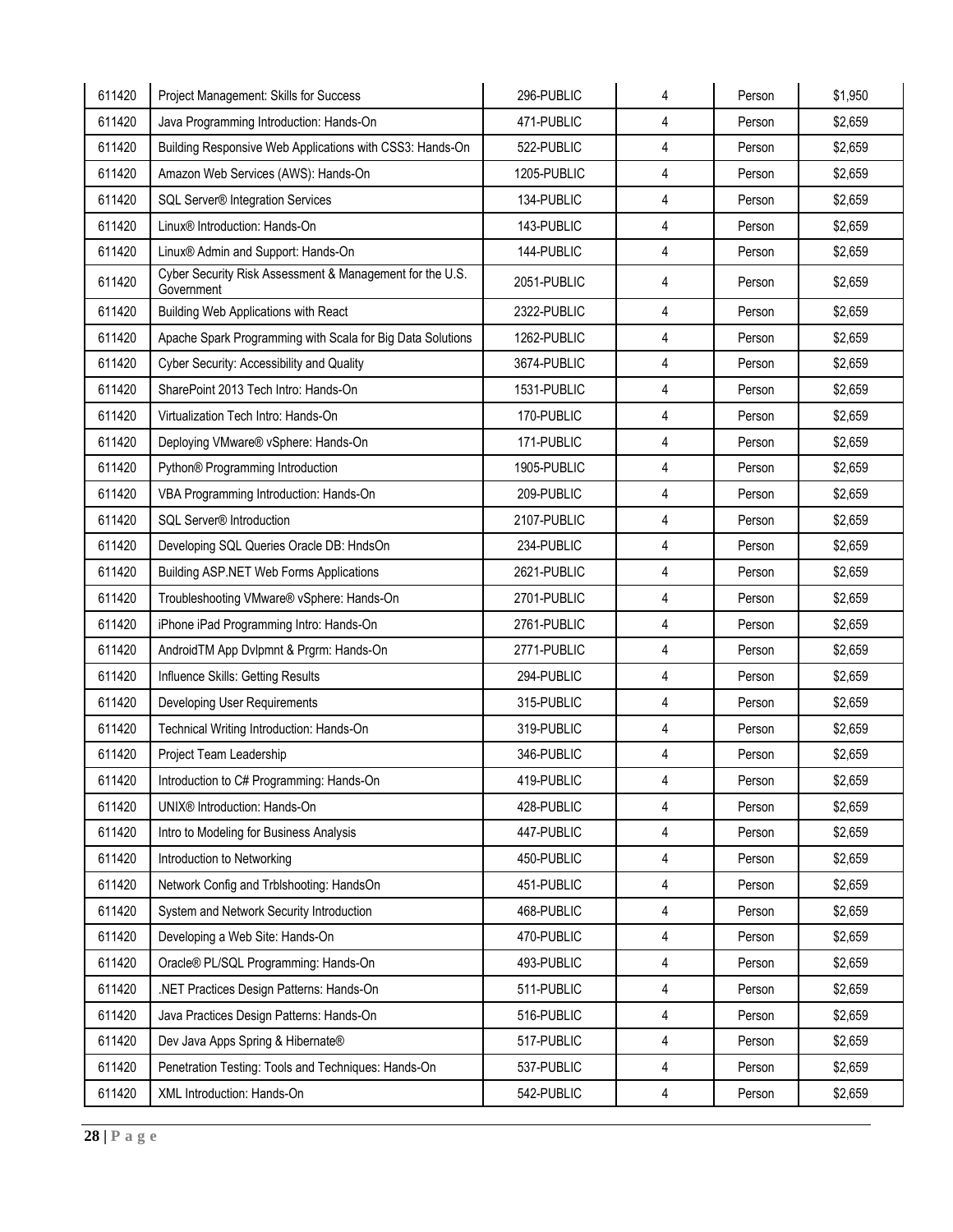| 611420 | Developing Java Web Apps: Hands-On                                                        | 570-PUBLIC      | 4               | Person | \$2,659 |
|--------|-------------------------------------------------------------------------------------------|-----------------|-----------------|--------|---------|
| 611420 | Securing Web Apps, Srvcs, Srvrs Hands-On                                                  | 940-PUBLIC      | 4               | Person | \$2,659 |
| 611420 | Microsoft Access® Intron: Hands-On                                                        | 970-PUBLIC      | 4               | Person | \$2,659 |
| 611420 | Program C# Extended Features: Hands-On                                                    | 973-PUBLIC      | 4               | Person | \$2,659 |
| 611420 | Hadoop® Architecture & Administration for Big Data Solutions                              | 1252-PUBLIC     | $\overline{4}$  | Person | \$2,659 |
| 611420 | Brand/Customizing SharePoint 2013:HndsOn                                                  | 1535-PUBLIC     | 4               | Person | \$2,659 |
| 611420 | SharePoint 2016 Technologies Introduction                                                 | 1540-PUBLIC     | $\overline{4}$  | Person | \$2,659 |
| 611420 | Linux <sup>®</sup> Optimization and Troubleshooting                                       | 1901-PUBLIC     | 4               | Person | \$2,659 |
| 611420 | Preparing for the Certified Information Security Manager<br>(CISM) Exam                   | 2036-PUBLIC     | $\overline{4}$  | Person | \$2,659 |
| 611420 | Preparing for the Certified Information Systems Auditor<br>(CISA) Exam                    | 2040-PUBLIC     | 4               | Person | \$2,659 |
| 611420 | <b>Building Web Applications with Angular</b>                                             | 2324-PUBLIC     | 4               | Person | \$2,659 |
| 611420 | Provisioning SQL Databases (20765)                                                        | 8423-PUBLIC     | 4               | Person | \$2,659 |
| 611420 | Performance Tuning and Optimizing SQL Databases (10987)                                   | 8428-PUBLIC     | $\overline{4}$  | Person | \$2,659 |
| 611420 | Storage and High Availability with Windows Server (10971)                                 | 8455-PUBLIC     | 4               | Person | \$2,659 |
| 611420 | Linux System Administration (55187)                                                       | 8484-PUBLIC     | 4               | Person | \$2,659 |
| 611420 | CompTIA All 4-Day Public Courses: 4-Days                                                  | CompTIA4-PUBLIC | 4               | Person | \$2,393 |
| 611420 | Risk Management for Projects, Programs and Operations                                     | 286-PUBLIC      | 4               | Person | \$2,659 |
| 611420 | Disaster Recovery Planning: Ensuring Business Continuity                                  | 289-PUBLIC      | 4               | Person | \$2,659 |
| 611420 | Developing User Requirements: The Key to Project Success                                  | 315-PUBLIC      | $\overline{4}$  | Person | \$2,659 |
| 611420 | Technical Writing: A Comprehensive Hands-On Introduction                                  | 319-PUBLIC      | 4               | Person | \$2,659 |
| 611420 | Introduction to Modeling for Business Analysis                                            | 447-PUBLIC      | $\overline{4}$  | Person | \$2,659 |
| 611420 | IIBA® CBAP® and CCBA® Certification Exam Prep                                             | 913-PUBLIC      | 4               | Person | \$2,659 |
| 611420 | Program Management: Essential Skills for your Program<br><b>Success</b>                   | 3611-PUBLIC     | $\overline{4}$  | Person | \$2,659 |
| 611420 | FAC-P/PM Certification: Applications in Project and Program<br>Management                 | 1321-PUBLIC     | 4               | Person | \$2,095 |
| 611420 | FAC-P/PM Certification: Progressive Concepts in Program<br>Management                     | 1331-PUBLIC     | 4               | Person | \$2,659 |
| 611420 | Project Mgmt Professional (PMP) Exam Prep                                                 | 276-PUBLIC      | 5               | Person | \$2,590 |
| 611420 | Introduction to Data Science, Machine Learning & Al                                       | 1253-PUBLIC     | 5               | Person | \$2,833 |
| 611420 | CompTIA A+® Certification Exam Prep                                                       | 445-PUBLIC      | 5               | Person | \$2,833 |
| 611420 | CompTIA Security+™ Exam Prep                                                              | 446-PUBLIC      | 5               | Person | \$2,833 |
| 611420 | CompTIA Cybersecurity Analyst CSA+ Exam Preparation                                       | 2047-PUBLIC     | 5               | Person | \$2,833 |
| 611420 | Oracle® DB 12c Admin: Hands-On                                                            | 2227-PUBLIC     | 5               | Person | \$2,833 |
| 611420 | FAC-P/PM: Acquisition Fundamentals of Project and Program<br>Management II (FPM 121)      | 1320-PUBLIC     | 5               | Person | \$2,833 |
| 611420 | Identity with Windows Server 2016 (20742)                                                 | 8403-PUBLIC     | $5\overline{)}$ | Person | \$2,833 |
| 611420 | Upgrading Your Skills to MCSA: Windows Server 2016<br>(20743)                             | 8404-PUBLIC     | 5               | Person | \$2,833 |
| 611420 | Securing Windows Server 2016 (20744)                                                      | 8405-PUBLIC     | 5               | Person | \$2,833 |
| 611420 | Implementing a Software-Defined Datacenter Using System<br>Center Virtual Machine Manager | 8406-PUBLIC     | 5               | Person | \$2,833 |
| 611420 | Deploying Windows Desktops and Enterprise Applications<br>(20695)                         | 8412-PUBLIC     | $5\phantom{.0}$ | Person | \$2,833 |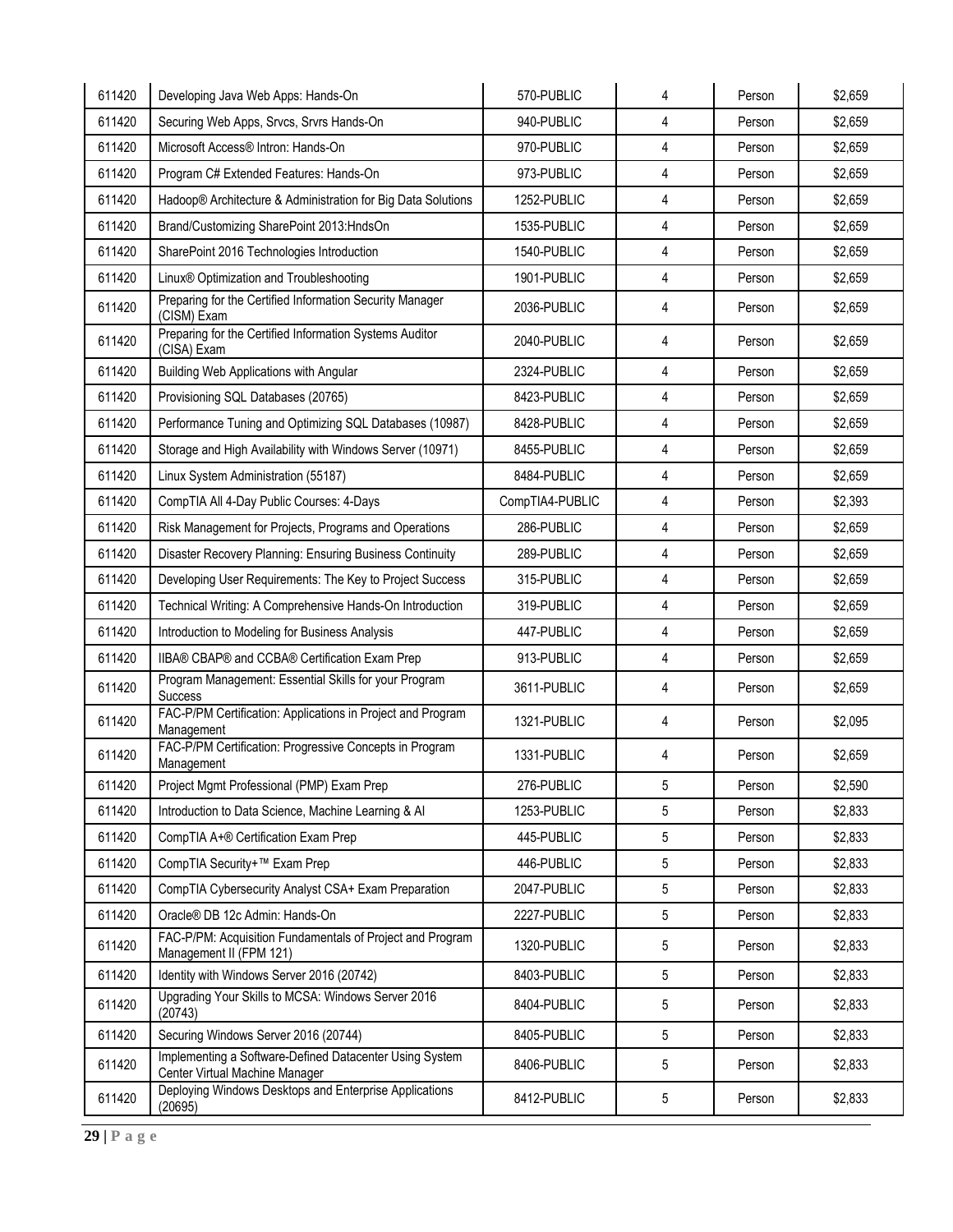| 611420 | Supporting and Troubleshooting Windows 10 (10982)                                                       | 8418-PUBLIC | 5 | Person | \$2,833 |
|--------|---------------------------------------------------------------------------------------------------------|-------------|---|--------|---------|
| 611420 | Querying Data with Transact-SQL (20761)                                                                 | 8420-PUBLIC | 5 | Person | \$2,833 |
| 611420 | Developing SQL Databases (20762)                                                                        | 8421-PUBLIC | 5 | Person | \$2,833 |
| 611420 | Administering a SQL Database Infrastructure (20764)                                                     | 8422-PUBLIC | 5 | Person | \$2,833 |
| 611420 | Implementing a SQL Data Warehouse (20767)                                                               | 8424-PUBLIC | 5 | Person | \$2,833 |
| 611420 | Analyzing Data with SQL Server Reporting Services (10990)                                               | 8431-PUBLIC | 5 | Person | \$2,833 |
| 611420 | Administering Microsoft Exchange Server 2016 (20345-1)                                                  | 8435-PUBLIC | 5 | Person | \$2,833 |
| 611420 | Enabling & Managing Office 365 (20347)                                                                  | 8437-PUBLIC | 5 | Person | \$2,833 |
| 611420 | Planning and Administering SharePoint 2016 (20339-1)                                                    | 8438-PUBLIC | 5 | Person | \$2,833 |
| 611420 | Advanced Technologies of SharePoint 2016 (20339-2)                                                      | 8439-PUBLIC | 5 | Person | \$2,833 |
| 611420 | Developing ASP.NET MVC 5 Web Applications (20486)                                                       | 8440-PUBLIC | 5 | Person | \$2,833 |
| 611420 | Developing Microsoft Azure and Web Services (20487)                                                     | 8441-PUBLIC | 5 | Person | \$2,833 |
| 611420 | Installing and Configuring Windows Server 2012 (20410)                                                  | 8442-PUBLIC | 5 | Person | \$2,833 |
| 611420 | Administering Windows Server 2012 (20411)                                                               | 8443-PUBLIC | 5 | Person | \$2,833 |
| 611420 | Configuring Advanced Windows Server 2012 Services<br>(20412)                                            | 8444-PUBLIC | 5 | Person | \$2,833 |
| 611420 | Implementing a Desktop Infrastructure (20415)                                                           | 8445-PUBLIC | 5 | Person | \$2,833 |
| 611420 | Administering the Web Server (IIS) Roles of Windows Server<br>(10972)                                   | 8446-PUBLIC | 5 | Person | \$2,833 |
| 611420 | Infrastructure Provisioning with System Center Virtual<br>Machine Manager (10981)                       | 8449-PUBLIC | 5 | Person | \$2,833 |
| 611420 | Fundamentals of Windows Server Infrastructure (10967)                                                   | 8451-PUBLIC | 5 | Person | \$2,833 |
| 611420 | Implementing an Advanced Server Infrastructure (20414)                                                  | 8452-PUBLIC | 5 | Person | \$2,833 |
| 611420 | Implementing Desktop Application Environments (20416)                                                   | 8453-PUBLIC | 5 | Person | \$2,833 |
| 611420 | Networking with Windows Server (10970)                                                                  | 8454-PUBLIC | 5 | Person | \$2,833 |
| 611420 | Active Directory Services with Windows Server (10969)                                                   | 8456-PUBLIC | 5 | Person | \$2,833 |
| 611420 | Automating Administration with PowerShell (10961)                                                       | 8459-PUBLIC | 5 | Person | \$2,833 |
| 611420 | Advanced Solutions of Microsoft Exchange Server 2013<br>(20342)                                         | 8461-PUBLIC | 5 | Person | \$2,833 |
| 611420 | Querying Microsoft SQL Server 2014 (20461)                                                              | 8463-PUBLIC | 5 | Person | \$2,833 |
| 611420 | Administering Microsoft SQL Server 2014 Databases (20462)                                               | 8464-PUBLIC | 5 | Person | \$2,833 |
| 611420 | Implementing a Data Warehouse with Microsoft SQL Server<br>2014 (20463)                                 | 8465-PUBLIC | 5 | Person | \$2,833 |
| 611420 | Implementing Data Models and Reports with Microsoft SQL<br>Server 2014 (20466)                          | 8468-PUBLIC | 5 | Person | \$2,833 |
| 611420 | Designing Business Intelligence Solutions with Microsoft SQL<br>Server 2014 (20467)                     | 8469-PUBLIC | 5 | Person | \$2,833 |
| 611420 | Core Solutions of Microsoft SharePoint Server 2013 (20331)                                              | 8470-PUBLIC | 5 | Person | \$2,833 |
| 611420 | Advanced Solutions of Microsoft SharePoint 2013 (20332)                                                 | 8471-PUBLIC | 5 | Person | \$2,833 |
| 611420 | Developing SharePoint Server 2013 Core Solutions (20488)                                                | 8472-PUBLIC | 5 | Person | \$2,833 |
| 611420 | Developing Microsoft SharePoint Server 2013 Advanced<br>Solutions (20489)                               | 8473-PUBLIC | 5 | Person | \$2,833 |
| 611420 | Programming in C# (20483)                                                                               | 8476-PUBLIC | 5 | Person | \$2,833 |
| 611420 | Visualizing Data with SharePoint 2013, Report Builder,<br>PowerPivot and PowerView with No-Code (55072) | 8479-PUBLIC | 5 | Person | \$2,833 |
| 611420 | Administering System Center Configuration Manager (20703-<br>1)                                         | 8500-PUBLIC | 5 | Person | \$2,833 |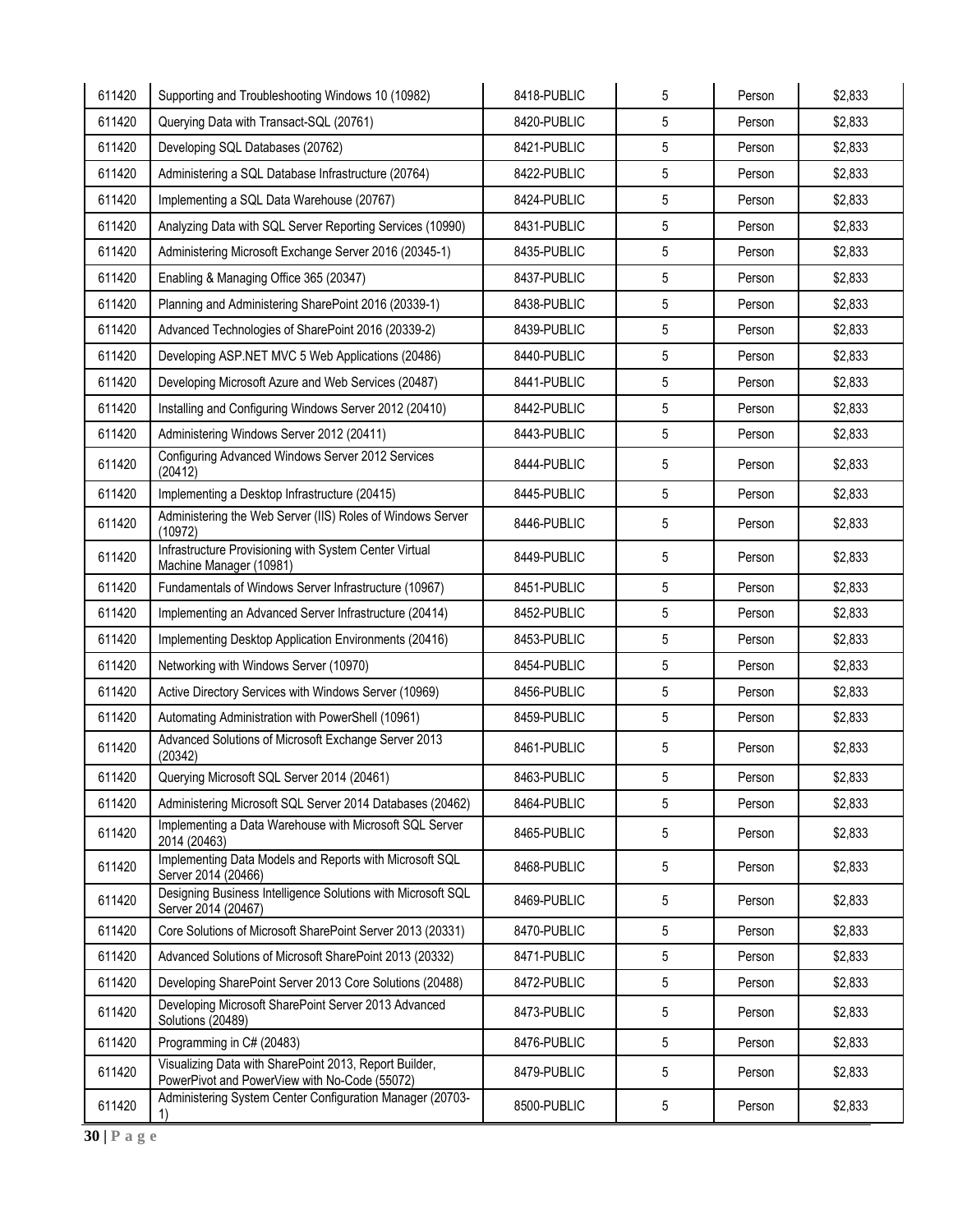| 611420                                      | Deploying Voice Workloads for Skype for Business Online<br>and Server 2015 (40409A) | 8502-PUBLIC     | 5        | Person | \$2,833 |  |  |  |  |
|---------------------------------------------|-------------------------------------------------------------------------------------|-----------------|----------|--------|---------|--|--|--|--|
| 611420                                      | Virtualizing Enterprise Desktops and Apps (20694B)                                  | 8503-PUBLIC     | 5        | Person | \$2,833 |  |  |  |  |
| 611420                                      | Programming in HTML5 with JavaScript and CSS3<br>(20480BC)                          | 8504-PUBLIC     | 5        | Person | \$2,833 |  |  |  |  |
| 611420                                      | Configuring and Operating a Hybrid Cloud with Microsoft<br>Azure Stack (20537)      | 8506-PUBLIC     | 5        | Person | \$2,833 |  |  |  |  |
| 611420                                      | Managing Windows Environments with Group Policy (50255)                             | 8516-PUBLIC     | 5        | Person | \$2,833 |  |  |  |  |
| 611420                                      | ITIL® Managing Across the Lifecycle Qualification                                   | 983-PUBLIC      | 5        | Person | \$2,833 |  |  |  |  |
| 611420                                      | ITIL® Intermediate: Operational Support and Analysis                                | 995-PUBLIC      | 5        | Person | \$2,833 |  |  |  |  |
| 611420                                      | ITIL® Intermediate: Release, Control and Validation                                 | 996-PUBLIC      | 5        | Person | \$2,833 |  |  |  |  |
| 611420                                      | ITIL® Intermediate: Planning, Protection and Optimization                           | 997-PUBLIC      | 5        | Person | \$2,833 |  |  |  |  |
| 611420                                      | ITIL® Intermediate: Service Offerings and Agreements                                | 998-PUBLIC      | 5        | Person | \$2,833 |  |  |  |  |
| 611420                                      | CompTia PenTest+ Certification Exam Preparation                                     | 2049-PUBLIC     | 5        | Person | \$2,300 |  |  |  |  |
| 611420                                      | CompTIA Cloud+ Certification Exam Preparation                                       | 2048-PUBLIC     | 5        | Person | \$2,590 |  |  |  |  |
| 611420                                      | CompTIA All 5-Day Public Courses: 5-Days                                            | CompTIA5-PUBLIC | 5        | Person | \$2,550 |  |  |  |  |
| 611420                                      | Project Management Professional (PMP)® Exam Prep                                    | 276-PUBLIC      | 5        | Person | \$2,590 |  |  |  |  |
| 611420                                      | Applications in Project, Program, Business, Cost & Financial<br>Management          | 1325-PUBLIC     | 5        | Person | \$2,833 |  |  |  |  |
| 611420                                      | Progressive Concepts in Program, Business, Cost & Financial<br>Management           | 1335-PUBLIC     | 5        | Person | \$2,833 |  |  |  |  |
| 611420                                      | PRINCE2® Achieving Foundation & Practitioner Certification                          | 177-PUBLIC      | 5        | Person | \$2,833 |  |  |  |  |
| PUBLIC COURSES VOUCHERS & PASSPORT PROGRAMS |                                                                                     |                 |          |        |         |  |  |  |  |
| 611420                                      | Passport 4 Course Training Passport                                                 | PP4-PUBLIC      | Passport | Person | \$6,700 |  |  |  |  |
| 611420                                      | Training Vouchers 25 - 49 Events                                                    | TV2549-PUBLIC   | Vouchers | Person | \$1,950 |  |  |  |  |
| 611420                                      | Training Vouchers 100 - 199 Events                                                  | TV100199-PUBLIC | Vouchers | Person | \$1,850 |  |  |  |  |
| 611420                                      | Training Vouchers 50 - 99 Events                                                    | TV5099-PUBLIC   | Vouchers | Person | \$1,900 |  |  |  |  |
| 611420                                      | Training Vouchers 10 - 24 Events                                                    | TV1024-PUBLIC   | Vouchers | Person | \$1,995 |  |  |  |  |
| 611420                                      | Training Vouchers 200 or more Events                                                | TV200-PUBLIC    | Vouchers | Person | \$1,800 |  |  |  |  |
| 611420                                      | Training Vouchers 05 - 09 Events                                                    | TV0509-PUBLIC   | Vouchers | Person | \$2,225 |  |  |  |  |
| 611420                                      | Passport 3 Course Training Passport                                                 | PP3-PUBLIC      | Passport | Person | \$5,530 |  |  |  |  |
| 611420                                      | Training Vouchers 03 Events                                                         | TRIPLE PACK (3) | Vouchers | Person | \$6,885 |  |  |  |  |
| <b>PREMIUM PUBLIC COURSES</b>               |                                                                                     |                 |          |        |         |  |  |  |  |
| 611420                                      | CHFI Certification - Computer Hacking Forensic Investigator<br>Training             | 2023-PPC        | Premium  | Person | \$3,664 |  |  |  |  |
| 611420                                      | EC-Council Certified Security Analyst (ECSA) Certification<br>Training              | 2024-PPC        | Premium  | Person | \$3,664 |  |  |  |  |
| 611420                                      | EC-Council Certified Incident Handler (ECIH) Training                               | 2025-PPC        | Premium  | Person | \$2,995 |  |  |  |  |
| 611420                                      | EC-Council Certified CISO (CCISO) Training                                          | 2026-PPC        | Premium  | Person | \$3,664 |  |  |  |  |
| 611420                                      | Certified Network Defender (CND) Certification Training                             | 2032-PPC        | Premium  | Person | \$2,833 |  |  |  |  |
| 611420                                      | Advanced Penetration Testing: LPT (Master) Certification<br>Training                | 2033-PPC        | Premium  | Person | \$2,833 |  |  |  |  |
| 611420                                      | Certified Information Security Manager (CISM) Training                              | 2036-PPC        | Premium  | Person | \$3,664 |  |  |  |  |
| 611420                                      | Certified Risk and Information Systems Control (CRISC)<br>Training                  | 2037-PPC        | Premium  | Person | \$3,664 |  |  |  |  |
| 611420                                      | Certified Governance of Enterprise IT (CGEIT) Training                              | 2038-PPC        | Premium  | Person | \$3,664 |  |  |  |  |